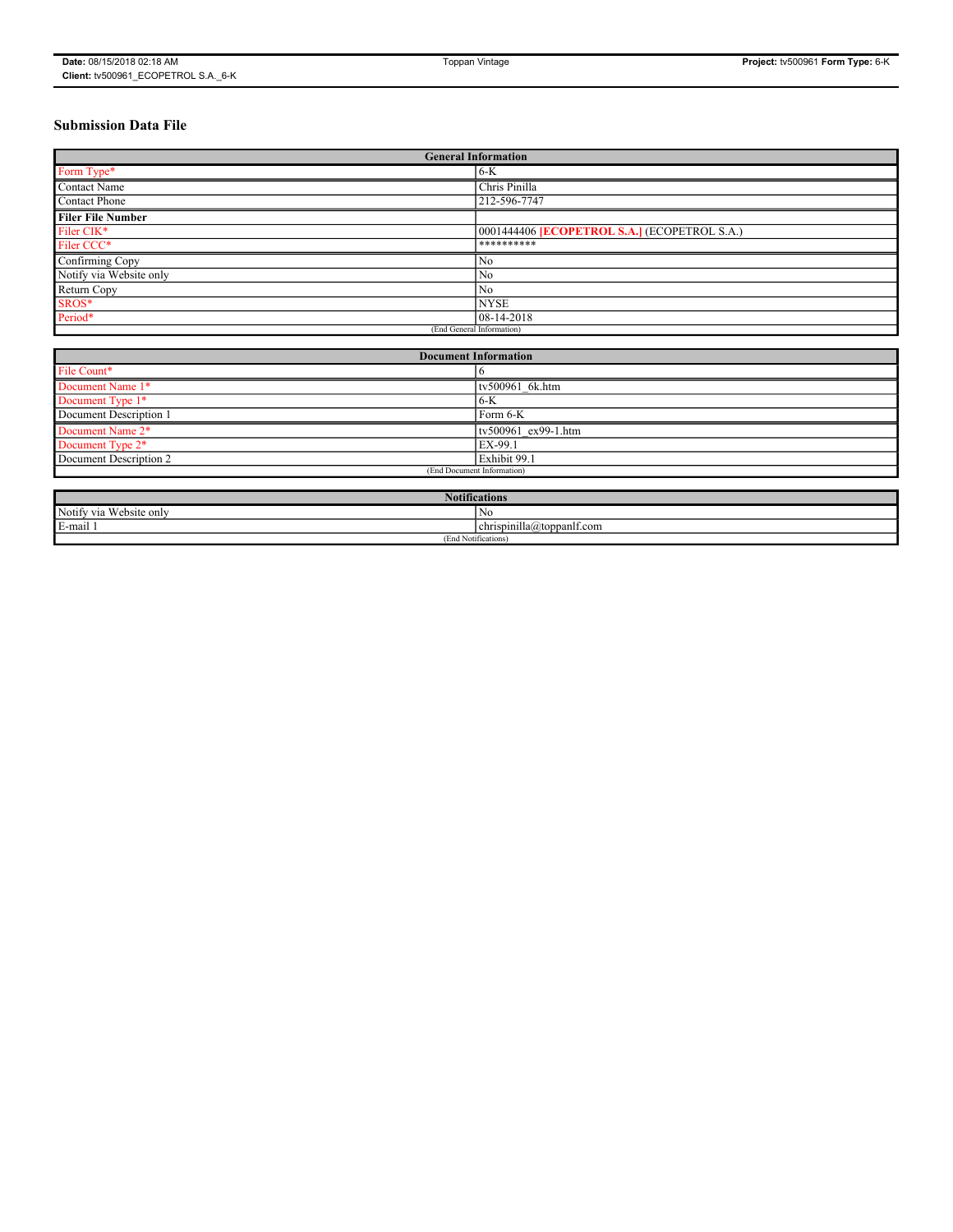#### **UNITED STATES SECURITIES AND EXCHANGE COMMISSION Washington, D.C. 20549**

#### **FORM 6-K**

# **REPORT OF FOREIGN PRIVATE ISSUER PURSUANT TO RULE 13a-16 OR 15d-16 UNDER THE SECURITIES EXCHANGE ACT OF 1934**

For the month of August, 2018 Commission File Number 001-34175

### ECOPETROL S.A.

(Exact name of registrant as specified in its charter)

N.A.

(Translation of registrant's name into English)

COLOMBIA

(Jurisdiction of incorporation or organization)

Carrera 13 No. 36 – 24 BOGOTA D.C. – COLOMBIA

(Address of principal executive offices)

Indicate by check mark whether the registrant files or will file annual reports under cover of Form 20-F or Form 40-F.

Form 20-F  $\boxtimes$  Form 40-F  $\Box$ 

Indicate by check mark if the registrant is submitting the Form 6-K in paper as permitted by Regulation S-T Rule 101(b)(1)

 $Yes \Box$  No  $\boxtimes$ 

Indicate by check mark if the registrant is submitting the Form 6-K in paper as permitted by Regulation S-T Rule 101(b)(7)

 $Yes \Box$  No  $\overline{\boxtimes}$ 

Indicate by check mark whether the registrant by furnishing the information contained in this form is also thereby furnishing the information to the Commission pursuant to Rule 12g3-2(b) under the Securities Exchange Act of 1934.

 $Yes \Box$  No  $\boxtimes$ 

If "Yes" is marked, indicate below the file number assigned to the registrant in connection with Rule 12g3-2(b): 82- N/A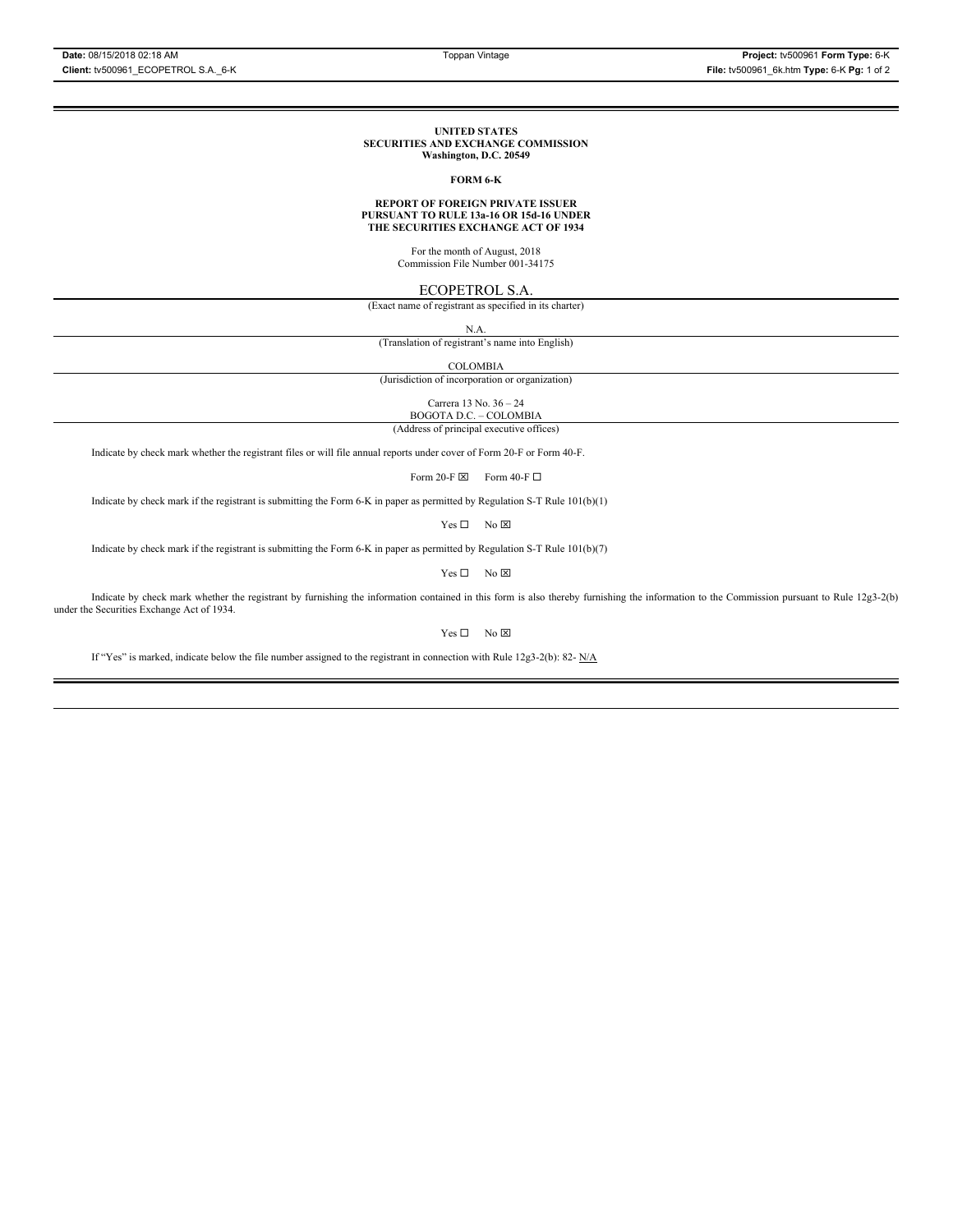### **SIGNATURES**

Pursuant to the requirements of the Securities Exchange Act of 1934, the registrant has duly caused this report to be signed on its behalf by the undersigned, thereunto duly authorized.

Ecopetrol S.A.

By: /s/ Jaime Caballero Uribe

Name: Jaime Caballero Uribe Title: Chief Financial Officer

Date: August 14, 2018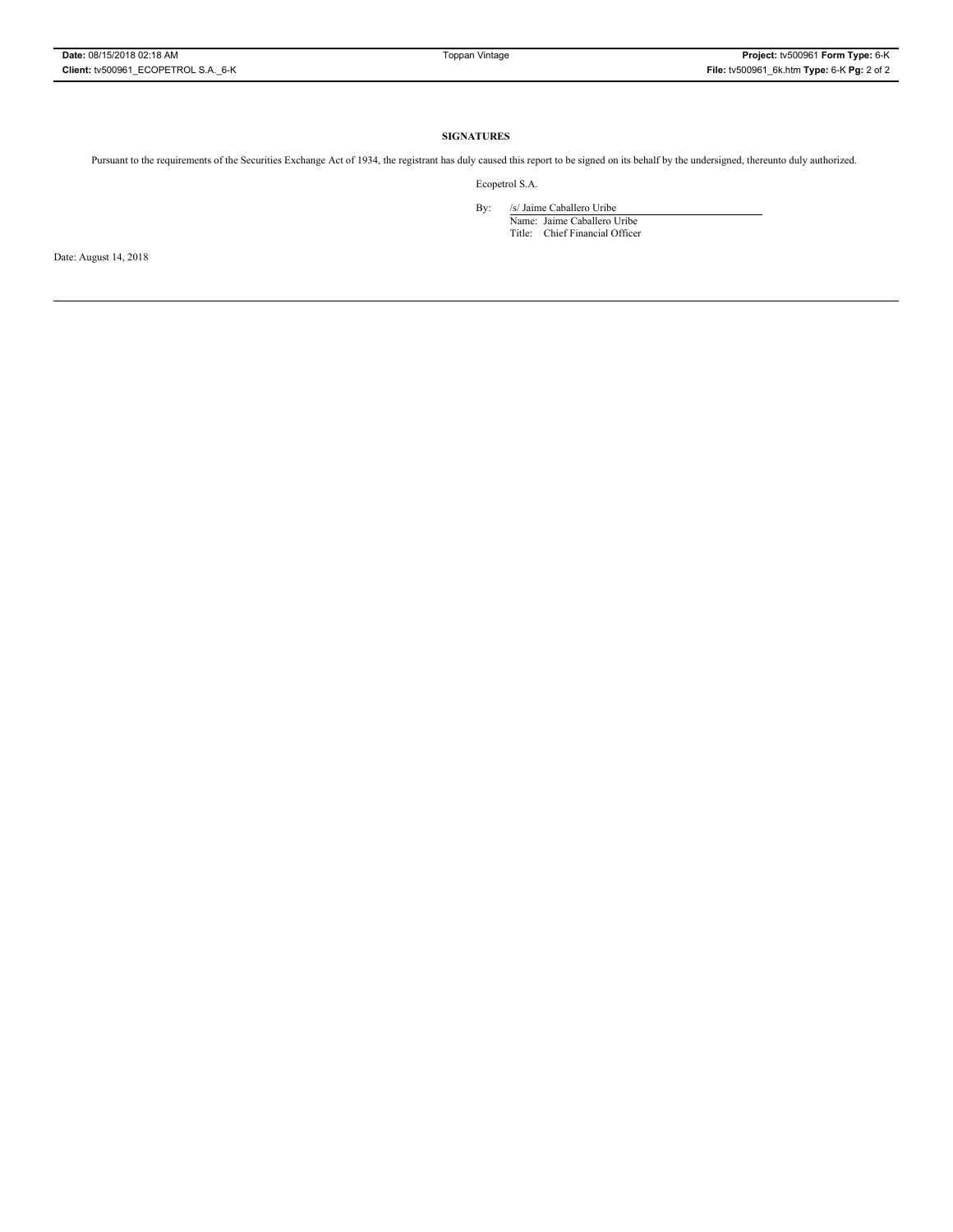**Exhibit 99.1**

# Material Information 2018 second quarter results On the path of profitable growth

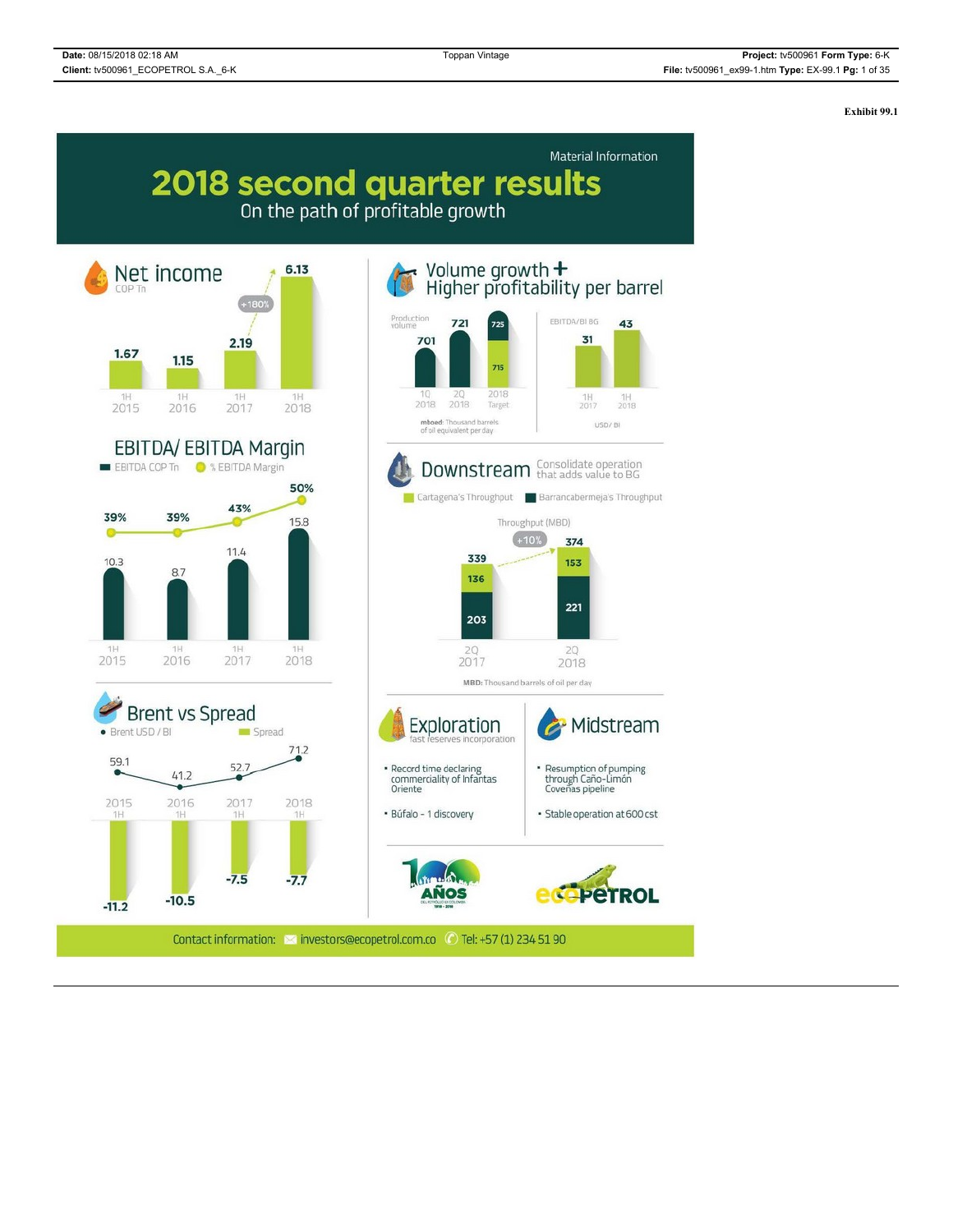

During the second quarter of 2018, we saw significant operational and financial achievements for the Business Group. We posted an EBITDA margin of 51%, the highest in the business group's history, and had the highest production of the past seven quarters, at 721,000 barrels of petroleum equivalent per day, up 2.8% from the first quarter of 2018. We were able to take advantage of the favorable environment for crude prices and at the same time confirm our technical, operational and financial capacity and our commitment to safe and environmentally responsible practices.

Net profit in the first half of 2018 totaled 6.1 trillion pesos, with cumulative EBITDA of 15.8 trillion pesos. This achievement was possible thanks to the optimal operation of the different business segments and the financial discipline of the Group's companies, combined with better crude prices during the period. At the close of the quarter, we succeeded in maintaining a solid cash position of 15.8 trillion pesos, even after paying out 2 trillion pesos as dividends on 2017 earnings. Risk rating agencies acknowledge our successes and have confirmed our investment-grade credit rating. Indeed, Moody's upgraded our baseline credit assessment from ba3 to ba1.

Our commercial strategy, announced in 2015, has succeeded in yielding tangible benefits. In the first half of 2018, we succeeded in maintaining levels close to those of the first half of 2017, even with the 35% increase in the price of Brent crude and challenging environment. For the first half of 2018, the spread on the crude sales basket was -7.7 dollars per barrel, versus -7.5 for the same period in 2017.

Average production for the quarter totaled 721,000 barrels of oil equivalent per day, some 0.6% above the same period the previous year and 2.8% over the first quarter of 2018. We succeeded in recovering from the operational issues in the first quarter, thanks to the results of the drilling campaign in fields such as La Cira, Rubiales, Caño Sur, Dina, Quifa and Castilla. The increased activity will lead us to the path of growth and ensure meeting our annual production goal at a range of 715,000 to 725,000 barrels of petroleum equivalent per day. On the other hand, the pilot recovery programs are also advancing satisfactorily; currently 21 pilots are in operation, 16 of which are still in the expansion phase.



In the exploratory campaign, we scored a success during the quarter by confirming the presence of dry gas and light crude at the Bufalo-1 well, in the Valle Medio del Magdalena basin. We have also completed drilling of the Coyote-2 and Coyote-3 appraisal wells, located in the Valle Medio del Magdalena, as well as Capachos Sur-2, located in the Piedemonte. These three wells are undergoing assessment to determine their commercial feasibility. We expect to drill at least 12 exploratory wells in 2018.

As part of our Near Field Exploration strategy, in late May the Infantas Oriente field in Barrancabermeja (Santander) was declared commercial. This allowed us to incorporate in record time the reserves associated with the Infantas Oriente-1 discovery, the assessment of which was carried out at the start of the year.

In the transport segment, I would like to note the resumption of operations on the Caño Limón - Coveñas oil pipeline in June and the stability of the transport system for heavy crudes with viscosity greater than 600 centistokes (cst - a measure of viscosity), thereby structurally reducing dilution requirements.

The reversal strategy implemented since 2017 on the Bicentenario oil pipeline allowed for reducing the impact of the attacks and illegal valves affecting the Caño Limón – Coveñas oil pipeline, preventing deferred production in its surrounding fields. In the first half of 2018, 30 reversal cycles were completed on the Bicentenario oil pipeline.

The Refining segment saw outstanding operational performance in the second quarter, achieving stable throughput of 374,000 barrels per day.

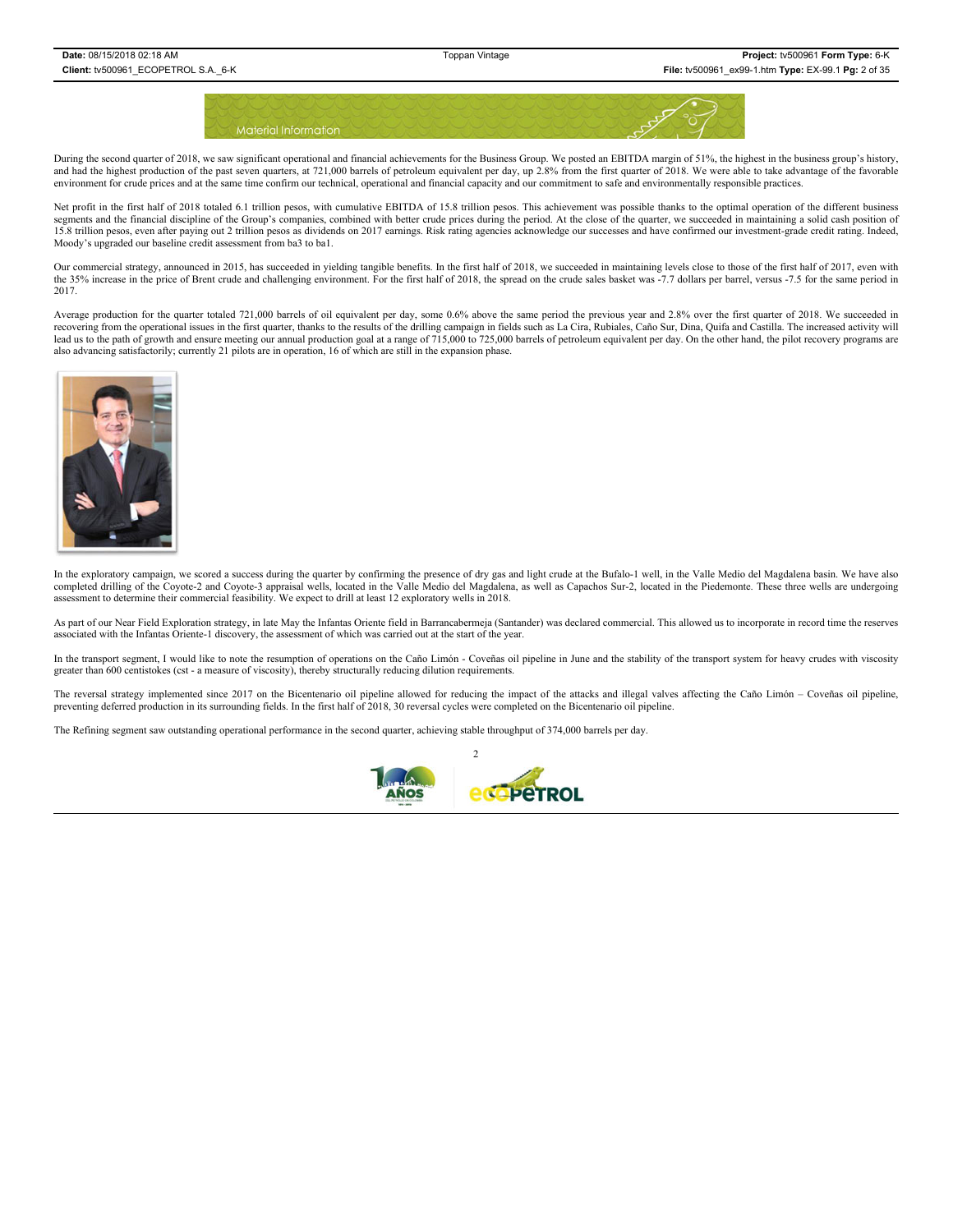

In the second quarter of 2018, the Cartagena refinery continued to demonstrate the consolidation and optimization of its operations with average throughput of 153,000 barrels per day and throughput composition of 79% domestic crude and 21% imported crude, thus contributing significantly to reducing the Business Group's cost of sales. In June, it achieved a record in the use of local crudes, at 83% of its diet. The gross refining margin for the Cartagena refinery during the quarter was USD 11.1/bl, up 44% over the same period the previous year (USD 7.7/bl), thus posting 10 consecutive months with gross margins in the double digits.

Throughput and production at the Barrancabermeja refinery was up over 9% for the quarter versus the same quarter of 2017, thanks to the implementation of initiatives to segregate light and intermediate crudes, thus increasing their availability. The average refining margin for the quarter was USD 10.5/bl, affected primarily by the increase in the price of the crude basket versus Brent.

In line with the Business Group's Efficiencies strategy, in the second quarter of the year we incorporated efficiencies representing 429 billion pesos, up 17% over the second quarter of 2017. Thus, cumulative efficiencies in the first half of 2018 totaled 892 billion pesos, for a total of 8 trillion pesos since the launching of the Transformation Program in 2015.

In addition to the above, we are particularly proud of our success in implementing operational and logistics adjustments in record time throughout the entire supply chain, in order for diesel deliveries to Medellin and its Metropolitan area to have a sulfur content of below 25 parts per million. This is in line with our commitment to the environment, thus contributing to the improvement of the city's air quality.

We have also committed to the massive transportation system Transmilenio S.A. to supply natural gas and B2 diesel with a maximum sulfur content of 10 parts per million for the renovation of the bus fleet of phases I and II, thus enabling the entry of EURO VI technologies.

Together with the national and local institutions, Ecopetrol will continue to improve the quality of fuels for the whole country as set in the enhancement path established in the CONPES document for the improvement of air quality.

In order to achieve a significant effect, it is not only necessary to improve fuels, but it is also necessary to carry out other actions such as improving the technology and age of the vehicle fleet, as well as promoting other initiatives related to road maintenance, mobility and the reduction of emissions in fixed sources, among others.

Ecopetrol remains focused on operational excellence, value creation, a commitment to ethics and transparency, safety as a pillar of its operations and care for the environment. We are committed to profitable growth in production and reserves to deliver results that benefit the company's sustainability and the country's energy security.

> Felipe Bayón Pardo CEO – Ecopetrol S.A. 3*<u>edepernol</u>* Noc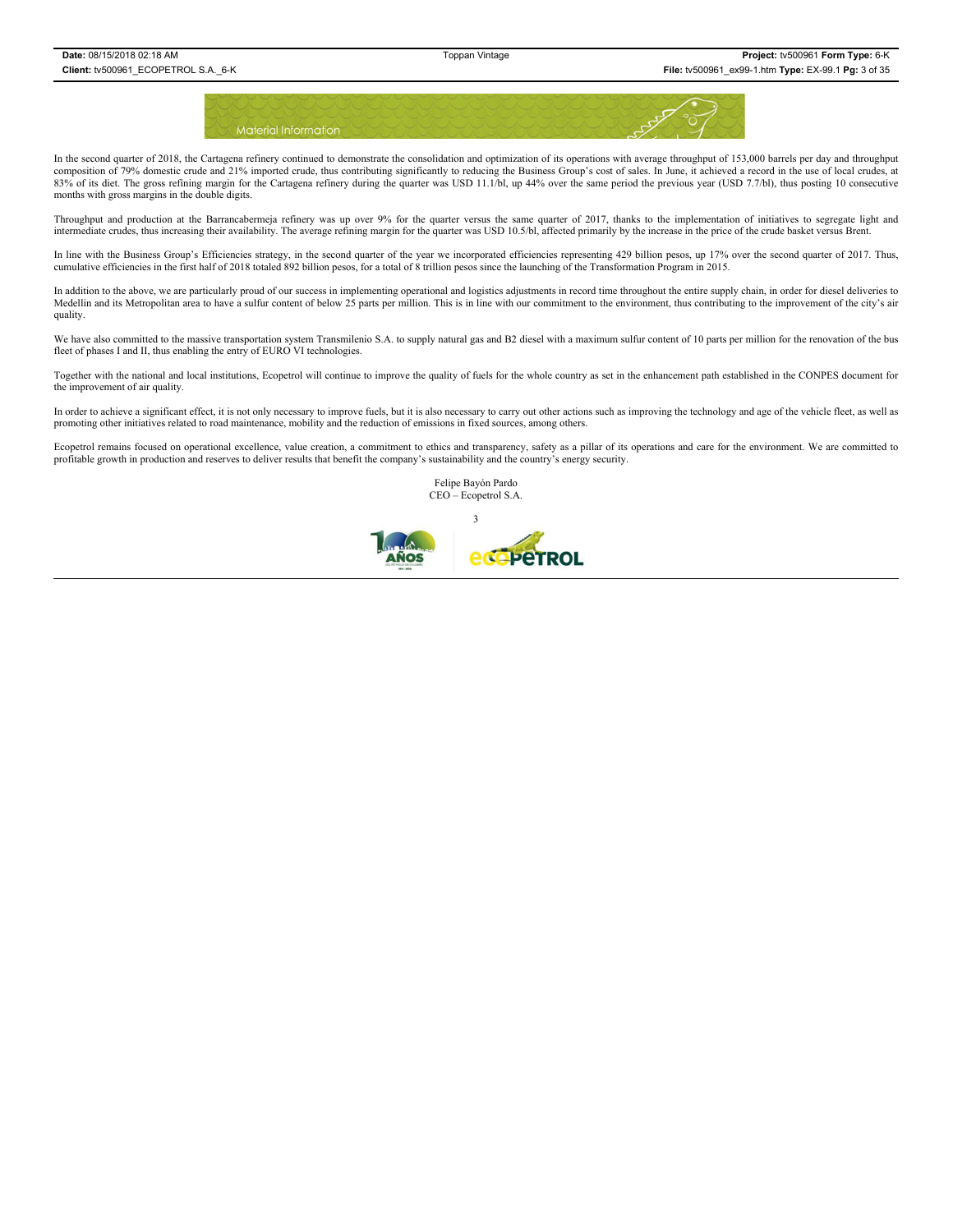

Bogotá, August 14, 2018. Today, Ecopetrol S.A. (BVC: ECOPETROL; NYSE: EC) announced the Business Group's financial results for the second quarter and the first half of 2018, prepared in accordance with International Financial Reporting Standards applicable in Colombia.

# **TABLE 1: CONSOLIDATED FINANCIAL STATEMENTS ECOPETROL BUSINESS GROUP**

|                                                       |          |         |             |              |         |         | н            |              |
|-------------------------------------------------------|----------|---------|-------------|--------------|---------|---------|--------------|--------------|
| COP Billion                                           | 20 20 18 | 2Q 2017 | $\Delta$ (S | $\Delta$ (%) | 1H 2018 | 1H 2017 | $\Delta$ (S) | $\Delta$ (%) |
| <b>Total Sales</b>                                    | 16.987   | 13.151  | 3,836       | 29.2%        | 31.630  | 26.522  | 5.108        | 19.3%        |
| <b>Operating Profit</b>                               | 6.384    | 3,268   | 3,116       | 95.3%        | 11.564  | 6,567   | 4,997        | 76.1%        |
| Net Income Consolidated                               | 3.766    | 1.483   | 2.283       | 153.9%       | 6.584   | 2.556   | 4.028        | 157.6%       |
| Non-Controlling Interests                             | (247)    | (178)   | (69)        | 38.8%        | (450)   | (365)   | (85)         | 23.3%        |
| <b>Net Income Attributable to Owners of Ecopetrol</b> | 3.519    | 1,305   | 2.214       | 169.7%       | 6.134   | 2.191   | 3.943        | $180.0\%$    |
|                                                       |          |         |             |              |         |         |              |              |
| <b>EBITDA</b>                                         | 8.609    | 5.632   | 2.977       | 52.9%        | 15,759  | 11.445  | 4.314        | 37.7%        |
| <b>EBITDA Margin</b>                                  | 50.7%    | 42.8%   | 7.9%        |              | 49.8%   | 43.2%   | 6.6%         |              |

The figures included in this report are unaudited. Financial information is expressed in billions of Colombian pesos (COP), US dollars (USD), thousands of barrels of oil equivalent per day (mboed) or tons, as noted where applicable. For presentation purposes, certain figures in this report have been rounded to the nearest decimal place.

#### **I. Ecopetrol Business Group Financial and Operating Results**

Ecopetrol achieved its highest EBITDA margin in history, posting a 50% margin for the first half of 2018. Profit attributable to shareholders in the first half of 2018 totaled COP 6.1 trillion, with accumulated EBITDA of COP 15.8 trillion. This result is explained by: i) the recovery of production, which rose to 721 mboed in the second quarter of 2018, the highest posted in the last seven quarters; ii) the full operation of the Cartagena Refinery to supply domestic demand and replace imports, and iii) the Business Group's financial discipline, combined with better crude prices during the period and the exchange rate trend.

#### **Table 2: Profit and Loss Statement - Ecopetrol Business Group**

|                                                         | R       |          | D           |              |          | G        |              |              |
|---------------------------------------------------------|---------|----------|-------------|--------------|----------|----------|--------------|--------------|
| <b>COP Billion</b>                                      | 2Q 2018 | 20 20 17 | $\Delta(S)$ | $\Delta$ (%) | 1H 2018  | 1H 2017  | $\Delta$ (S) | $\Delta$ (%) |
| <b>Local Sales</b>                                      | 8,136   | 6,688    | 1,448       | 21.7%        | 15,706   | 13,419   | 2,287        | 17.0%        |
| <b>Export Sales</b>                                     | 8,851   | 6,463    | 2,388       | 36.9%        | 15,924   | 13,103   | 2,821        | 21.5%        |
| <b>Total Sales</b>                                      | 16,987  | 13,151   | 3,836       | 29.2%        | 31,630   | 26,522   | 5,108        | 19.3%        |
| DD&A Costs                                              | 1,899   | 2,101    | (202)       | $-9.6%$      | 3,670    | 4,123    | (453)        | $-11.0%$     |
| Variable Costs                                          | 5,819   | 5,232    | 587         | 11.2%        | 11,019   | 10,634   | 385          | 3.6%         |
| <b>Fixed Costs</b>                                      | 2,039   | 1,893    | 146         | 7.7%         | 3.915    | 3,614    | 301          | 8.3%         |
| <b>Cost of Sales</b>                                    | 9,757   | 9,226    | 531         | $5.8\%$      | 18,604   | 18,371   | 233          | 1.3%         |
| <b>Gross Profits</b>                                    | 7,230   | 3,925    | 3,305       | $84.2\%$     | 13,026   | 8,151    | 4,875        | $59.8\%$     |
| <b>Operating Expenses</b>                               | 846     | 657      | 189         | 28.8%        | 1,462    | 1,584    | (122)        | (7.7)%       |
| <b>Operating Income</b>                                 | 6,384   | 3,268    | 3,116       | $95.3\%$     | 11,564   | 6,567    | 4,997        | 76.1%        |
| Financial Income (Loss)                                 | (620)   | (137)    | (483)       | 352.6%       | (1, 189) | (1, 156) | (33)         | 2.9%         |
| Share of Profit of Companies                            | 96      | 24       | 72          | 300.0%       | 182      | 55       | 127          | 230.9%       |
| <b>Income Before Income Tax</b>                         | 5,860   | 3,155    | 2,705       | 85.7%        | 10,557   | 5,466    | 5,091        | 93.1%        |
| Income tax                                              | (2,094) | (1,672)  | (422)       | 25.2%        | (3,973)  | (2,910)  | (1,063)      | 36.5%        |
| <b>Net Income Consolidated</b>                          | 3,766   | 1,483    | 2,283       | 153.9%       | 6,584    | 2,556    | 4,028        | 157.6%       |
| Non-Controlling Interests                               | (247)   | (178)    | (69)        | 38.8%        | (450)    | (365)    | (85)         | 23.3%        |
| <b>Net Income (Attributable to Owners of Ecopetrol)</b> | 3,519   | 1,305    | 2,214       | 169.7%       | 6,134    | 2,191    | 3,943        | 180.0%       |
| <b>EBITDA</b>                                           | 8.609   | 5,632    | 2.977       | 52.9%        | 15,759   | 11.445   | 4.314        | 37.7%        |
| <b>EBITDA Margin</b>                                    | 50.7%   | 42.8%    | 7.9%        |              | 49.8%    | 43.2%    | 6.6%         |              |

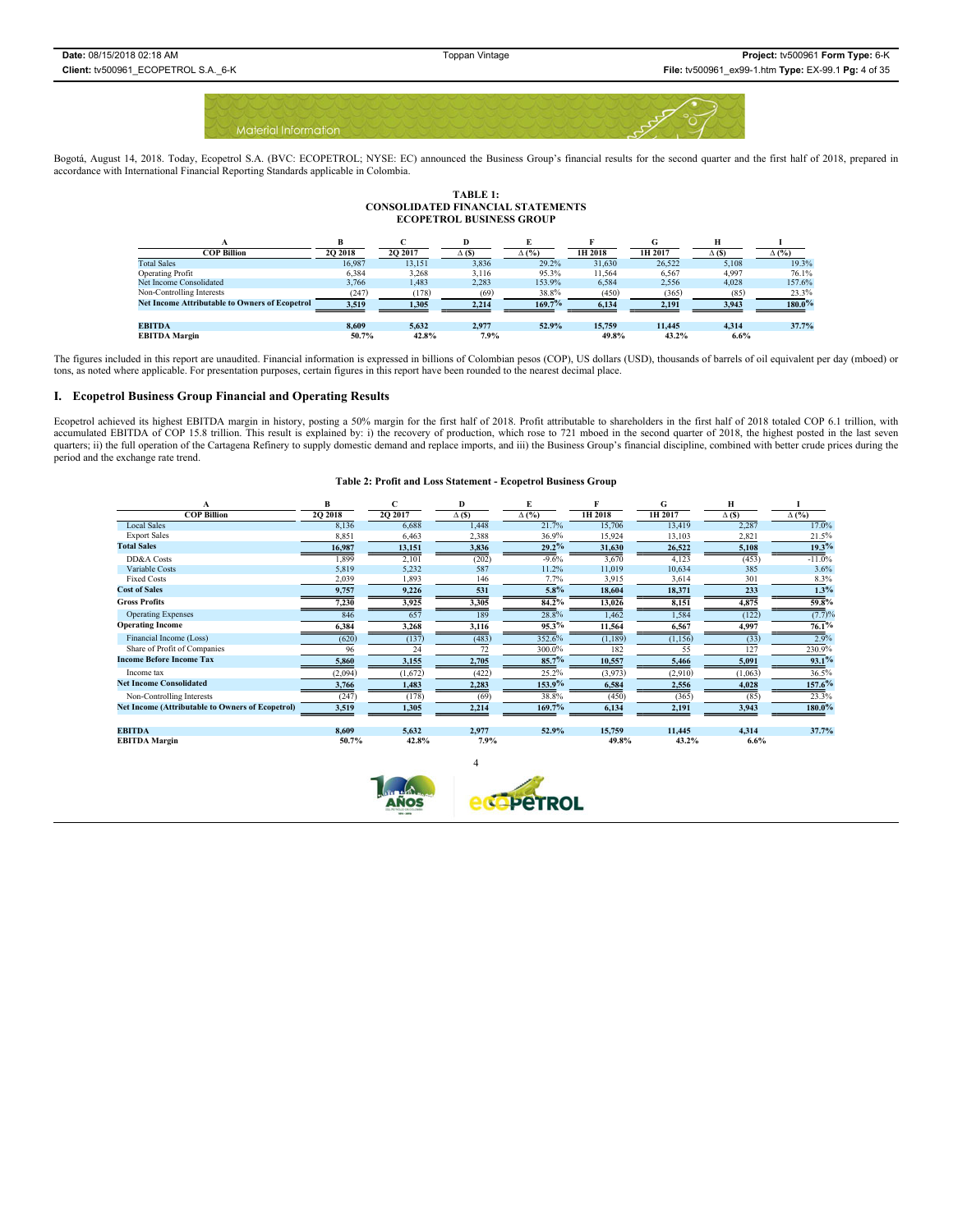

### **1. Sales revenue**

The 29.2% increase in sales revenue in the second quarter versus the same period of 2017 is presented as a combined result of:

- a) An increase in the average weighted basket price of crude oil, natural gas and refined products, up USD 23/bl (+COP 4.7 trillion), largely due to better performance of the Brent crude benchmark price (USD 75/bl in Q2 2018 versus USD 51/bl in Q2 2017).
- b) A decrease in in the average exchange rate on revenue earned, from COP 2,936/USD (Q2 2017) to COP 2,856/USD (Q2 2018), negatively impacting total revenue (-COP 397 billion).
- c) A decrease in the volume of sales (-COP 491 billion). During the second half of 2018, volumes sold totaled 900 mboed. Although this volume was down by 4.7% compared with the same
- period of 2017, the reduction was due largely to the use of crude oil to supply the Cartagena refinery, thereby replacing imports and yielding savings for the Business Group. d) An increase in the revenue from services (+COP 25 billion).
- 

| <b>Table 3: Sales Volumes - Ecopetrol Business Group</b> |  |  |
|----------------------------------------------------------|--|--|
|----------------------------------------------------------|--|--|

| A                                   | B              | C       | D             | E       | F       | G            |
|-------------------------------------|----------------|---------|---------------|---------|---------|--------------|
| <b>Local Sales Volume (mboed)</b>   | 2Q 2018        | 2O 2017 | $\Delta$ (%)  | 1H 2018 | 1H 2017 | $\Delta$ (%) |
| Crude Oil                           | 4.6            | 16.0    | $(71.3)\%$    | 5.9     | 14.2    | $(58.5)\%$   |
| Natural Gas                         | 77.5           | 70.3    | 10.2%         | 74.2    | 73.4    | $1.1\%$      |
| Gasoline                            | 107.6          | 112.0   | (3.9)%        | 110.3   | 110.6   | $(0.3)\%$    |
| <b>Medium Distillates</b>           | 149.7          | 151.2   | $(1.0)\%$     | 148.9   | 148.8   | $0.1\%$      |
| LPG and Propane                     | 16.7           | 17.6    | $(5.1)\%$     | 16.9    | 17.8    | $(5.1)\%$    |
| Fuel Oil                            | 10.5           | 8.0     | 31.3%         | 9.8     | 8.2     | 19.5%        |
| <b>Industrial and Petrochemical</b> | 21.2           | 17.6    | 20.5%         | 20.9    | 18.5    | 13.0%        |
| <b>Total Local Sales</b>            | 387.8          | 392.7   | $(1.2)\%$     | 386.9   | 391.5   | $(1.2)\%$    |
| <b>Export Sales Volume (mboed)</b>  | <b>2O 2018</b> | 2O 2017 | $\Delta(\%)$  | 1H 2018 | 1H 2017 | $\Delta(\%)$ |
| Crude Oil                           | 402.5          | 442.4   | $(9.0)\%$     | 384.7   | 434.4   | $(11.4)\%$   |
| Products                            | 108.3          | 107.3   | $0.9\%$       | 102.7   | 109.9   | (6.6)%       |
| Natural Gas                         | 1.4            | 1.9     | $(26.3)\%$    | 1.6     | 1.7     | (5.9)%       |
| <b>Total Export Sales</b>           | 512.2          | 551.6   | (7.1)%        | 489.0   | 546.0   | (10.4)%      |
|                                     |                |         |               |         |         |              |
| <b>Total Sales Volume (mboed)</b>   | 900.0          | 944.3   | $(4.7)^{0/6}$ | 875.9   | 937.5   | (6.6)%       |

**Colombian Market (43% of sales):** Domestic sales declined 1.2% as compared to the second quarter of 2017 mainly due to:

x Lower domestic crude oil sales (11.4 mbd) as a result of crude production being diverted to the Business Group's refineries.

- Higher sales of fuel oil (2.5 mbd) primarily due to higher production at the Barrancabermeja refinery.
- Dower gasoline sales (4.4 mbd) primarily due to the 8% to 10% higher quantity of ethanol in gasoline as of March 1, 2018, with the mix being done by the wholesalers.
- Higher sales of natural gas (7.2 mboed) primarily due to higher demand and increased sales volume.

**International market (57% of sales):** International sales declined 7.1% as compared to the second quarter of 2017 mainly due to:

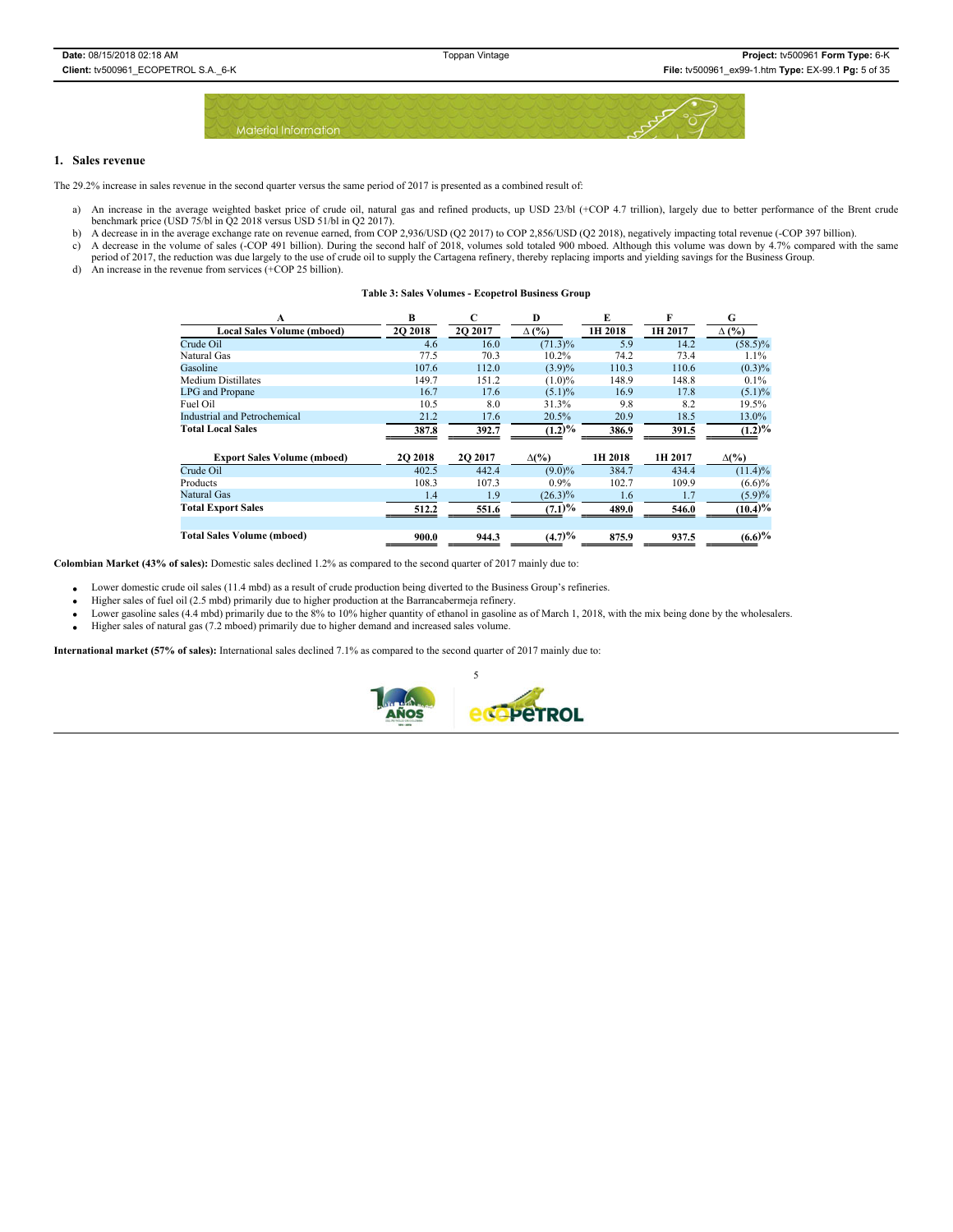

- Lower availability of export crude oil (39.9 mbd), primarily due to higher volumes directed to refinery throughput, maximizing crude oil realization.
	- x An increase in diesel exports (2.5 mbd) primarily due to the availability of product associated with throughput maximization at Cartagena refinery.

| A                           | B       | C       | D             | E       | F       | G             |
|-----------------------------|---------|---------|---------------|---------|---------|---------------|
| Crude (mboed)               | 2Q 2018 | 2Q 2017 | Share $(\% )$ | 1H 2018 | 1H 2017 | Share $(\% )$ |
| <b>U.S. Gulf Coast</b>      | 144.8   | 163.3   | 36.0%         | 141.8   | 145.1   | 36.9%         |
| Asia                        | 101.8   | 101.6   | 25.3%         | 108.7   | 101.6   | 28.3%         |
| Central America / Caribbean | 101.3   | 83.2    | 25.2%         | 83.5    | 66.1    | 21.7%         |
| Europe                      | 20.8    | 18.6    | 5.2%          | 10.5    | 19.7    | 2.7%          |
| Other                       | 19.0    | 14.9    | 4.7%          | 15.9    | 17.7    | 4.1%          |
| <b>U.S. West Coast</b>      | 7.4     | 51.8    | 1.8%          | 12.4    | 63.9    | 3.2%          |
| U.S. East Coast             | 5.5     | 3.9     | 1.3%          | 8.3     | 17.7    | 2.2%          |
| South America               | 1.9     | 5.1     | $0.5\%$       | 3.6     | 2.6     | $0.9\%$       |
| Total                       | 402.5   | 442.4   | $100\%$       | 384.7   | 434.4   | $100\%$       |
|                             |         |         |               |         |         |               |
|                             |         |         |               |         |         |               |
| <b>Products (mboed)</b>     | 2Q 2018 | 2Q 2017 | Share $(\% )$ | 1H 2018 | 1H 2017 | Share $(\% )$ |
| U.S. Gulf Coast             | 39.2    | 11.7    | 36.2%         | 24.4    | 11.2    | 23.8%         |
| Central America / Caribbean | 22.8    | 51.6    | 21.0%         | 23.0    | 47.4    | 22.4%         |
| Asia                        | 20.3    | 13.8    | 18.7%         | 22.5    | 17.1    | 21.9%         |
| U.S. East Coast             | 14.9    | 17.2    | 13.8%         | 20.8    | 15.7    | 20.2%         |
| South America               | 7.6     | 8.3     | 7.1%          | 8.0     | 12.7    | 7.7%          |
| Europe                      | 3.5     | 1.6     | 3.2%          | 2.4     | 4.2     | 2.4%          |
| <b>U.S. West Coast</b>      | 0.0     | 2.4     | $0.0\%$       | 1.6     | 1.2     | 1.6%          |
| Other                       | 0.0     | 0.7     | $0.0\%$       | 0.0     | 0.4     | $0.0\%$       |

#### **Table 4: Export Destinations - Ecopetrol Business Group**

Note: The information is subject to change after the close of the quarter, as some destinations might be reclassified according to final export results.

Crude oil: In the second quarter of 2018, the US Gulf Coast continued to be the main destination for crude oil exports, despite a slight loss of share given the greater availability of domestic<br>intermediate crudes and high

Refined Products: The principal export destination for refined products in the second quarter of 2018 was the US Gulf Coast for sales of fuel oil, given the increased demand for imports combined with lesser availability of refined products from Venezuela. The second destination was Central America and the Caribbean, the share of which fell due to the shifting of fuel oil sales to the Gulf. Asia increased its share by 6%, explained by higher coke exports to China.

#### **Table 5: Average Benchmark Crude Price and Basket Spread**

| USD/Bl                      | <b>2O 2018</b> | 20 20 17 | (%)     | 1H 2018 | 1H 2017 | $($ %)     |
|-----------------------------|----------------|----------|---------|---------|---------|------------|
| <b>Brent</b>                | 75.0           | 50.8     | 47.6%   | 71.2    | 52.7    | 35.1%      |
| Crude Oil Basket vs Brent   | (8.2)          | (6.6)    | 24.2%   | (7.7)   | (7.5)   | 2.7%       |
| Product Oil Basket vs Brent | 4.3            | 7.3      | (41.1)% | 5.5     | 7.1     | $(22.5)\%$ |

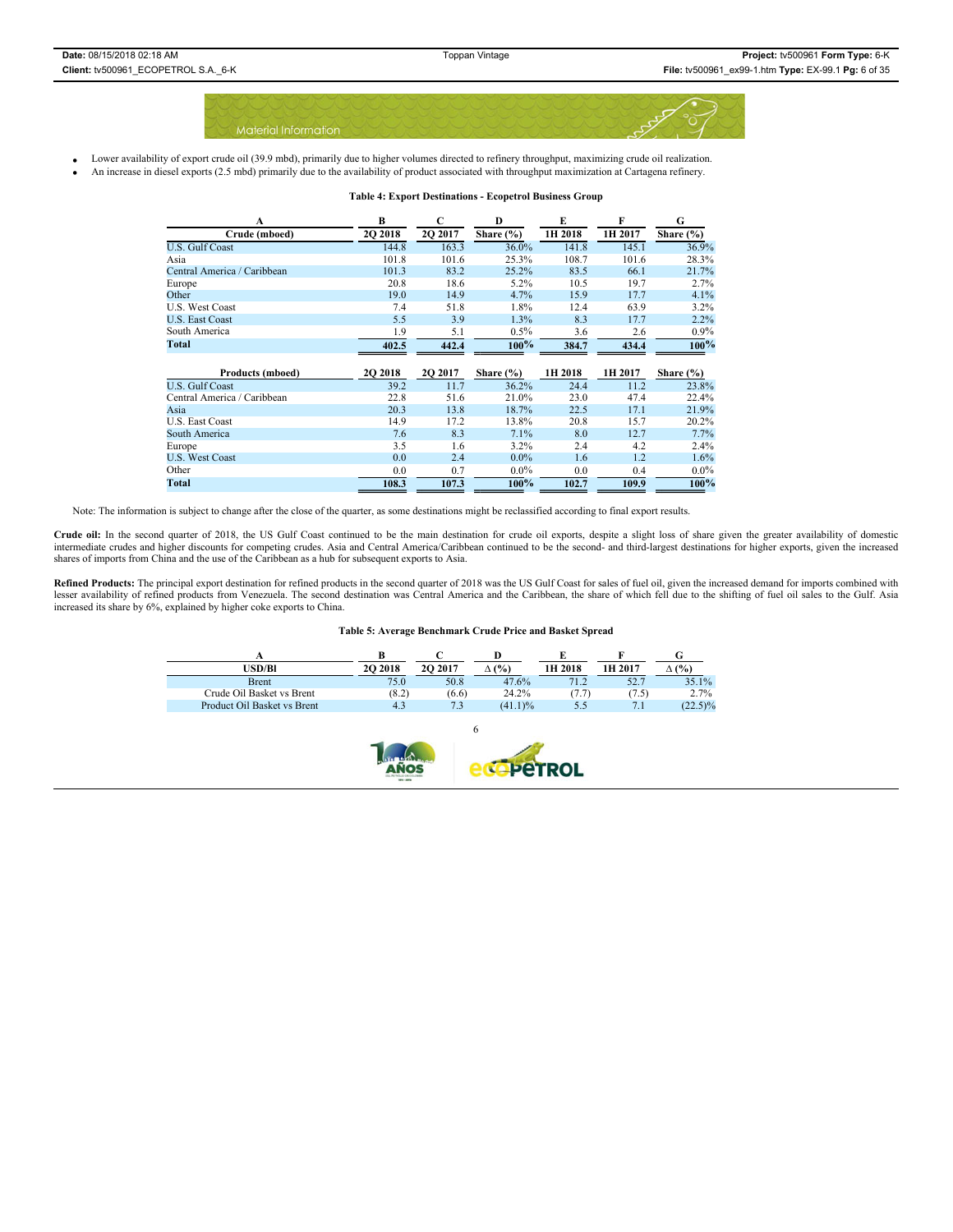|  |                             |  |  |  |  |  |  |  |  |  | The street of the state of the state of the state of the |  |  |  |  |                 |  |
|--|-----------------------------|--|--|--|--|--|--|--|--|--|----------------------------------------------------------|--|--|--|--|-----------------|--|
|  |                             |  |  |  |  |  |  |  |  |  |                                                          |  |  |  |  | $\cap$ $\wedge$ |  |
|  | <b>Material Information</b> |  |  |  |  |  |  |  |  |  |                                                          |  |  |  |  |                 |  |
|  |                             |  |  |  |  |  |  |  |  |  |                                                          |  |  |  |  |                 |  |

**Table 6: Average Weighted Sale Price - Ecopetrol Business Group** 

| A                              | в              |                | D            | E                 |         | G       | н            |                   |
|--------------------------------|----------------|----------------|--------------|-------------------|---------|---------|--------------|-------------------|
|                                |                |                |              | Volume<br>(mboed) |         |         |              | Volume<br>(mboed) |
| USD/Bl                         | <b>2O 2018</b> | <b>2O 2017</b> | $\Delta$ (%) | 20 20 18          | 1H 2018 | 1H 2017 | $\Delta$ (%) | 1H 2018           |
| Crude Oil Basket               | 66.8           | 44.2           | 51.1%        | 407.1             | 63.5    | 45.2    | 40.5%        | 390.6             |
| <b>Refined Products Basket</b> | 79.3           | 58.1           | 36.5%        | 414.0             | 76.7    | 59.8    | 28.3%        | 409.5             |
| Natural Gas Basket             | 23.6           | 22.8           | 3.5%         | 78.9              | 22.9    | 23.1    | (0.9)%       | 75.8              |
|                                |                |                |              | 900.0             |         |         |              | 875.9             |

**Crude oil:** In the second quarter, the spread on the crude oil basket versus Brent fell by USD 1.6/bl as compared to the second quarter of 2017 (2Q 2018: USD 8.2/bl vis-á-vis 2T 2017: USD 6.6/bl). The drop was primarily due to market factors such as greater availability of heavy and intermediate crudes on the market and the weakening of competing crudes, such as Maya and Canadian crudes. To mitigate the impact of those factors, we have strengthened our commercial strategy, diversifying destinations, stabilizing the quality of our crudes and seeking end clients in markets with greater strategic value, such as the US and Asia. For Castilla crude, this commercial effort contributed a margin of USD 1.33/bl.

Refined Products: In the second quarter, the spread of the refined products basket versus Brent weakened by USD 3/bl as compared to the second quarter of 2017 (2Q 2018: USD 4.3/bl vis-á-vis 2T 2017: USD 7.3/bl). Refined pr in Asia, ii) high gasoline inventories in the US, ARA (Amsterdam, Rotterdam and Antwerp) and the rest of Europe, higher inventory as compared to last year and in the upper range for the past five years, partially offset by iii) higher diesel demand in the US by the manufacturing industry while inventory was low in the US, Europe and Singapore. Reficar's strategy of delivering refined products in the local market has allowed us to place 1.9 million additional barrels of diesel and gasolines on the domestic market, generating USD 4.4 million in additional revenue.

Natural Gas: A 3.5% increase in the price per barrel equivalent in the second quarter of 2018 as compared to the second quarter of 2017, primarily due to price adjustments via indexing authorized by the Colombian Energy and Gas Regulation Commission (CREG).

### **2. Cost of sales**

**Depreciation and amortization:** The 9.6% decrease in in the second quarter of 2018 as compared to the second quarter of 2017 is primarily due to:

- a) Effect of the greater incorporation of reserves in 2017 versus 2016, resulting in a decrease in the depreciation rate.
- b) Optimization of the variables used for calculating depreciation in the Ecopetrol America fields.
- c) Lower production in the Dalmatian and Gunflint fields primarily due to maintenance.

Partially offset by higher depreciation of:

- d) The K2 field because of Ecopetrol America's increased stake since December 2017.
- e) Bioenergy, given the start of its operations.

**Variable costs:** The 11.2% increase in the second quarter of 2018 as compared to the second quarter of 2017 is primarily due to:

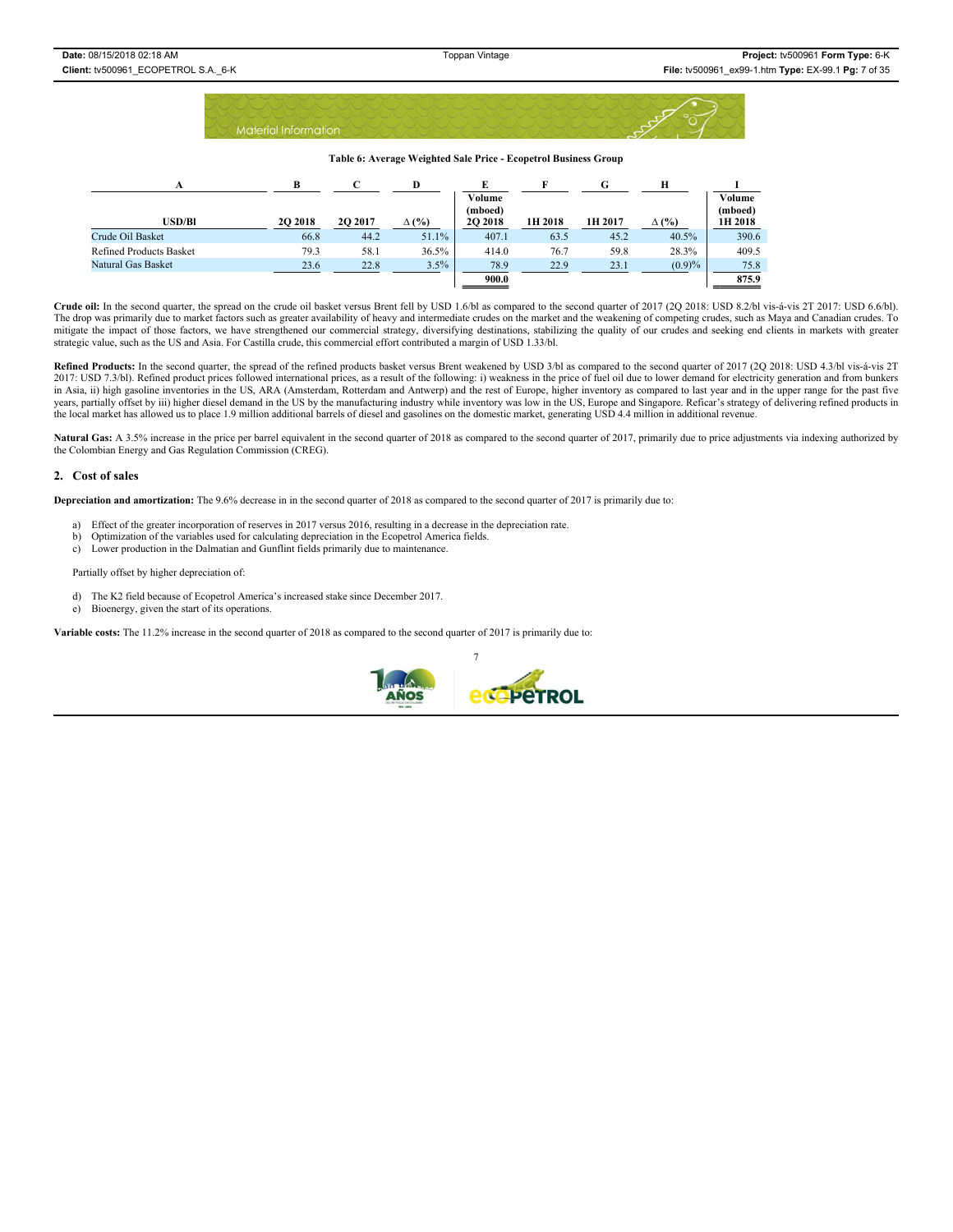

a) Higher costs of purchases of crude oil, gas and refined products (+COP 1.11 trillion) primarily due to the net effect of:

- Higher average price of domestic purchases and refined product imports (+COP 1.93 trillion).
- x A decline in purchased volumes (-COP 678 billion, -44 mboed) primarily due to: i) lower crude imports (-COP 516 billion, -38 mbd) for throughput at the Cartagena refinery given the use of domestic crudes, ii) lower fuel imports, especially of diesel and gasolines (-COP 389 billion, -23 mboed) primarily due to substitution for products produced at the Cartagena refinery, offset by iii) higher purchases of crude from third parties (+COP 173 billion, +16 mbd) as part of the agreement with Oxy for the reversals of the Bicentenario oil pipeline, and iv) greater purchases of other products (+COP 54 billion, +1 mboed).
- $\bullet$  A decrease in the average exchange rate on purchases (-COP 146 billion), from COP 2,917/USD (Q2 2017) to COP 2,842/USD (Q2 2018).

The use of local crudes and the delivery of fuels to the local market by the Cartagena refinery has yielded an EBITDA of COP 400 billion for the Business Group due to the following:

- x Maximization of the throughput of own crude rather than imported crude, achieving cost optimization for raw materials and a higher product margin.
- x A higher proportion of demand for fuels supplied by refinery production, yielding a higher margin compared to supplies using imported products.
- Our higher throughput, thanks to the stabilization of refinery operations.
- b) Change in inventory and other (-COP 518 billion) primarily due to: i) the appreciation of crudes and products on our consolidated balance sheet as a result of higher purchase prices; ii) greater inventory due to throughput maximization at the Cartagena refinery, partially offset by iii) higher consumption costs and energy rates at the Castilla, Chichimene and Cira Infantas fields, among others.

#### **Table 7: Local Purchases and Imports - Ecopetrol Business Group**

| A                              | В              |         | D            | E       | F       | G            |
|--------------------------------|----------------|---------|--------------|---------|---------|--------------|
| <b>Local Purchases (mboed)</b> | 20 20 18       | 2O 2017 | $\Delta$ (%) | 1H 2018 | 1H 2017 | $\Delta$ (%) |
| Crude Oil                      | 167.7          | 160.0   | 4.8%         | 163.3   | 158.0   | 3.4%         |
| Natural Gas                    | 9.9            | 4.1     | 141.5%       | 5.8     | 3.0     | 93.3%        |
| <b>Refined Products</b>        | 3.1            | 3.3     | $(6.1)\%$    | 3.3     | 3.4     | $(2.9)\%$    |
| Diluent                        | 0.5            | 0.2     | 150.0%       | 0.4     | 1.5     | $(73.3)\%$   |
| Total                          | 181.2          | 167.6   | 8.1%         | 172.8   | 165.9   | $4.2\%$      |
| Imports (mboed)                | <b>2O 2018</b> | 2O 2017 | $\Delta(\%)$ | 1H 2018 | 1H 2017 | $\Delta(\%)$ |
| Crude Oil                      | 36.9           | 75.1    | (50.9)%      | 41.2    | 82.7    | $(50.2)\%$   |
| <b>Refined Products</b>        | 43.0           | 61.6    | $(30.2)\%$   | 46.1    | 70.6    | $(34.7)\%$   |
| Diluent                        | 52.2           | 52.8    | (1.1)%       | 50.1    | 54.7    | $(8.4)\%$    |

**Total 132.1 189.5 (30.3)% 137.4 208.0 (33.9)%**

**Fixed costs:** The 7.7% increase in the second quarter of 2018 as compared to the second quarter of 2017 is primarily due to:

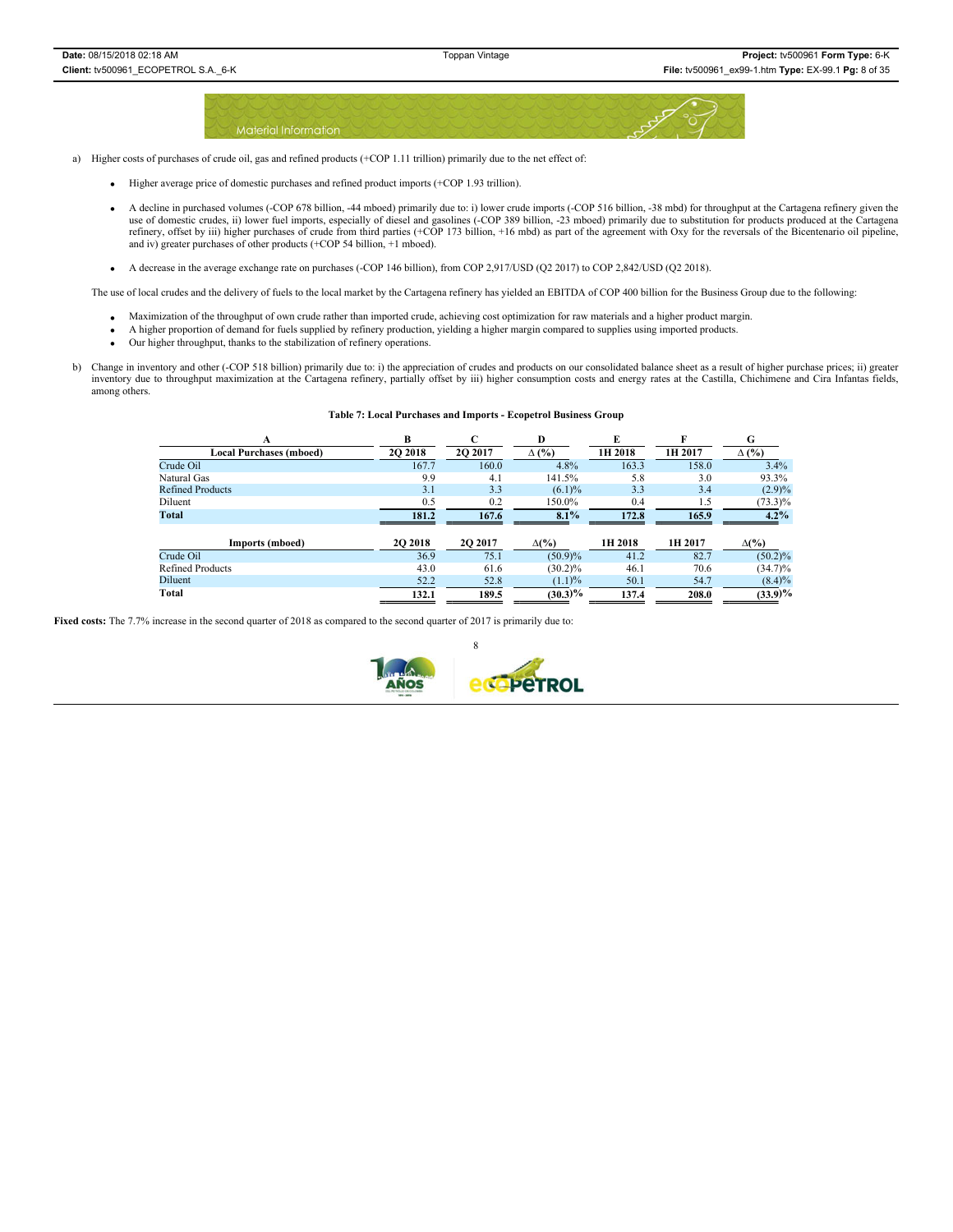

- a) Higher labor cost (+COP 74 billion) primarily due to the wage increase that took effect last year, additional headcount and variable compensation in line with the half-year results.
- b) Higher costs related to operational activity (+COP 72 billion) primarily due to i) subsoil maintenance work at Orinoquia and Rubiales, and ii) consumption of materials at Ocensa and Cenit due to the commissioning of the P135 project and the Apiay-Monterrey line.

#### **3. Operating expenses**

**Operating expenses** for the second quarter of 2018 increase by 28.8% as compared to the second quarter of 2017 primarily to: i) higher investment in seismic activity at Hocol, Ecopetrol Brasil and México, ii) lower quarterly revenue primarily due to the profit on the sale of minor assets corresponding to the Fields Round, as reported in the second quarter of 2017, iii) expenses used to deal with the emergency at the Lisama 158 well, which was fully addressed at the end of the quarter, partially offset by iv) savings in the negotiation of contracts and capitalization of corporate projects.

#### **4. Financial (non-operational) results and other results**

The change in **financial results** in the second quarter of 2018 as compared to the second quarter of 2018 is the net result of:

- a) Lower revenue from exchange rate spreads (down -COP 385 billion), reflecting our decreased exposure to exchange rate fluctuations because of the optimization of our net position in US dollars.
- b) Change in net financial interest as a result of the net effect between i) savings on financial costs (+COP 64 billion) primarily due to our pre-payments of international loans over the past year, with a nominal total amount of USD 2,750 million, and the positive effect of the lower average COP/USD exchange rate, partially offset by ii) non recurring financial revenue (-COP 184 billion) recorded in the second quarter of 2017 as a result of the change in the estimated amortized cost of variable rate loans.
- c) Other changes (+COP 22 billion) primarily due to the effect of the mark-to-market of our investment portfolio.

The effective income tax rate for the second quarter of 2018 was 35.7% vis-a-vis the 53% rate saw in the second quarter of 2017. The decrease was primarily due to: i) improved results at the Cartagena Refinery and Ecopetrol America Inc., which are taxed at nominal rates of 15% and 0%, respectively, ii) a 300 basis points nominal tax rate reduction lower, and iii) elimination of the wealth tax, which was an expense not deductible from income.

#### **Table 8: Statement of Financial Position - Ecopetrol Business Group**

|                                     |               |                       | D             |              |
|-------------------------------------|---------------|-----------------------|---------------|--------------|
| <b>COP Billion</b>                  | June 30, 2018 | <b>March 31, 2018</b> | $\Delta$ (\$) | $\Delta$ (%) |
| <b>Current Assets</b>               | 27,249        | 25,214                | 2,035         | 8.1%         |
| Non Current Assets                  | 94,334        | 93,356                | 978           | $1.0\%$      |
| <b>Total Assets</b>                 | 121,583       | 118,570               | 3,013         | 2.5%         |
| <b>Current Liabilities</b>          | 18,857        | 20,525                | (1,668)       | $(8.1)\%$    |
| Non-Current Liabilities             | 50,488        | 50,214                | 274           | $0.5\%$      |
| <b>Total Liabilities</b>            | 69,345        | 70,739                | (1,394)       | (2.0)%       |
| <b>Equity</b>                       | 52,238        | 47,831                | 4,407         | $9.2\%$      |
| <b>Total Liabilities and Equity</b> | 121,583       | 118,570               | 3,013         | $2.5\%$      |

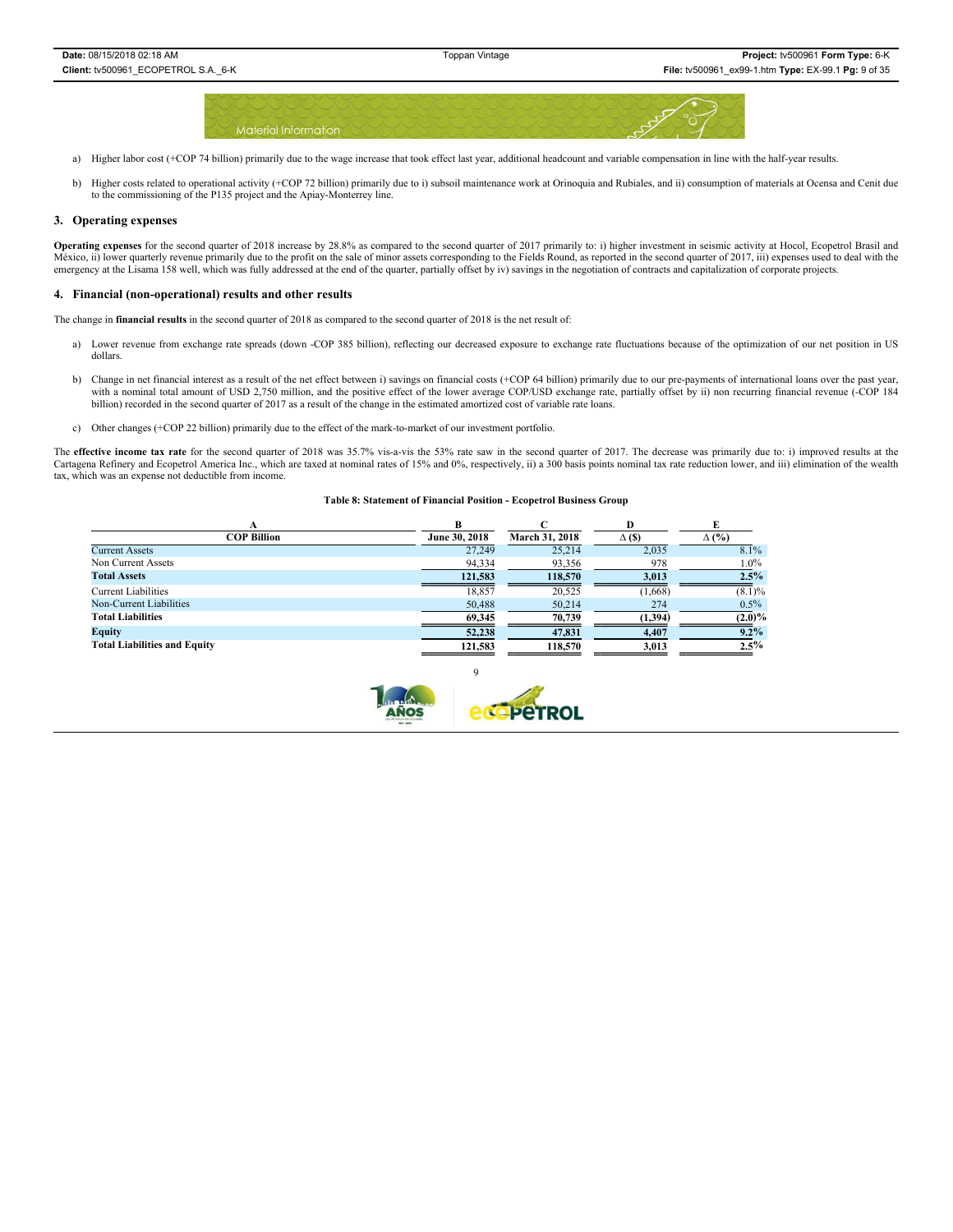

### **5. Assets**

The 2.5% increase in **assets** as of June 30, 2018 as compared to March 31, 2018 was largely due to the net effect of:

- a) An increase in **property, plant and equipment, natural resources and intangible assets** (+COP 1.9 trillion) primarily due to: i) higher CAPEX for the quarter, largely in the Upstream segment; ii) greater conversion adjustment among subsidiaries that use the dollar as functional currency, primarily due to the peso's devaluation against the dollar, iii) adjustment in the costs of abandonment of oil fields, offset by iv) depreciation and amortization for the quarter.
- b) An increase in trade accounts and other accounts receivable (+COP 1.3 trillion), primarily due to higher accounts receivable by the Fuel Price Stabilization Fund and the trade portfolio as a result of the increase in international oil prices.
- c) A decrease in **other financial assets and cash equivalents** (-COP 0.84 trillion), primarily from the combined effect of: i) the outflow of funds for the payment of dividends, financial obligations and CAPEX, offset by ii) higher cash surpluses from operations.
- d) Other changes totaling COP 0.6 trillion.

#### Table 9: Cash Position<sup>1</sup> - Ecopetrol Business Group

|                                                           |          |          | D        | E        |
|-----------------------------------------------------------|----------|----------|----------|----------|
| <b>COP Billion</b>                                        | 20 20 18 | 2O 2017  | 1H 2018  | 1H 2017  |
| <b>Initial Cash and cash equivalents</b>                  | 7.866    | 8.165    | 7.946    | 8.410    |
| $(+)$ Cash generated from operations                      | 4.641    | 1,495    | 9.314    | 5,951    |
| $(-)$ CAPEX                                               | (1,757)  | (1, 732) | (2,952)  | (2, 415) |
| $(+/-)$ Movement of portfolio investments                 | (343)    | 5,836    | (2,891)  | 2,894    |
| $(+/-)$ Other investment activities                       | 160      | 498      | 305      | 633      |
| (-) Proceeds (repayment of) from borrowings and interests | (2,061)  | (7.210)  | (2,729)  | (8,015)  |
| (-) Dividends paid                                        | (2,210)  | (1,023)  | (2, 455) | (1,137)  |
| $(+/-)$ Exchange difference in cash                       | 41       | 217      | (201)    | (75)     |
| <b>Final Cash and cash equivalents</b>                    | 6.337    | 6.246    | 6.337    | 6,246    |
| Portfolio investments $> 3$ months                        | 9,463    | 4,215    | 9,463    | 4,215    |
| <b>Total cash</b>                                         | 15,800   | 10.461   | 15,800   | 10,461   |

At the close of the second quarter, the cash composition was 58% in dollars and 42% in Colombian pesos.

### **6. Liabilities and Net Equity**

The 2.0% decline in total liabilities as of June 30, 2018 as compared to the March 31, 2018 was due to:

- a) A decrease in accounts payable (-COP 1.4 trillion) from the net effect of: i) payment of dividends declared by Ecopetrol's General Shareholders' Meeting on 2017 earnings, and ii) higher accounts payable
	- <sup>1</sup> Cash corresponds to available funds used as cash and cash equivalents, and investments in financial instruments, regardless of maturity.

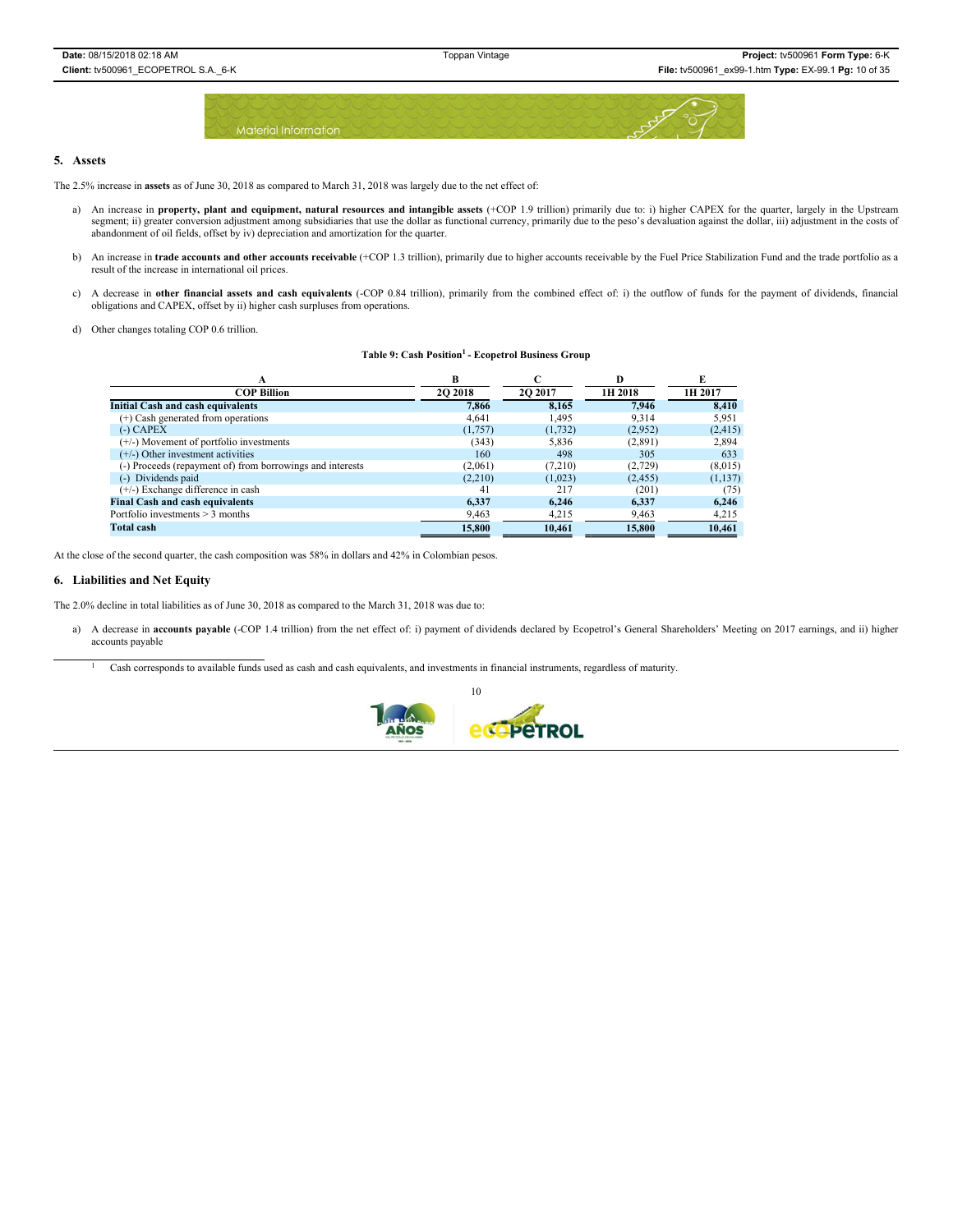

to suppliers as a result of the effect of higher prices on purchases of crude oil and refined products and greater operational activity during the quarter.

- b) A decrease (-COP 0.9 trillion) in taxes payable associated with payment of the income tax during the quarter, partially offset by the application of the income tax expense for the period.
- c) An increase in loans and financing (+COP 0.4 trillion), largely due to the net effect of i) the exchange rate valuation of our foreign currency debt resulting from the peso's devaluation against the dollar at the quarte

Additionally, last August 6, Ecopetrol S.A. prepaid the entire syndicated loan acquired in 2013 from local banks, which had been scheduled to be amortized up to 2025, for a total of COP 1.43 trillion.

d) Other changes in liabilities (+COP 0.5 trillion).

The 9.2% increase in net equity occurred as the combined effect of: i) higher earnings during the quarter, ii) earnings from the conversion of assets and liabilities of the subsidiaries that use a functional currency other than the Colombian peso, partially offset by iii) a decrease in the foreign exchange spread on debt used as an instrument to hedge cash flow and net investment.

### **7. Results by Business Segment**

### **Table 10: Cumulative Profit and Loss Statement - By segment**

|                                             | B        |          | D          |         |           |          | н                   |          |                               | K        |
|---------------------------------------------|----------|----------|------------|---------|-----------|----------|---------------------|----------|-------------------------------|----------|
|                                             | Upstream |          | Downstream |         | Midstream |          | <b>Eliminations</b> |          | <b>Ecopetrol Consolidated</b> |          |
| <b>COP Billion</b>                          | 1H 2018  | 1H 2017  | 1H 2018    | 1H 2017 | 1H 2018   | 1H 2017  | 1H 2018             | 1H 2017  | 1H 2018                       | 1H 2017  |
| <b>Local Sales</b>                          | 9,962    | 6,476    | 13,490     | 10,650  | 5,611     | 5,042    | (13, 357)           | (8,749)  | 15,706                        | 13,419   |
| <b>Export Sales</b>                         | 12,408   | 10,133   | 3,516      | 2,970   |           |          |                     |          | 15,924                        | 13,103   |
| <b>Sales</b>                                | 22,370   | 16,609   | 17,006     | 13,620  | 5,611     | 5,042    | (13, 357)           | (8,749)  | 31,630                        | 26,522   |
| DD&A Costs                                  | 2,510    | 3,053    | 602        | 523     | 558       | 547      |                     |          | 3,670                         | 4,123    |
| Variable Costs                              | 7,525    | 6,069    | 14,770     | 11,516  | 283       | 264      | (11, 559)           | (7,215)  | 11,019                        | 10,634   |
| <b>Fixed Costs</b>                          | 4,121    | 3,453    | 904        | 807     | 678       | 762      | (1,788)             | (1, 408) | 3,915                         | 3,614    |
| <b>Cost of Sales</b>                        | 14,156   | 12,575   | 16,276     | 12,846  | 1,519     | 1,573    | (13, 347)           | (8,623)  | 18,604                        | 18,371   |
| Gross profit                                | 8,214    | 4,034    | 730        | 774     | 4,092     | 3,469    | (10)                | (126)    | 13,026                        | 8,151    |
| <b>Operating Expenses</b>                   | 762      | 736      | 449        | 751     | 261       | 224      | (10)                | (127)    | 1,462                         | 1,584    |
| <b>Operating Profit (Loss)</b>              | 7,452    | 3,298    | 281        |         | 3,831     | 3,245    |                     |          | 11,564                        | 6,567    |
| Financial Income (Loss)                     | (518)    | (523)    | (355)      | (465)   | (316)     | (168)    |                     |          | (1, 189)                      | (1, 156) |
| Share of profit of companies                | 165      | 62       | 16         |         |           | (18)     |                     |          | 182                           | 55       |
| <b>Net Income (Loss) Before Income Tax</b>  | 7,099    | 2,837    | (58)       | (431)   | 3,516     | 3,059    |                     |          | 10,557                        | 5,466    |
| Provision for Income Tax                    | (2, 558) | (1, 406) | (92)       | (201)   | (1, 323)  | (1, 303) |                     |          | (3,973)                       | (2,910)  |
| <b>Net Income Consolidated</b>              | 4,541    | 1,431    | (150)      | (632)   | 2,193     | 1,756    |                     |          | 6,584                         | 2,556    |
| Non-controlling interests                   | 30       |          |            |         | (480)     | (366)    |                     |          | (450)                         | (365)    |
| Net income (Loss) attributable to owners of |          |          |            |         |           |          |                     |          |                               |          |
| Ecopetrol                                   | 4,571    | 1,431    | (150)      | (631)   | 1,713     | 1,390    |                     |          | 6,134                         | 2,191    |
| <b>EBITDA</b>                               | 10.267   | 6.699    | 1.045      | 849     | 4.447     | 3.896    |                     |          | 15,759                        | 11.445   |
| <b>EBITDA Margin</b>                        | 45.9%    | 40.3%    | 6.1%       | 6.2%    | 79.3%     | 77.3%    | $0.0\%$             | $0.0\%$  | 49.8%                         | 43.2%    |

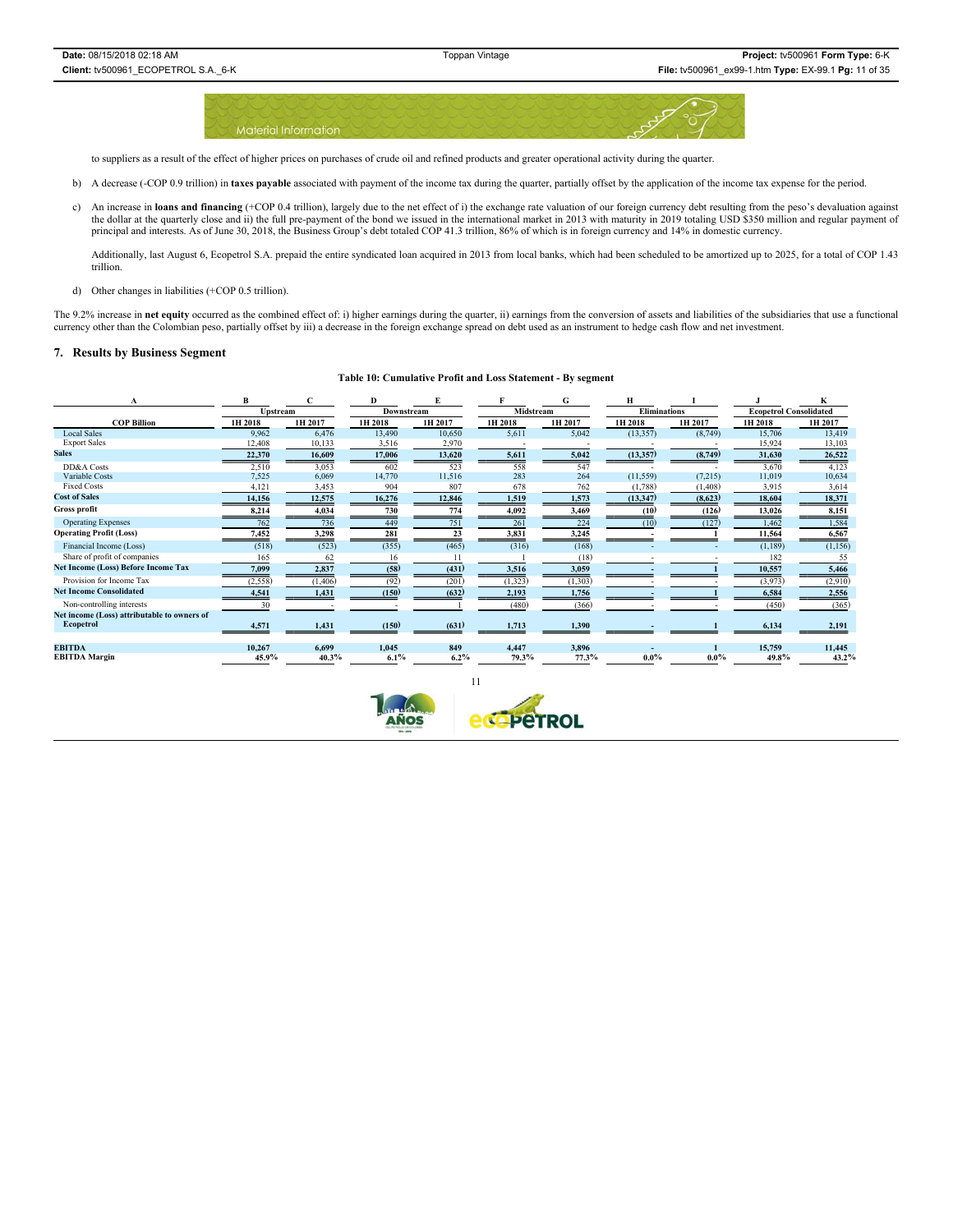

#### **Table 11: Quarterly Profit and Loss Statement - By segment**

|                                                          | B               |         | Đ          |         |           | G        | Н                   |          |                               | K       |
|----------------------------------------------------------|-----------------|---------|------------|---------|-----------|----------|---------------------|----------|-------------------------------|---------|
|                                                          | <b>Upstream</b> |         | Downstream |         | Midstream |          | <b>Eliminations</b> |          | <b>Ecopetrol Consolidated</b> |         |
| <b>COP Billion</b>                                       | <b>2O 2018</b>  | 2O 2017 | 2Q 2018    | 2Q 2017 | 2Q 2018   | 20 20 17 | <b>2O 2018</b>      | 20 20 17 | <b>2O 2018</b>                | 2Q 2017 |
| <b>Local Sales</b>                                       | 5,494           | 3,390   | 6,992      | 5,291   | 2,882     | 2,545    | (7,232)             | (4,538)  | 8,136                         | 6,688   |
| <b>Export Sales</b>                                      | 6,912           | 5,121   | 1,939      | 1,342   |           |          |                     |          | 8,851                         | 6,463   |
| <b>Sales</b>                                             | 12,406          | 8,511   | 8,931      | 6,633   | 2,882     | 2,545    | (7,232)             | (4,538)  | 16,987                        | 13,151  |
| DD&A Costs                                               | 1,315           | 1,566   | 305        | 259     | 279       | 276      |                     |          | 1,899                         | 2,101   |
| Variable Costs                                           | 4,127           | 3,179   | 7,906      | 5,667   | 115       | 149      | (6, 329)            | (3,763)  | 5,819                         | 5,232   |
| <b>Fixed Costs</b>                                       | 2,102           | 1,818   | 466        | 425     | 369       | 356      | (898)               | (706)    | 2,039                         | 1,893   |
| <b>Cost of Sales</b>                                     | 7,544           | 6,563   | 8,677      | 6,351   | 763       | 781      | (7, 227)            | (4, 469) | 9,757                         | 9,226   |
| <b>Gross profit</b>                                      | 4,862           | 1,948   | 254        | 282     | 2,119     | 1,764    |                     | (69)     | 7,230                         | 3,925   |
| <b>Operating Expenses</b>                                | 413             | 250     | 251        | 389     | 187       | 88       | (5)                 | (70)     | 846                           | 657     |
| <b>Operating Profit (Loss)</b>                           | 4,449           | 1,698   |            | (107)   | 1,932     | 1,676    |                     |          | 6,384                         | 3,268   |
| Financial Income (Loss)                                  | 73              | 208     | (649)      | (225)   | (44)      | (120)    |                     |          | (620)                         | (137)   |
| Share of profit of companies                             |                 | 35      |            |         | 16        | (18)     |                     |          | 96                            | 24      |
| <b>Net Income (Loss) Before Income Tax</b>               | 4,593           | 1,941   | (637)      | (325)   | 1,904     | 1,538    |                     |          | 5,860                         | 3,155   |
| Provision for Income Tax                                 | (1, 592)        | (938)   | 183        | (91)    | (685)     | (643)    |                     |          | (2,094)                       | (1,672) |
| <b>Net Income Consolidated</b>                           | 3,001           | 1,003   | (454)      | (416)   | 1,219     | 895      |                     |          | 3,766                         | 1,483   |
| Non-controlling interests                                | 30              |         |            |         | (277)     | (179)    |                     |          | (247)                         | (178)   |
| Net income (Loss) attributable to owners of<br>Ecopetrol | 3,031           | 1,003   | (454)      | (415)   | 942       | 716      |                     |          | 3,519                         | 1,305   |
| <b>EBITDA</b>                                            | 5,949           | 3,377   | 403        | 292     | 2,257     | 1,961    |                     |          | 8,609                         | 5,632   |
| <b>EBITDA Margin</b>                                     | 48.0%           | 39.7%   | 4.5%       | 4.4%    | 78.3%     | 77.1%    | $0.0\%$             | $0.0\%$  | 50.7%                         | 42.8%   |

### **A. Upstream**

#### **Exploration**

#### **Table 12: Exploratory wells drilled - Ecopetrol Business Group**

|                         | 1H 2018                      |           |                         |     |       |  |  |  |  |
|-------------------------|------------------------------|-----------|-------------------------|-----|-------|--|--|--|--|
| Company                 | <b>Hydrocarbons</b> presence | Suspended | <b>Under Evaluation</b> | P&A | Total |  |  |  |  |
| Ecopetrol S.A           |                              |           |                         |     |       |  |  |  |  |
| Hocol S.A               |                              |           |                         |     |       |  |  |  |  |
| <b>ECAS</b>             |                              |           |                         | ۰   |       |  |  |  |  |
| Ecopetrol America (EAI) |                              |           |                         |     |       |  |  |  |  |
| Total                   |                              |           |                         |     |       |  |  |  |  |

#### Include appraisal wells

In late May, the Infantas Oriente field at Barrancabermeja was declared commercial. The reserves associated with the Infantas Oriente-1 discovery were booked in record time, since the assessment started just at the beginning of 2018. Also, during the second quarter of 2018 the Bufalo-1 well (EC operator: 51%, CPVEN E&P Corp: 49%) demonstrated the presence of dry gas and light crude (30° to 35° API).

In the second quarter three appraisal wells were drilled (Parex operator: 50%, EC: 50%): i) Coyote-2 and Coyote-3, the former in initial testing, while the latter has been temporarily suspended pending complete testing of the Coyote-2 well; and ii) Capachos Sur-2, which has been temporarily suspended pending the assessment of possible work to be carried out there.

The 2018 exploratory campaign in the Colombian onshore continued during the second quarter of 2018. In June of 2018, drilling began on the following exploratory wells in the Llanos Orientales basin:<br>i) Andina-1, operated b

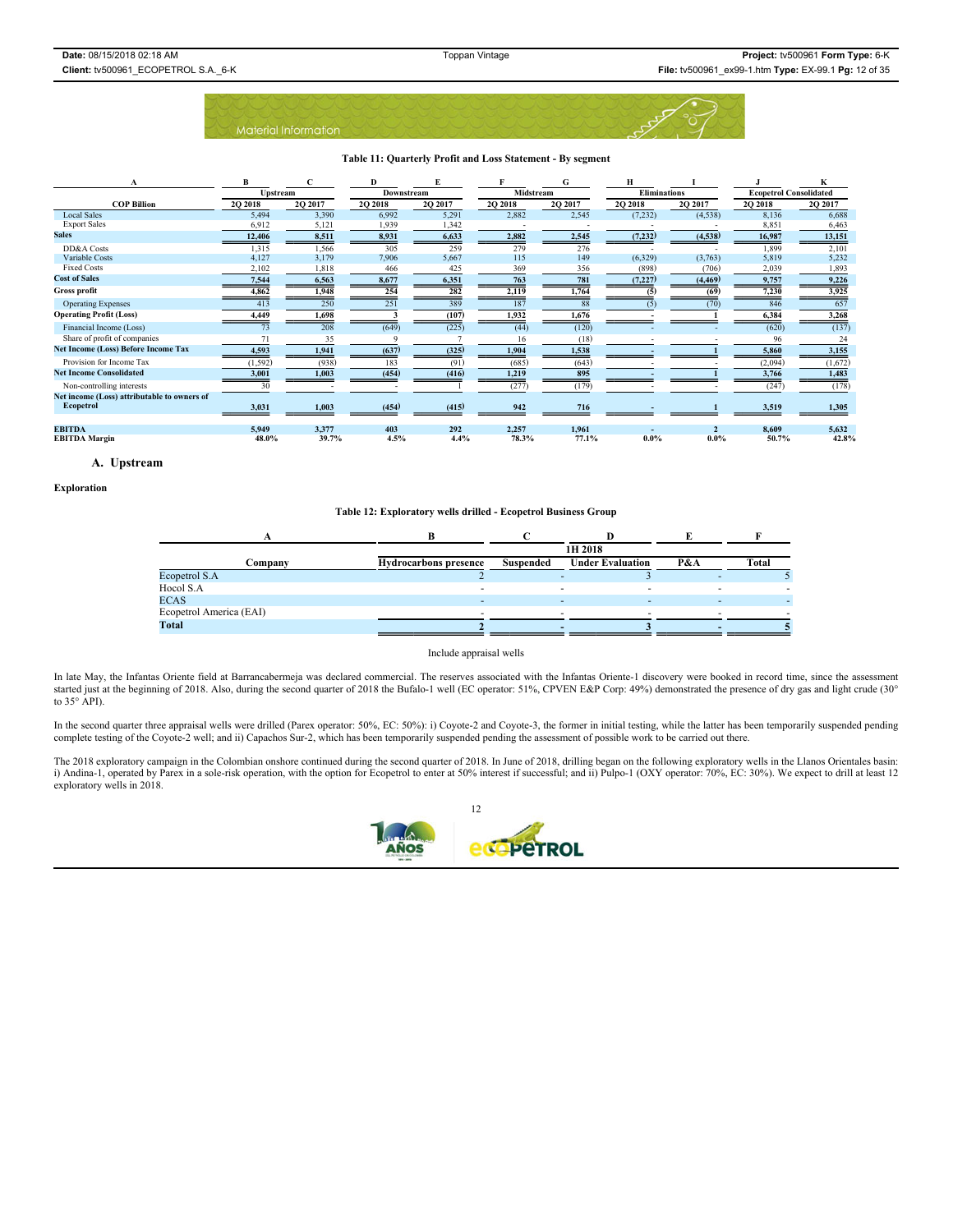

In order to achieve the strategic goals of growth and sustainability, Ecopetrol is working to participate in Brazil's Round 5, while in Mexico it is assessing the areas being offered in Rounds 3.2 onshore and 3.4 Deep water by the National Hydrocarbons Commission (CNH).

ECP Brasil purchased 2D seismic information (874 Km) and 3D information (4,283 Km<sup>2</sup>) to assess the pre-salt in the Campos and Santos basins (Brazil). In turn, ECP México purchased 2D seismic information (60,075 Km) and the Gigante structural interpretation project with a view to assessing the Salina basin of México.

On May 18, 2018, Hocol finalized the registration stage of the SN15-17 seismic program (Block SN 15), acquiring 337 Km of 2D seismic.

On June 13, the Colombian National Hydrocarbons Agency (AHN) approved and published the new model contract for oil and gas exploration and exploitation in the Colombian offshore, a significant milestone that will allow Ecopetrol to advance from technical evaluation agreements (TEA) to Exploration and Production (E&P) contracts, acquire new opportunities and develop its exploratory strategy for the Colombian offshore.

#### **Table 13: Detail of Exploratory Wells - Ecopetrol Business Group**

| Ouarter | Well           | Block    | Basin                  | <b>Status</b>               | ТD        |
|---------|----------------|----------|------------------------|-----------------------------|-----------|
| First   | Bufalo-1       | $VMM-32$ | Middle Magdalena Basin | <b>Hydrocarbon Presence</b> | 1/3/2018  |
| First   | Jaspe-6D       | Ouifa    | Llanos Orientales      | <b>Hydrocarbon Presence</b> | 1/30/2018 |
| Second  | Covote-2       | De Mares | Middle Magdalena Basin | Under evaluation            | 4/2/2018  |
| Second  | Capachos Sur-2 | Capachos | Llanos Orientales      | Under evaluation            | 4/18/2018 |
| Second  | Covote-3       | De Mares | Middle Magdalena Basin | Under evaluation            | 5/6/2018  |

**Production**

#### **Table 14: Gross Production - Ecopetrol Business Group**

| $\bf{B}$       | $\mathbf C$                                | D                            | E                                                           | F                            | G                            |
|----------------|--------------------------------------------|------------------------------|-------------------------------------------------------------|------------------------------|------------------------------|
| <b>2O 2018</b> | 2Q 2017                                    | $\Delta \%$                  | 1H 2018                                                     | 1H 2017                      | $\Delta$ (%)                 |
| 550.8          | 547.1                                      | 0.7%                         | 542.0                                                       | 545.1                        | $(0.6)\%$                    |
| 112.7          | 108.8                                      | 3.6%                         | 110.5                                                       | 110.2                        | $0.3\%$                      |
| 663.5          | 655.9                                      | $1.2\%$                      | 652.5                                                       | 655.3                        | (0.4)%                       |
|                |                                            |                              |                                                             |                              |                              |
| 19.6           | 22.2                                       | (11.7)%                      | 20.2                                                        | 22.1                         | $(8.6)\%$                    |
| 7.1            | 5.4                                        | 31.5%                        | 7.1                                                         | 5.1                          | 39.2%                        |
| 26.7           | 27.6                                       | $(3.3)\%$                    | 27.3                                                        | 27.2                         | $0.4\%$                      |
|                |                                            |                              |                                                             |                              |                              |
| 9.3            | 11.2                                       | $(17.0)\%$                   | 9.2                                                         | 11.4                         | $(19.3)\%$                   |
| 5.1            | 4.6                                        | 10.9%                        | 5.0                                                         | 4.5                          | 11.1%                        |
| 14,4           | 15.8                                       | (8.9)%                       | 14.2                                                        | 15.9                         | $(10.7)\%$                   |
|                |                                            |                              |                                                             |                              |                              |
|                |                                            |                              |                                                             |                              | $0.0\%$                      |
|                | 1.1                                        |                              |                                                             | 1.0                          | $0.0\%$                      |
| 4.9            | 5.0                                        | $(2.0)\%$                    | 4.9                                                         | 4.9                          | $0.0\%$                      |
|                |                                            |                              |                                                             |                              |                              |
|                | 10.0                                       | $(4.0)\%$                    | 10.3                                                        |                              | 10.8%                        |
|                |                                            | $(18.2)\%$                   | 2.0                                                         | 2.1                          | $(4.8)\%$                    |
| 11.4           | 12.2                                       |                              | 12.3                                                        | 11.4                         | 7.9%                         |
|                |                                            |                              |                                                             |                              |                              |
|                |                                            |                              |                                                             |                              | $(1.0)\%$                    |
|                |                                            |                              |                                                             |                              | $2.2\%$                      |
| 721            | 717                                        |                              | 711                                                         | 715                          | (0.5)%                       |
|                | 3.9<br>1.0<br>9.6<br>1.8<br>593.2<br>127.7 | 3.9<br>2.2<br>594.4<br>122.1 | $0.0\%$<br>$(9.1)\%$<br>(6.6)%<br>(0.2)%<br>4.6%<br>$0.6\%$ | 3.9<br>1.0<br>585.6<br>125.6 | 3.9<br>9.3<br>591.8<br>122.9 |

\* Gross production includes royalties and is prorated for Ecopetrol' s stake in each company. \*\* Equión and Savia are incorporated through the equity method. - Note: Gas production includes white products.

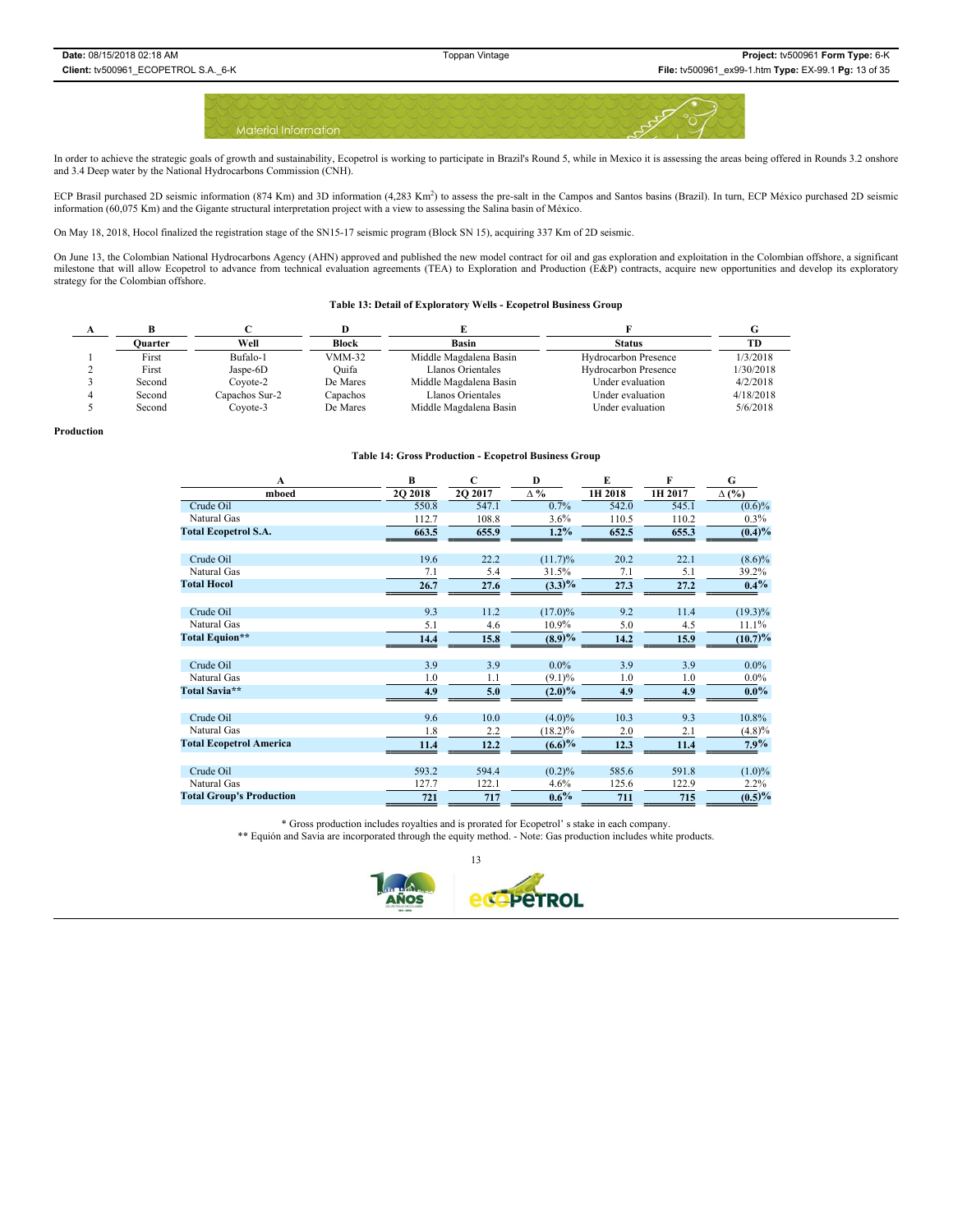

In the second quarter of 2018, the Ecopetrol Group's average production totaled 721 mboed, a 2.8% increase versus the first quarter of 2018 and 0.6% increase compared to the second quarter of 2017. Production recovered from the events of the first quarter and was in line with the goal set for 2018 (715-725 mboed) primarily due to the results from the drilling campaign in La Cira, Rubiales, Caño Sur, Dina, Quifa and Castilla fields.

The Company maintains the measures adopted in the initial months of 2018, which include: i) additional work on wells and strengthening of activity with additional rigs for the Castilla field, ii) anticipating the plan for development of the Apiay field, scheduled for 2019, iii) anticipating and accelerating the plan for water injection into 40 acres in the Chichimene field, and iv) increasing workovers, among other activities.

In the second quarter of 2018, the Ecopetrol Group subsidiary companies contributed 57 mboed, providing 8% of total production volume, with a 3.2 mboed decrease (5.3%) compared to the same quarter of 2017. The sharpest decline was noted at Equion due to the termination of the Recetor contract, which was transferred, to Ecopetrol in May 2017, and at Ecopetrol America Inc (EAI) due to scheduled maintenance at Gunflint and K2.

Drilling activity increased in 2018. In addition to the campaigns already mentioned, activity has resumed at Arrayan, Tibú, Yarigui, Akacias, Area Sur (Putumayo) and Chichimene fields. In June 2018, we had 33 rigs exceeding the 25 rigs in place at the end of 2017. The operation of 41 simultaneous rigs is planned for the end of the year. In July, production posted an average of 726 mboed.

#### **Recovery Factor Enhancement Projects:**

The success of secondary and tertiary recovery is evidenced in the 148 mboed contribution to production in the first half of 2018, from fields where the principal production mechanism is secondary and tertiary. Added to that is a further 16 mboed from pilot wells currently in execution.

The recovery pilot have shown positive results in terms of both injection efficiency and the response from the reservoir, as well as a higher recovery factor; there are currently 21 pilots in operation, 16 of which remain in the expansion phase (out of 42 pilot projects that started at the creation of the recovery program).

We note the effectiveness of the water injection pilot projects (Castilla, Chichimene, Apiay and Suria fields), CEOR (Chichimene, Casabe, La Cira, Infantas and Yariguí fields) and steam injection (Teca field), which have succeeded in significantly increasing crude production, with a lower volume of water injection and improved water with respect to the plan. This result denotes the Company's learning curve in the program. Additionally, we confirm the possibility of increasing the recovery factor between approximately 5% and 11% for water and polymer injection and 20% for steam injection.

We are continuing the analysis of expansion of the water injection pilot at Chichimene, Castilla, Apiay and Suria, as well as the improved water injection pilot (CEOR) in Casabe, and the continuous steam injection pilot in the Teca field.

#### **Table 15: Recovery Pilot Projects - Ecopetrol Business Group**

| Technology                | # Pilots |    |    | Under evaluation Feasible expansion Non-feasible expansion |
|---------------------------|----------|----|----|------------------------------------------------------------|
| Non thermal               |          |    |    |                                                            |
| Water injection           | 19       |    |    |                                                            |
| Optimized water injection |          | ۰. |    |                                                            |
| <b>CEOR</b>               |          |    |    |                                                            |
| Gas injection             |          |    |    |                                                            |
| Thermal                   |          |    |    |                                                            |
| Steam injection           |          |    |    |                                                            |
| Air injection             |          |    |    |                                                            |
| <b>TOTAL</b>              |          |    | 16 |                                                            |
|                           |          |    |    |                                                            |

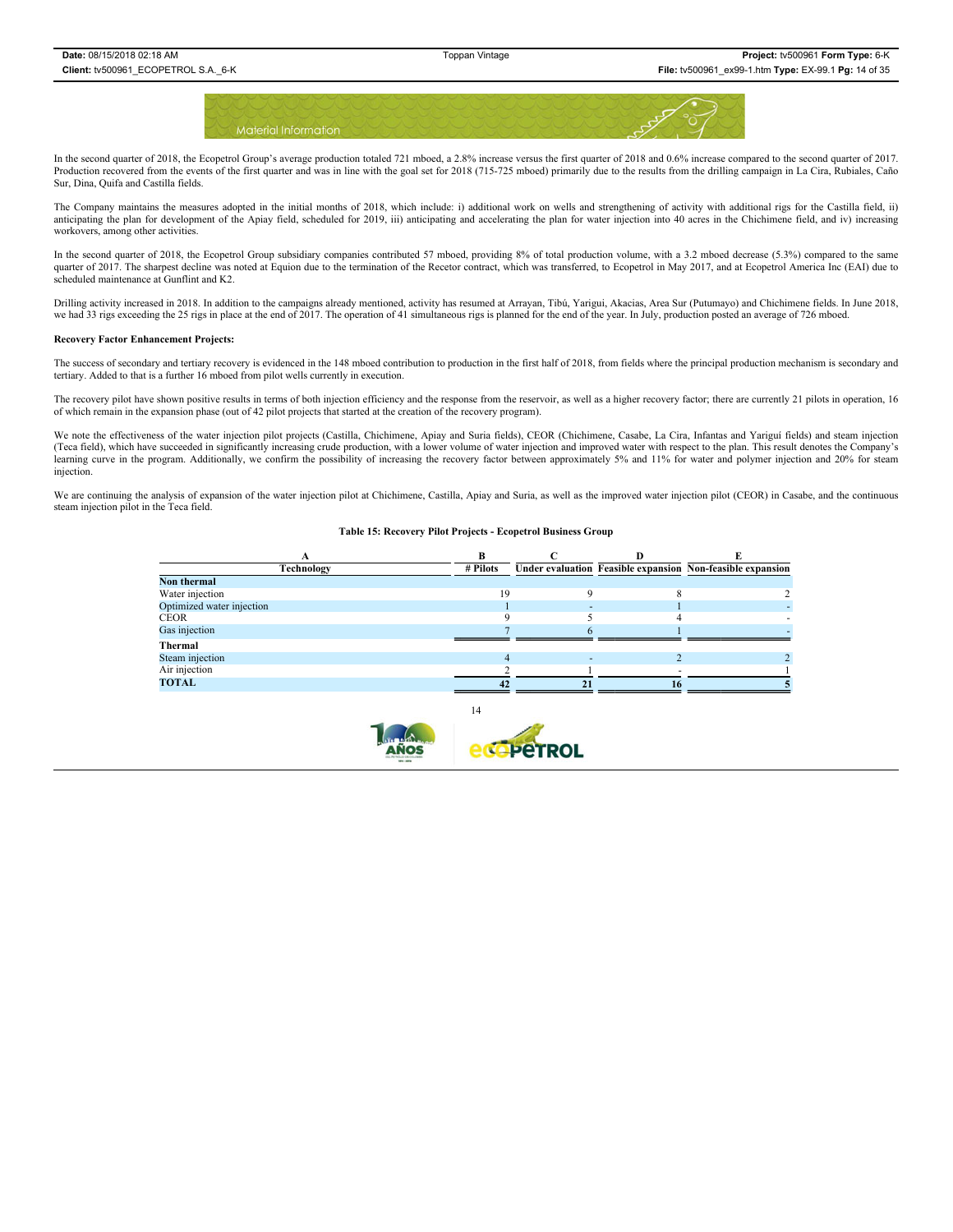

#### **Lifting costs**

# **Table 16: Lifting Cost\* - Ecopetrol Business Group A BCD EFG H USD/Bl 2Q 2018 2Q 2017 ∆ % 1H 2018 1H 2017 ∆ (%) % USD** Lifting cost 8.47 7.31 15.9% 8.28 6.99 18.5% 16.0% Exchange rate 2,839.5 2,919.6 (2.7)% 2,849.1 2,921.0 (2.5)%

\* Calculated based on barrels produced, without royalties

The increase of USD 1.29/bl in lifting cost in the first half of 2018 compared to the first half of 2017 was due largely to:

#### **Cost effect (+USD1.15/bl):**

- x Higher energy consumption (+USD 0.36/bl) primarily due to: i) increased barrels of production water, ii) higher number of wells drilled, iii) higher price for liquid fuels (diesel and fuel oil) used to generate electricity in the fields, and iv) a 10% growth in the price of energy for large consumers.
- x Greater cost execution on subsoil maintenance (up USD 0.30/bl), due to the increased number and complexity of interventions and well services, which has allowed for positive performance of the basic production curve (6.6 mboed higher than expected).
- Higher surface maintenance costs (+USD 0.21/bl) primarily due to the increased amount of surface equipment involved, which has succeeded in maintaining operational reliability and integrity in production operations.
- Greater contracted services and others (+USD 0.28/bl) in line with increased activity.

**Exchange rate effect:** The effect of the decrease in the USD/COP exchange rate (+USD 0.20/bl) when the cost in Colombian pesos is re-expressed to USD.

#### **Volume effect:** lower cost due to higher production (-USD 0.06/bl).

Since the start of the Transformation Program in 2015, Ecopetrol has implemented actions aimed at improving its cost structure. For the lifting cost, these have been focused on four aspects: i) bringing the failure rate and intervention time of our principal artificial lifting systems to world-class levels; ii) ensuring maintenance frequencies and strategies for surface facilities; iii) optimizing the processing of each barrel of fluids and iv) optimizing the cost of our energy matrix and efficiency of electrical consumption. Therefore, the impact we have experienced in the lifting cost is associated primarily with the increased operating levels.

#### **Dilution cost**

### **Table 17: Dilution Cost\* - Ecopetrol Business Group**

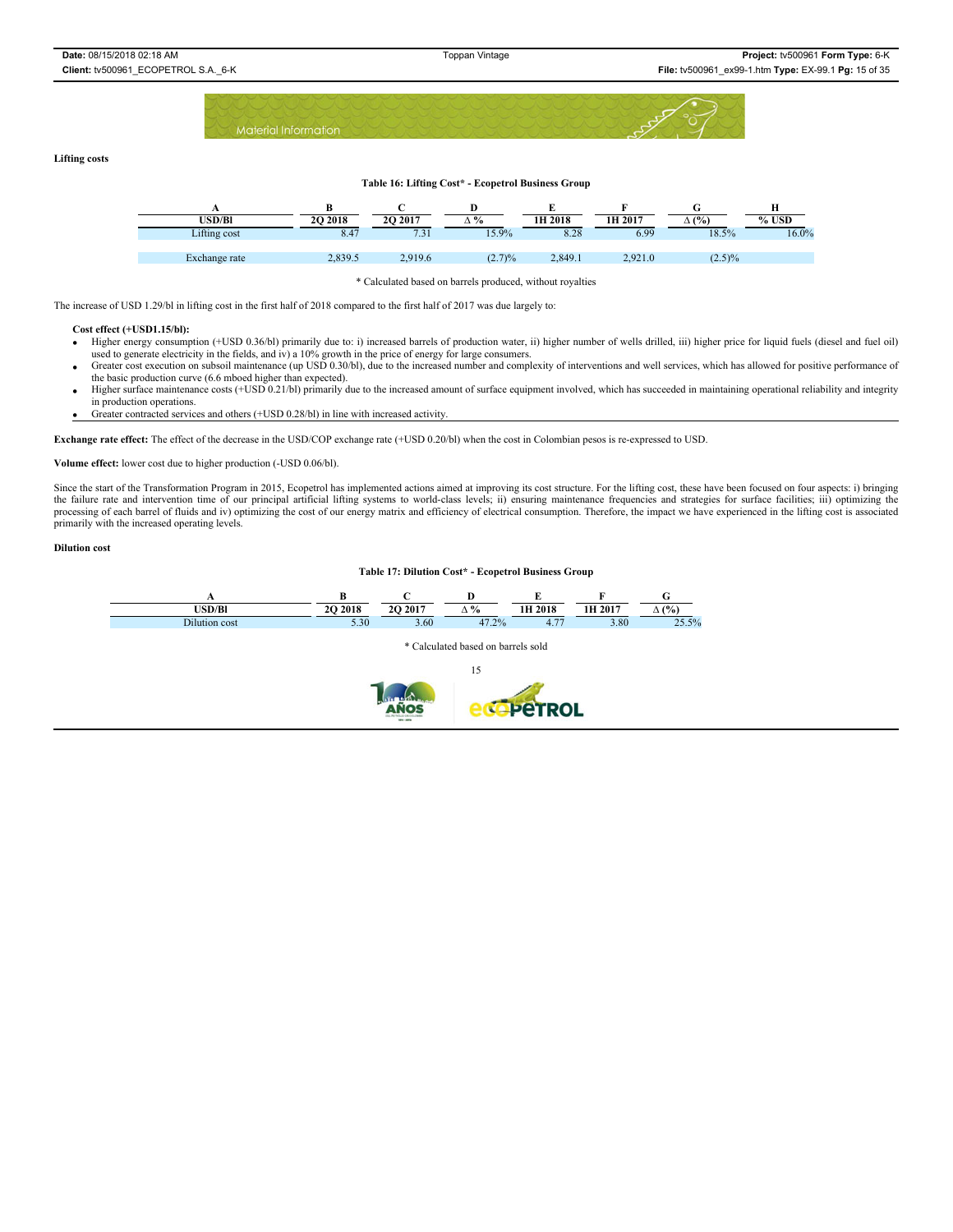

The higher dilution cost is the result of an increased purchase price for naphtha, in line with the recovery of the international price of WTI and Brent crude, partially offset by lower consumption due to the dilution strategy. This strategy has allowed us a reduction in the dilution factor from 15.77% in June 2017 to 14.75% in June of 2018.

If we eliminate the effect of the increase in naphtha price year-to-date, the dilution cost in the first half of 2018 would have been USD 3.17/bl, which is USD 0.63/bl less than in the first half of 2017, thanks to the success of the dilution strategies we have implemented.

#### **Financial results for the Upstream segment**

#### **Table 18: Profit and Loss Statement - Upstream**

| A                               | B        | C                | D             | E            | F        | G        | H             |              |
|---------------------------------|----------|------------------|---------------|--------------|----------|----------|---------------|--------------|
| <b>COP Billion</b>              | 2Q 2018  | 2Q 2017          | $\Delta$ (\$) | $\Delta$ (%) | 1H 2018  | 1H 2017  | $\Delta$ (\$) | $\Delta$ (%) |
| <b>Local Sales</b>              | 5,494    | 3,390            | 2,104         | 62.1%        | 9,962    | 6,476    | 3,486         | 53.8%        |
| <b>Export Sales</b>             | 6,912    | 5,121            | 1,791         | 35.0%        | 12,408   | 10,133   | 2,275         | 22.5%        |
| <b>Sales</b>                    | 12,406   | 8,511            | 3,895         | $45.8\%$     | 22,370   | 16,609   | 5,761         | 34.7%        |
| DD&A Costs                      | 1,315    | 1,566            | (251)         | $(16.0)\%$   | 2,510    | 3,053    | (543)         | $(17.8)\%$   |
| Variable Costs                  | 4,127    | 3,179            | 948           | 29.8%        | 7,525    | 6,069    | 1,456         | 24.0%        |
| <b>Fixed Costs</b>              | 2,102    | 1,818            | 284           | 15.6%        | 4,121    | 3,453    | 668           | 19.3%        |
| <b>Cost of Sales</b>            | 7,544    | 6,563            | 981           | 14.9%        | 14,156   | 12,575   | 1,581         | $12.6\%$     |
| Gross profit                    | 4,862    | 1,948            | 2,914         | 149.6%       | 8,214    | 4,034    | 4,180         | $103.6\%$    |
| <b>Operating Expenses</b>       | 413      | 250              | 163           | 65.2%        | 762      | 736      | 26            | 3.5%         |
| <b>Operating Profit (Loss)</b>  | 4,449    | 1,698            | 2,751         | $162.0\%$    | 7,452    | 3,298    | 4,154         | 126.0%       |
| Financial Income (Loss)         | 73       | $\overline{208}$ | (135)         | $(64.9)\%$   | (518)    | (523)    |               | $(1.0)\%$    |
| Share of profit of companies    | 71       | 35               | 36            | 102.9%       | 165      | 62       | 103           | 166.1%       |
| <b>Net Income (Loss) Before</b> |          |                  |               |              |          |          |               |              |
| <b>Income Tax</b>               | 4,593    | 1,941            | 2,652         | 136.6%       | 7,099    | 2,837    | 4,262         | $150.2\%$    |
| Provision for Income Tax        | (1, 592) | (938)            | (654)         | 69.7%        | (2, 558) | (1, 406) | (1, 152)      | 81.9%        |
| <b>Net Income Consolidated</b>  | 3,001    | 1,003            | 1,998         | 199.2%       | 4,541    | 1,431    | 3,110         | 217.3%       |
| Non-controlling interests       | 30       |                  | 30            | $0.0\%$      | 30       |          | 30            | $0.0\%$      |
| Net income (Loss) attributable  |          |                  |               |              |          |          |               |              |
| to owners of Ecopetrol          | 3,031    | 1,003            | 2,028         | 202.2%       | 4,571    | 1,431    | 3,140         | 219.4%       |
|                                 |          |                  |               |              |          |          |               |              |
| <b>EBITDA</b>                   | 5,949    | 3,377            | 2,572         | 76.2%        | 10,267   | 6,699    | 3,568         | 53.3%        |
| <b>EBITDA</b> Margin            | 48.0%    | 39.7%            | 8.3%          |              | 45.9%    | 40.3%    | 5.6%          |              |

The increase in the segment's revenue in the second quarter of 2018 as compared to the second quarter of 2017 is mainly explained by the increase in the crude basket price and greater production.

The increase in the Upstream segment's cost of sales in the second quarter of 2018 as compared to the second quarter of 2017 was due to:

• Higher costs of crude purchases and naphtha imports, in line with the behavior of international prices.

- x Higher subsoil maintenance costs due to greater well interventions primarily at Orinoquía and Rubiales fields and an increase in professional services hired to address maintenance.
- Higher purchase of chemical materials due to largest production.
- x Higher energy costs due to the increase in rates and consumption from the commissioning of new production and injection wells.
- Higher transport costs given the expanded capacity at Ocensa (Project P135) since the second half of the previous year and higher fees on the El Morro Araguaney oil pipeline, which are indexed to Brent.

The decrease in the segment's depreciation and amortization expenses in the second quarter of 2018 as compared to the second quarter of 2017 was primarily due to the combined effect of: i) greater<br>incorporation of reserves Ecopetrol America's stake in the K2.

The increase in the segment's operating expenses in the second quarter of 2018 as compared to the second quarter of 2017 was primarily due to: i) greater seismic activity at the Hocol, ECP Brasil and ECP México affiliates, and ii) lower revenue in the second quarter of 2018 due to the profit from the sale of minor assets corresponding to the Fields Round, as reported in the second quarter of 2017.

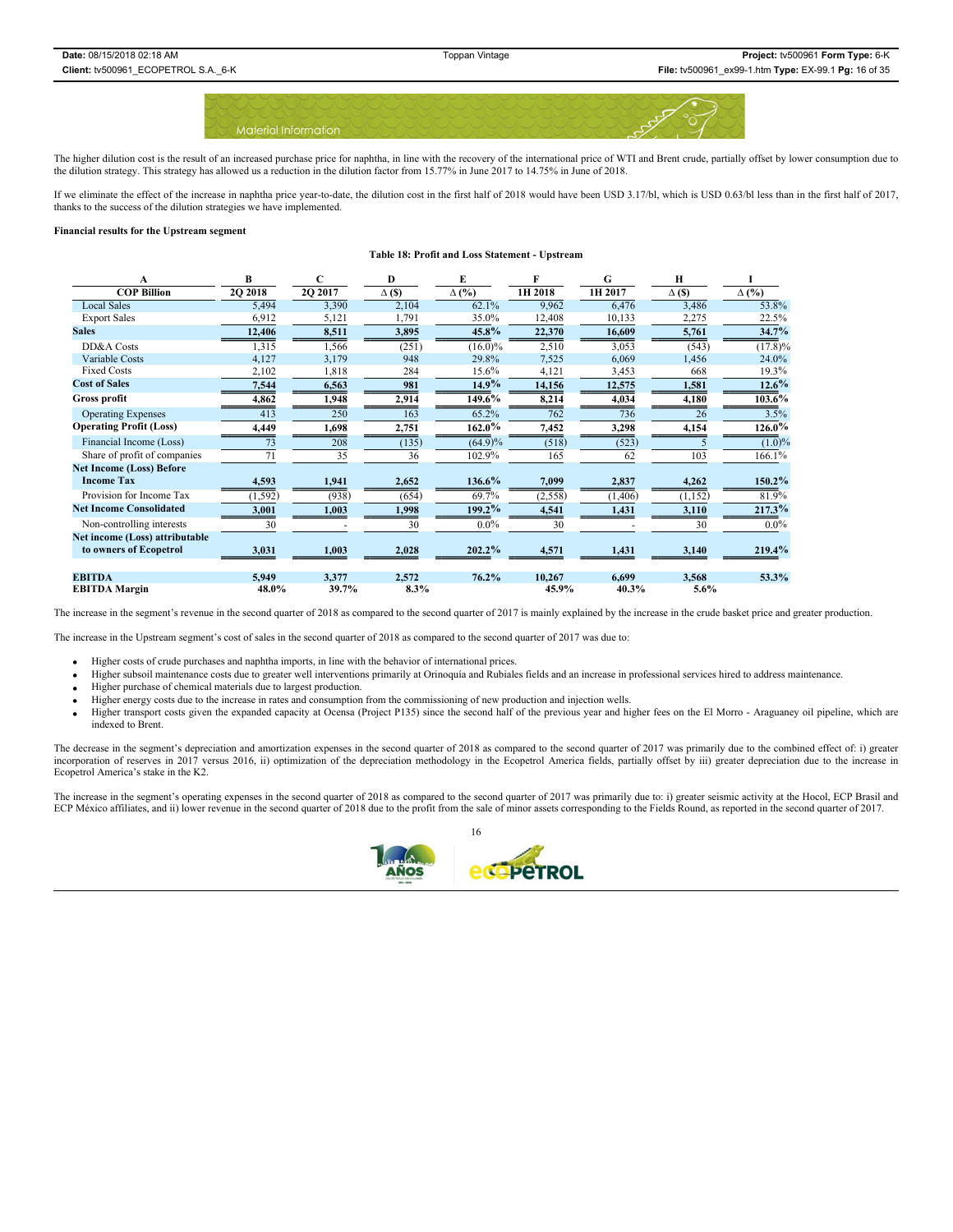

EBITDA for the Upstream segment showed a solid recovery in the second quarter of 2018, exceeding the figure during the second quarter of 2017 by COP 2.57 trillion, with an EBITDA margin of 48%.

The segment offinancial net result was a lower revenue during the second quarter of 2018 as compared to the second quarter of 2017, as a result of: i) savings on interest costs, largely associated with the pre-payments of international loans discussed above, offset by ii) a non recurring revenue posted in the second quarter of 2017 due to the changed estimate of the amortized cost of variable-rate loans.

### **B. Midstream**

The reversal strategy implemented since 2017 in the Bicentenario oil pipeline allowed the reduction of the impact of the attacks and illegal valves affecting the Caño Limón – Coveñas oil pipeline, preventing deferred production in its fields of influence. In the first half of 2018, 30 reversal cycles were carried out on the Bicentenario pipeline.

#### **Table 19: Transported Volumes2**

| mbd                     | 2O 2018       | 20 20 17 | $\mathbf{0}$<br>"∩ | 1H 2018      | 1H 2017 | $\Delta$ (%) |
|-------------------------|---------------|----------|--------------------|--------------|---------|--------------|
| Crude                   | 842.4         | 826.2    | 2.0%               | 819.1        | 815.8   | 0.4%         |
| <b>Refined Products</b> | 272.J<br>212. | 273.4    | (0.2%              | າາາ<br>212.5 | 269.6   | $1.1\%$      |
| Total                   | 1.115.1       | 1,099.6  | $1.4\%$            | .091.7       | .085.4  | $0.6\%$      |

Crude volumes transported in the second quarter of 2018 increased by 2.0% as compared to second quarter of 2017, primarily due to an - extraordinary - request for the evacuation of 658 thousand barrels of Castilla Norte crude oil from Galán to Coveñas and improved reversal operations, allowing for delivery of Caño Limón crude to the Barrancabermeja refinery.

In the second quarter of 2018, the oil pipeline network continued to suffer disruptions from third parties, particularly on the Caño Limón-Coveñas system; however, contingent operation of the Bicentenario oil pipeline mitigated these disruptions, transporting an average of 46 mbd to Coveñas and the Barrancabermeja refinery. Approximately 70% of the volume of crude transported by the oil pipeline system was owned by the Ecopetrol Business Group.

The volume of transported refined products fell slightly during second quarter of 2018 as compared to the second quarter of 2017, because of scheduled maintenance activities at the Galán plant and on the Sebastopol-Medellín line. Approximately 32% of the volume of refined products transported on the poly-duct system corresponded to Ecopetrol Business Group products.

<sup>2</sup> Transported volumes in 2Q 2017 were updated based on the update of the volumetric balance of Caño Limón –Coveñas pipeline in such period as a consequence of the contingent operation of the Bicentenario pipeline.

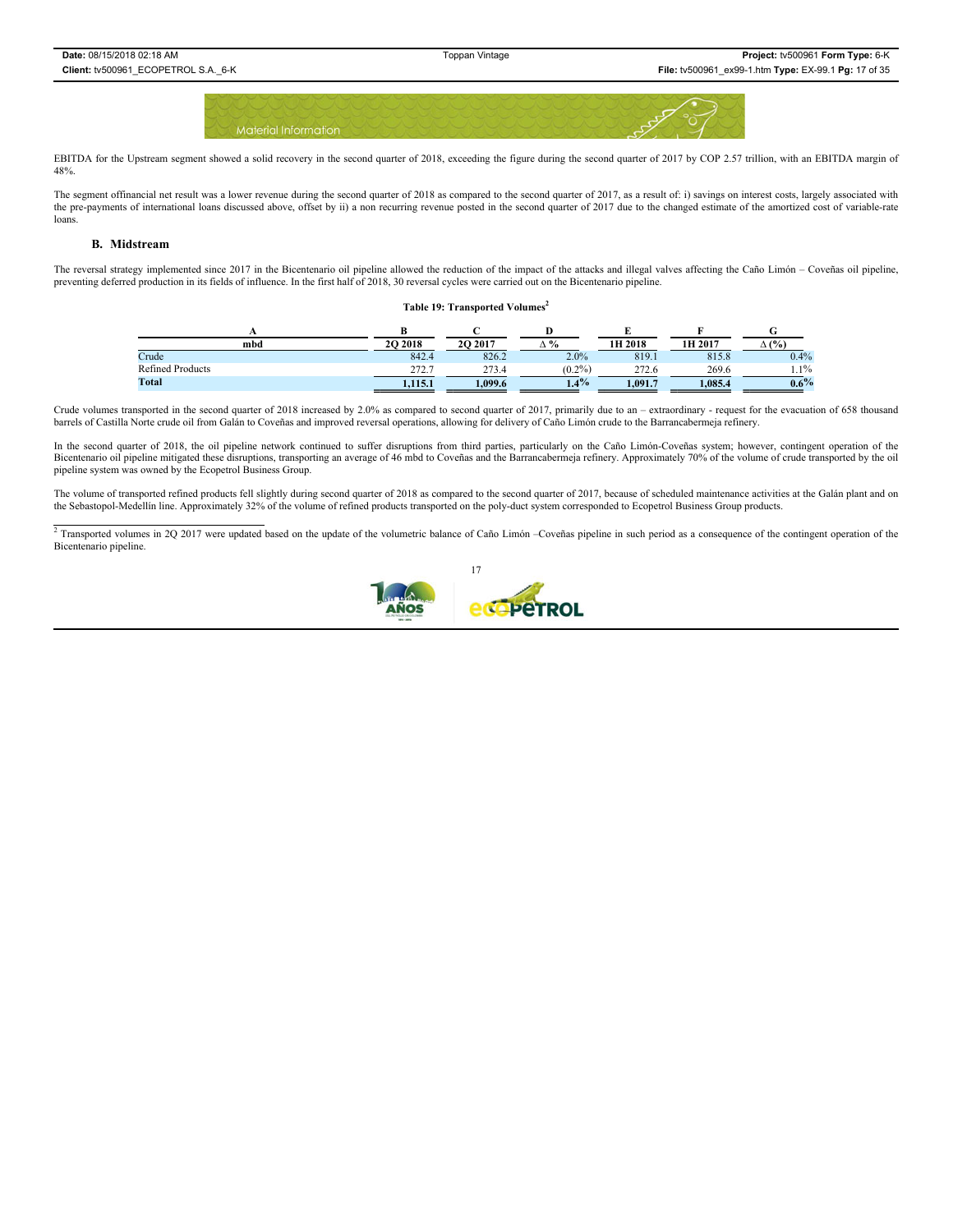**Table 20: Cost per Barrel Transported - Ecopetrol Business Group** 

| A<br><b>USD/Bl</b>                        | B<br>2Q 2018 | C<br>2Q 2017 | D<br>$\Delta \%$ | E<br>1H 2018 | 1H 2017 | G<br>$\Delta$ (%) | Н<br><b>Explanation 1H 2018</b>                                                                                                                                                                                                                                    | $%$ USD |
|-------------------------------------------|--------------|--------------|------------------|--------------|---------|-------------------|--------------------------------------------------------------------------------------------------------------------------------------------------------------------------------------------------------------------------------------------------------------------|---------|
| <b>Operational Transportation</b><br>Cost | 3.11         | 3.12         | (0.1)%           | 3.13         | 3.26    | (3.9)%            | $\cdot$ Volume (-USD 0.02/bl):<br>Higher oil volumes<br>transported by<br>pipelines due to the bi-<br>directional operation at BIC<br>$\cdot$ Cost (-USD 0.19/bl):<br>Lower operation $&$<br>maintenance cost, lower<br>expenses for elimination of<br>wealth tax. | 5.0%    |
|                                           |              |              |                  |              |         |                   |                                                                                                                                                                                                                                                                    |         |
| Exchange rate                             | 2,839.5      | 2,919.6      | (2.7)%           | 2,849.1      | 2,921.0 | $(2.5)\%$         | • Exchange Rate (+USD)<br>$0.08$ /bl $)$ : Higher cost due<br>to lower exchange<br>rate (-71.9 COP/USD)                                                                                                                                                            |         |

#### **Financial results for the Midstream segment**

#### **Table 21: Profit and Loss Statement - Transport**

| A                                                 | B       |          | Ð             |              |          | G        | н            |              |
|---------------------------------------------------|---------|----------|---------------|--------------|----------|----------|--------------|--------------|
| <b>COP Billion</b>                                | 2Q 2018 | 20 20 17 | $\Delta$ (\$) | $\Delta$ (%) | 1H 2018  | 1H 2017  | $\Delta$ (S) | $\Delta$ (%) |
| <b>Sales</b>                                      | 2,882   | 2,545    | 337           | $13.2\%$     | 5,611    | 5,042    | 569          | $11.3\%$     |
| DD&A Costs                                        | 279     | 276      |               | 1.1%         | 558      | 547      |              | 2.0%         |
| <b>Variable Costs</b>                             | 115     | 149      | (34)          | $(22.8)\%$   | 283      | 264      | 19           | 7.2%         |
| <b>Fixed Costs</b>                                | 369     | 356      | 13            | 3.7%         | 678      | 762      | (84)         | (11.0)%      |
| <b>Cost of Sales</b>                              | 763     | 781      | (18)          | $(2.3)\%$    | 1,519    | 1,573    | (54)         | $(3.4)\%$    |
| Gross profit                                      | 2,119   | 1,764    | 355           | $20.1\%$     | 4,092    | 3,469    | 623          | $18.0\%$     |
| <b>Operating Expenses</b>                         | 187     | 88       | 99            | 112.5%       | 261      | 224      | 37           | 16.5%        |
| <b>Operating Profit (Loss)</b>                    | 1,932   | 1,676    | 256           | $15.3\%$     | 3,831    | 3,245    | 586          | $18.1\%$     |
| Financial Income (Loss)                           | (44)    | (120)    | 76            | $(63.3)\%$   | (316)    | (168)    | (148)        | 88.1%        |
| Share of profit of companies                      | 16      | (18)     | 34            | $(188.9)\%$  |          | (18)     | 19           | $(105.6)\%$  |
| <b>Net Income (Loss) Before Income</b>            |         |          |               |              |          |          |              |              |
| Tax                                               | 1,904   | 1,538    | 366           | 23.8%        | 3,516    | 3,059    | 457          | $14.9\%$     |
| Provision for Income Tax                          | (685)   | (643)    | (42)          | 6.5%         | (1, 323) | (1, 303) | (20)         | 1.5%         |
| <b>Net Income Consolidated</b>                    | 1,219   | 895      | 324           | 36.2%        | 2,193    | 1,756    | 437          | 24.9%        |
| Non-controlling interests                         | (277)   | (179)    | (98)          | 54.7%        | (480)    | (366)    | (114)        |              |
| Net income attributable to owners of<br>Ecopetrol | 942     | 716      | 226           | 31.6%        | 1,713    | 1,390    | 323          | $23.2\%$     |
|                                                   |         |          |               |              |          |          |              |              |
| <b>EBITDA</b>                                     | 2,257   | 1,961    | 296           | 15.1%        | 4,447    | 3,896    | 551          | 14.1%        |
| <b>EBITDA Margin</b>                              | 78.3%   | 77.1%    | 1.3%          |              | 79.3%    | 77.3%    | 2.0%         |              |

The 13.2% increase in the midstream segment's revenue in the second quarter of 2018 as compared to the second quarter of 2017 was primarily due to: i) the reverse transport of volumes through the Bicentenario oil pipeline which, combined with the Araguaney-Monterrey and Ocensa system, allowed for the extraction of crude while the Caño Limón Coveñas system was down, and ii) the commissioning of the San Fernando - Apiay system in January 2018. We note the increase in revenue despite the lower average exchange rate during the second quarter of 2018.

The total cost of sale during second quarter of 2018 was in line with the second quarter of 2017, representing a 2.3% decrease primarily due to the postponement of maintenance activities to the second half of the year.

The increase in the midstream segment's net operating expenses in the second quarter of 2018 as compared to the second quarter of 2017 is primarily due to the movement of provisions for litigation costs by Ocensa, as well as the reversal of provisions at Cenit in the second quarter of 2017.

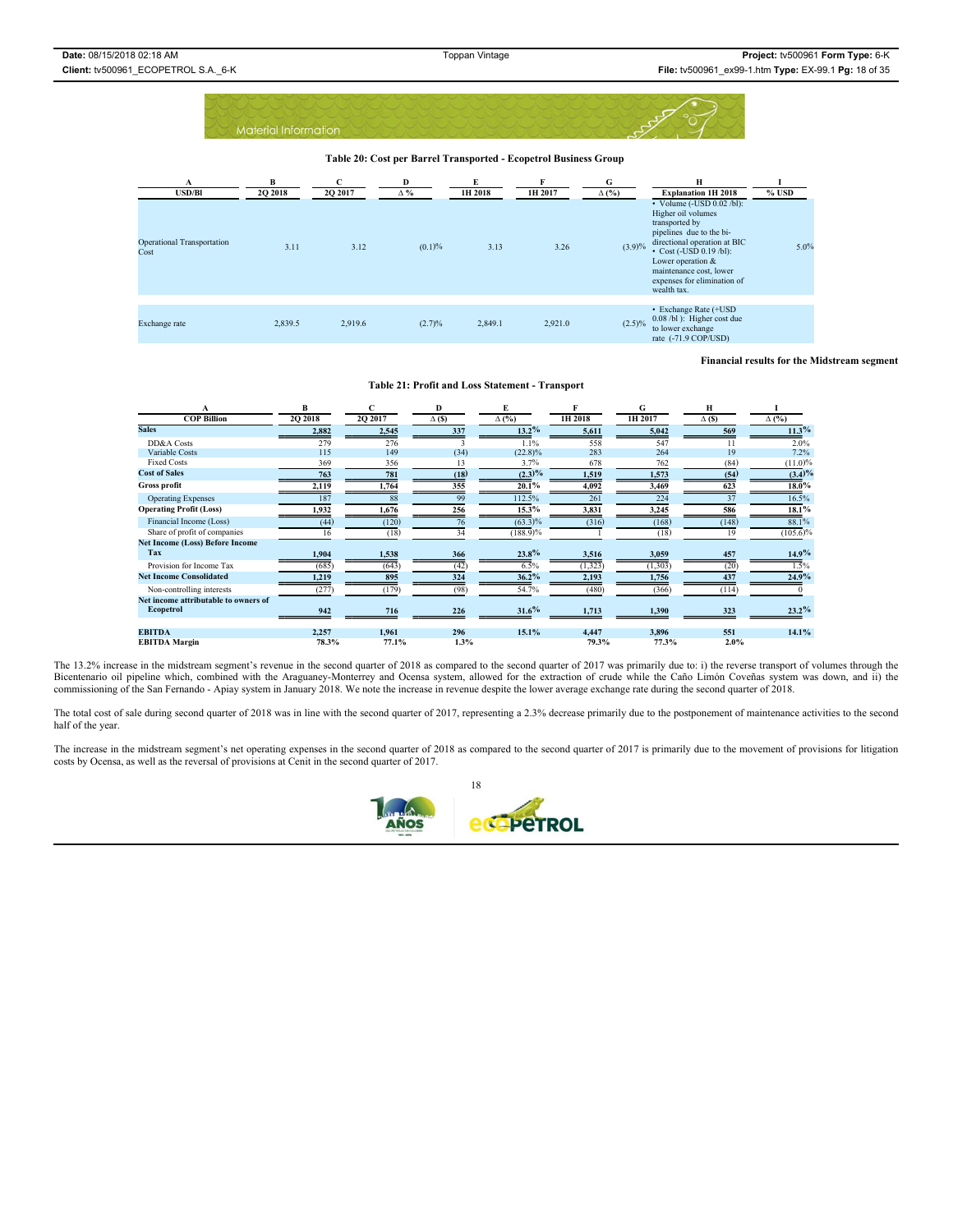

The second quarter posted revenue from the exchange rate spread due to the Colombian peso's devaluation against the US dollar during the quarter on the segment's net asset position in dollars.

For the second quarter of 2018, the transport segment posted an EBITDA of COP 2.3 trillion, exceeding the results for the second quarter of 2017 by approximately COP 0.3 trillion, with an EBITDA margin of 78%. Annualized, 2018 EBITDA totaled COP 4.4 trillion, exceeding the results of the same period of 2017 by COP 0.6 trillion.

#### **Events with the Shippers of Caño Limón Coveñas and Bicentenario pipelines**

During the month of July 2018, shippers that are not part of the Business Group submitted communications to Oleoducto Bicentenario de Colombia S.A.S. where they declare to terminate in advance the Ship or Pay Transport Contracts celebrated in 2012. According to the above, those shippers have ceased to fulfill their obligations under those contracts. Oleoducto Bicentenario de Colombia has rejected the terms of the communications indicating that there is no place for an anticipated termination and has reiterated to the shippers that the Transportation Contracts are in force. Oleoducto Bicentenario de Colombia will exercise its rights under the terms of the Transportation Contracts to guarantee its compliance and claim any compensation, reparation or restitution derived from the alleged anticipated termination of said contracts.

In turn, during the month of July, Cenit Transporte y Logística de Hidrocarburos S.A.S. also received from shippers that are not part of the Business Group, notice of termination of the crude transport contracts entered into with respect to the Caño Limón - Coveñas pipeline (owned by Cenit). Cenit does not agree with the circumstances alleged by the shippers in their respective notifications of termination of oil transportation contracts, for which reason it considers that they remain in force and will evaluate the actions necessary to safeguard the rights of the company.

#### **C. Downstream**

#### **Cartagena Refinery**

#### **Table 22: Throughput, Utilization Factor, Production and Margin - Cartagena Refinery**

|                       | 20 20 18 | 20 20 17 | ∆%    | 1H 2018 | 1H 2017 | $\Delta$ (%) |
|-----------------------|----------|----------|-------|---------|---------|--------------|
| Throughput * (mbod)   | 153.0    | 136.2    | 12.3% | 148.7   | 129.6   | 14.7%        |
| Utilization (%)       | 91.2     | 72.9     | 25.1% | 87.8    | 70.8    | 24.0%        |
| Production (mboed)    | 147.1    | 132.5    | 1.0%  | 143.7   | 126.1   | 14.0%        |
| Gross Margin (USD/Bl) |          |          | 44.2% |         |         | 54.8%        |

\* Corresponds to volumes actually throughput, not received.

The Cartagena Refinery continued to demonstrate the consolidation and optimization of its operations. Average throughput was 153 mbd in the second quarter of 2018, exceeding the average throughput of the second quarter of 2017 (136.2 mbd). The feedstock composition was 79% of domestic crudes and 21% of imported crudes vis-à-vis 42% domestic and 58% imported crude in the second quarter of 2017, thus contributing to a reduction in the cost of sales for the Business Group. In June, the refinery achieved a record in the use of local crudes, at 83% of its crude diet.

In terms of gross refining margin, the second quarter saw an average of USD 11.1/bl, a 44% increase in the second quarter of 2018 as compared to the second quarter of 2017 (USD 7.7/bl). This result reflects the refinery's

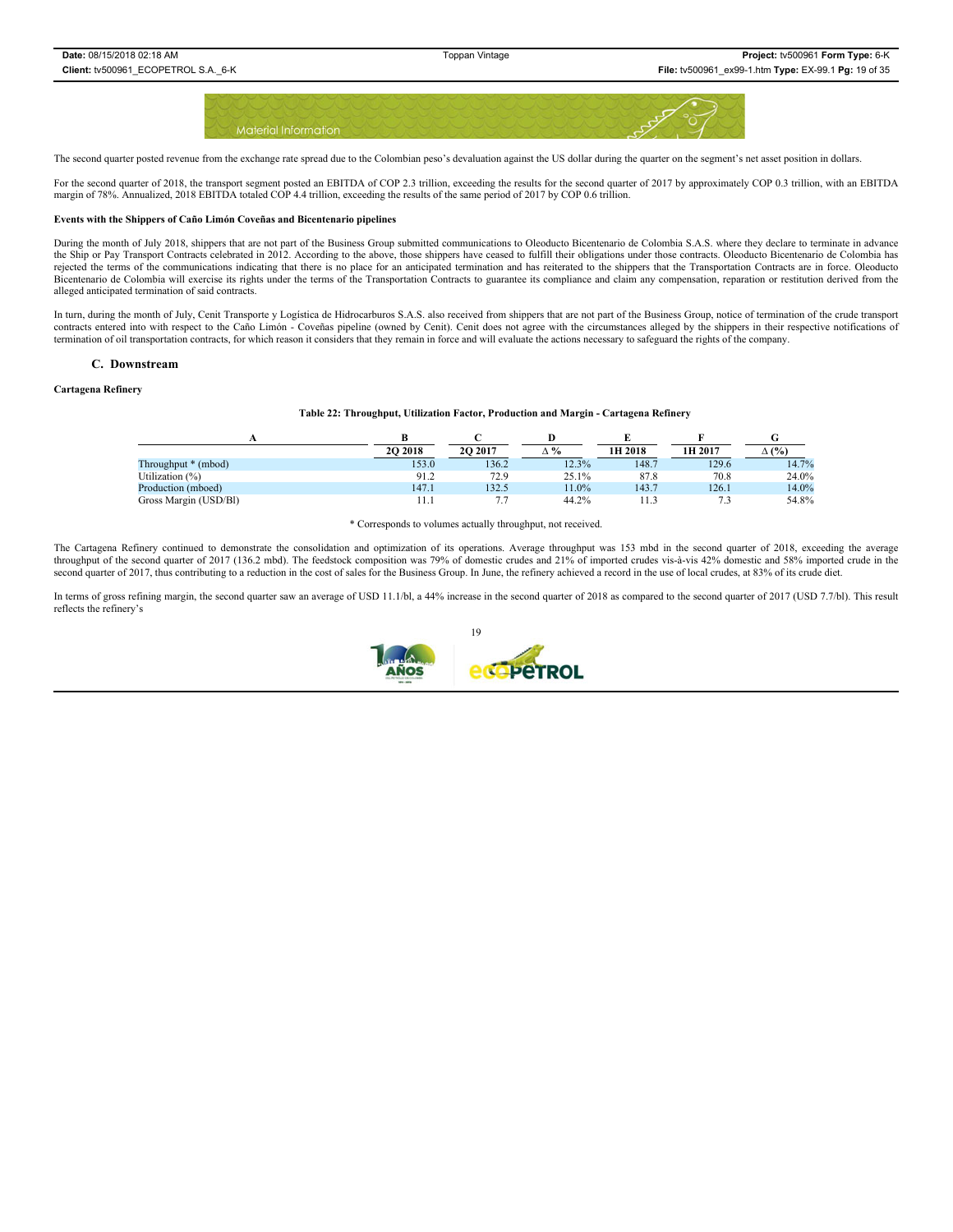stable operations, which has registered ten consecutive months (from September 2017) with a double-digit gross margin.

### **Barrancabermeja Refinery**

#### **Table 23: Throughput, Utilization Factor, Production and Margin - Barrancabermeja Refinery**

|                       | 2O 2018 | 20 20 17 | Δ%         | 1H 2018 | 1H 2017 | (%)        |
|-----------------------|---------|----------|------------|---------|---------|------------|
| Throughput * (mbod)   | 221.1   | 202.7    | 9.1%       | 218.0   | 208.6   | 4.5%       |
| Utilization (%)       | 85.8    | 70.3     | 22.0%      | 84.7    | 74.2    | 14.2%      |
| Production (mboed)    | 224.0   | 204.3    | 9.6%       | 220.3   | 210.3   | 4.8%       |
| Gross Margin (USD/BI) | 10.5    | 13.1     | $(19.8)\%$ | 11.2    | 13.9    | $(19.4)\%$ |

\* Corresponds to volumes actually throughput, not received.

Throughput and production rose by over 9% in the second quarter of 2018 as compared to the second quarter of 2017, as a result of the implementation of initiatives to segregate light and intermediate crudes, thus increasin -4% of the variation, together with the reduction of the products basket spread, mainly fuel oil and gasoline, which explains the remaining -15%, for a total effect of -19%, in line with international markets.

**Table 24: Cash Refining Cost3 - Ecopetrol Business Group\***

| A<br><b>USD/Bl</b> | В<br>2Q 2018 | $\mathbf C$<br>2Q 2017 | D<br>$\Delta \%$ | E<br>1H 2018 | F<br>1H 2017 | G<br>$\Delta$ (%) | Н<br><b>Explanation 1H 2018</b>                                                                                                                                                                      | $%$ USD |
|--------------------|--------------|------------------------|------------------|--------------|--------------|-------------------|------------------------------------------------------------------------------------------------------------------------------------------------------------------------------------------------------|---------|
| Refining cash cost | 5.09         | 5.18                   | 1.7%             | 4.86         | 5.04         |                   | • Volume (-USD<br>$0.38$ /bl): Higher<br>throughput and stable<br>operation.<br>$(3.4)\%$ • Cost (+USD)<br>$0.09$ /bl): Higher cost<br>in industrial services<br>due to higher natural<br>gas price. | 10.1%   |
| <b>TRM</b>         | 2,839.5      | 2,919.6                | 2.7%             | 2,849.1      | 2,921.0      | $(2.4)\%$         | • Exchange Rate<br>$(+$ USD<br>$0.12$ /bl): lower cost<br>due to lower<br>exchange rate (-71.9)<br>COP/USD).                                                                                         |         |

\* Includes Barrancabermeja and Cartagena refineries

 $3$  For the sake of comparisons the refinery cash cost of 2Q, 2017 was recalculated to include the cost of the Cartagena refinery, previously not included.

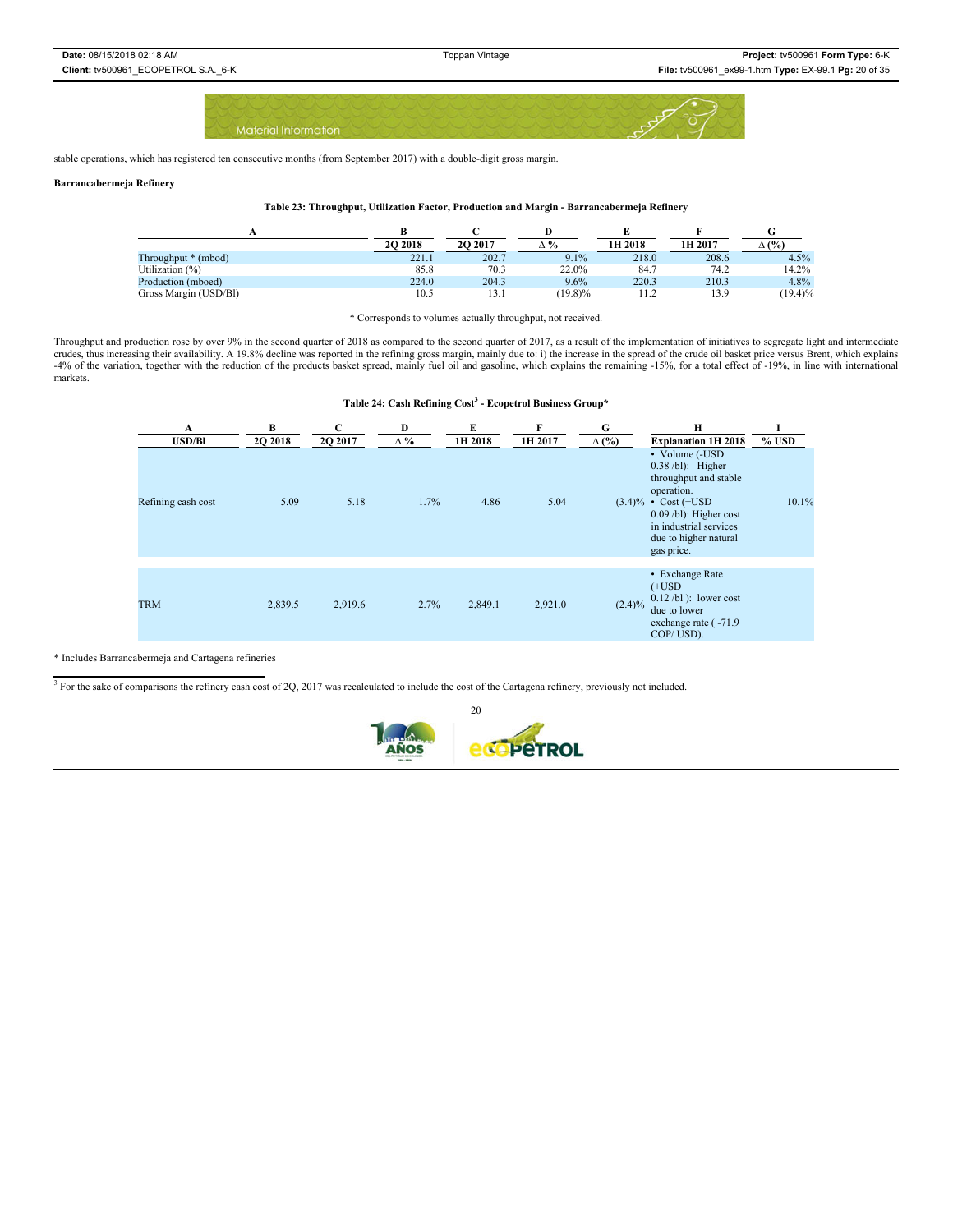

#### **Financial results for the Refining segment**

#### **Table 25: Profit and Loss Statement - Refining**

|                                        | B        |                 | D             | E            |         | G       | н            |                   |
|----------------------------------------|----------|-----------------|---------------|--------------|---------|---------|--------------|-------------------|
| <b>COP Billion</b>                     | 20 20 18 | 20 20 17        | $\Delta$ (\$) | $\Delta$ (%) | 1H 2018 | 1H 2017 | $\Delta$ (S) | $\Delta$ (%)      |
| <b>Sales</b>                           | 8,931    | 6,633           | 2,298         | 34.6%        | 17,006  | 13,620  | 3,386        | 24.9%             |
| DD&A Costs                             | 305      | 259             | 46            | 17.8%        | 602     | 523     | 79           | 15.1%             |
| Variable Costs                         | 7,906    | 5,667           | 2,239         | 39.5%        | 14,770  | 11,516  | 3,254        | 28.3%             |
| <b>Fixed Costs</b>                     | 466      | 425             | 41            | 9.6%         | 904     | 807     | 97           | 12.0%             |
| <b>Cost of Sales</b>                   | 8,677    | 6,351           | 2,326         | 36.6%        | 16,276  | 12,846  | 3,430        | 26.7%             |
| Gross profit                           | 254      | 282             | (28)          | $(9.9)\%$    | 730     | 774     | (44)         | (5.7)%            |
| <b>Operating Expenses</b>              | 251      | $\frac{1}{389}$ | (138)         | $(35.5)\%$   | 449     | 751     | (302)        | $\sqrt{(40.2)}\%$ |
| <b>Operating Profit (Loss)</b>         |          | (107)           | 110           | $(102.8)\%$  | 281     | 23      | 258          | $>500\%$          |
| Financial Income (Loss)                | (649)    | (225)           | (424)         | 188.4%       | (355)   | (465)   | 110          | $(23.7)\%$        |
| Share of profit of companies           |          |                 |               | 28.6%        | 16      |         |              | 45.5%             |
| <b>Net Income (Loss) Before Income</b> |          |                 |               |              |         |         |              |                   |
| Tax                                    | (637)    | (325)           | (312)         | $96.0\%$     | (58)    | (431)   | 373          | $(86.5)\%$        |
| Provision for Income Tax               | 183      | (91)            | 274           | $(301.1)\%$  | (92)    | (201)   | 109          | $(54.2)\%$        |
| <b>Net Income Consolidated</b>         | (454)    | (416)           | (38)          | $9.1\%$      | (150)   | (632)   | 482          | $(76.3)\%$        |
| Non-controlling interests              |          |                 |               | $(100.0)\%$  |         |         |              | (1)               |
| Loss attributable to owners of         |          |                 |               |              |         |         |              |                   |
| Ecopetrol                              | (454)    | (415)           | (39)          | 9.4%         | (150)   | (631)   | 481          | $(76.2)\%$        |
|                                        |          |                 |               |              |         |         |              |                   |
| <b>EBITDA</b>                          | 403      | 292             | 111           | 38.0%        | 1,045   | 849     | 196          | 23.1%             |
| <b>EBITDA</b> Margin                   | 4.5%     | 4.4%            | 0.1%          |              | 6.1%    | 6.2%    | $-0.1%$      |                   |

The 35% increase in the refining segment's revenue for the second quarter of 2018 was compared to the second quarter of 2017 is primarily due to better prices on product sales, in line with the behavior of international prices, and better returns on valuable products (diesel and gasolines) at the Barrancabermeja and Cartagena refineries.

The 37% increase in the refining segment's cost of sales for the second quarter of 2018 as compared to the second quarter of 2017 is primarily due to: i) better throughput of crudes at both refineries, affording higher sales volumes, ii) higher prices of the crude baskets at the two refineries, and iii) higher cost of the raw material at Esenttia.

The 36% decrease in the refining segment's operating expenses is primarily due to expiration of the Cartagena refinery stabilization period and the decline in project closure expenses, as well as lower<br>transport costs (doc

The refineries continued their positive operating performance during this quarter, reflected in the increase of 48% in EBITDA for the segment during the second quarter of 2018 as compared to the second quarter of 2017.

Financial (non-operational) results for the second quarter of 2018 registered higher expenses as compared to the second quarter of 2017 primarily due to i) the effect of the devaluation of the Colombian peso's quarterly closing against the US dollar and the segment's net liability position in US dollars, and ii) higher financial spending as a result of the financial adjustment of liabilities.

The refining segment posted a net loss in the second quarter of 2018 of over 9%, as compared to the second quarter of 2017 primarily due to higher interest expenses.

#### **Fuel Quality**

Ecopetrol committed to Transmilenio S.A. to supply natural gas and B2 diesel with a maximum sulfur content of 10 parts per million (ppm) for the renovation of the bus fleets of Transmilenio Phases I and II. This quality enables the entry of Euro VI technologies.

The Company has also been able to maintain the operating and logistics adjustments in order to deliver diesel with sulfur content below 25 ppm to Medellín and its metropolitan area.

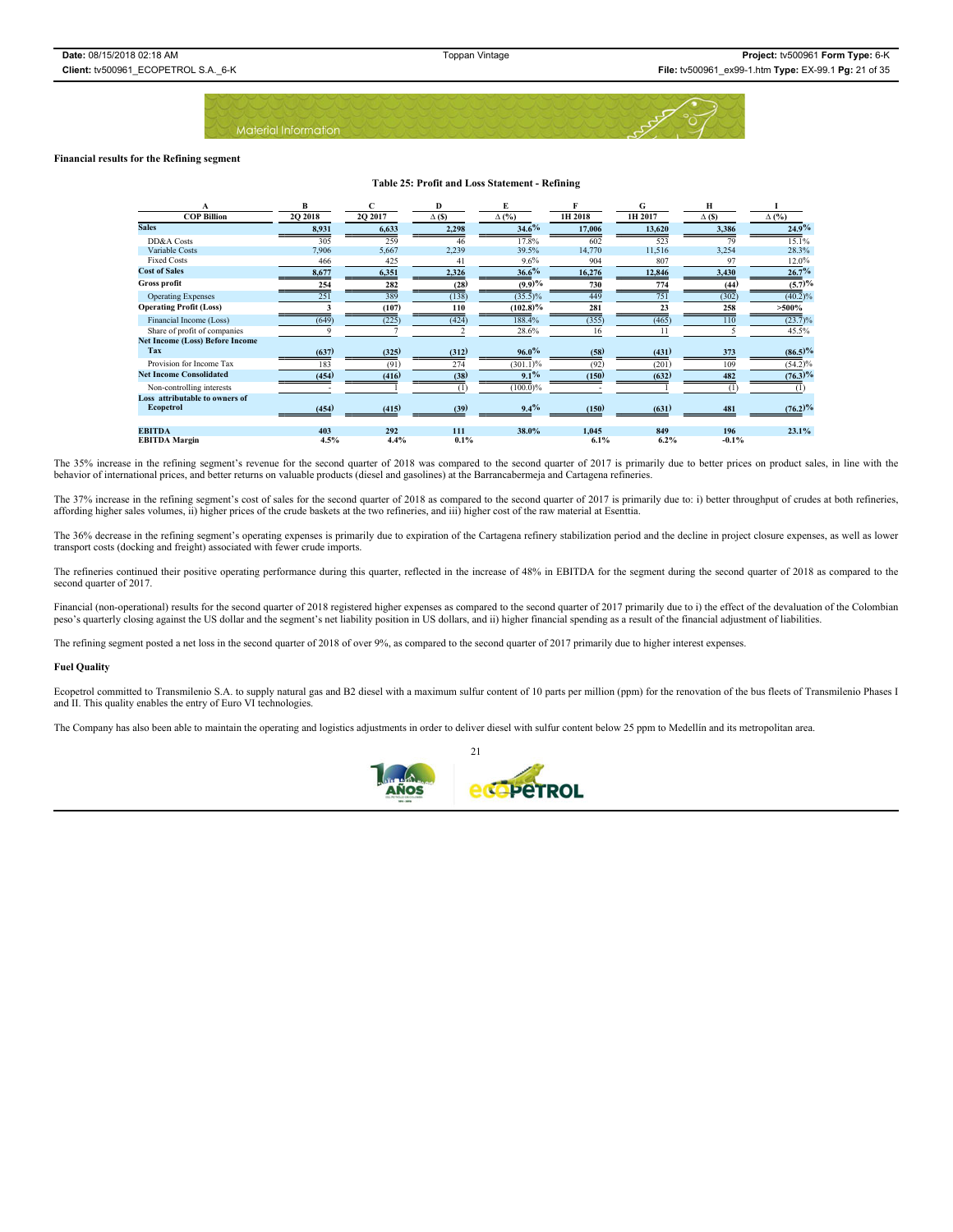

### **8. Results of the Efficiency Initiatives**

The Ecopetrol Group's efficiency strategy continued in the second quarter of 2018 with a primary focus on: i) optimization of CAPEX for development (drilling and completion and facilities construction) and exploration, ii) increasing Ecopetrol's revenue and margins, iii) efficiencies in the Business Group's subsidiaries, and iv) strategies that aim to positively impact Ecopetrol's S.A. income statement, including strategies for subsoil and surface maintenance, energy efficiency and electrical planning, dilution, support services and fluids processing.

In the second quarter of 2018, efficiencies were incorporated that totaled COP 429 billion, which exceeded those reported during the second quarter of 2017 by COP 63 billion (+17%). Thus, cumulative efficiencies in the first half of 2018 totaled COP 892 billion, a 73% increase as compared to the first half of 2017 (COP 516 billion), which is the result of the following:

**Table 26: Principal structural savings initiatives in 1H 2018**

| А                                                           | R       |         |
|-------------------------------------------------------------|---------|---------|
| <b>COP Billion</b>                                          | 1H 2018 | 1H 2017 |
| Lower deferred production from operations                   | 257.9   |         |
| Optimization of drilling cost and facilities construction   | 249.3   | 40.5    |
| Higher revenues at refineries                               | 182.7   | 155.0   |
| Energy strategy - Surplus sales + Cost optimization         | 44.5    | 18.7    |
| Heavy and extra heavy crude oil dilution and transportation | 25.6    | 104.8   |
| Improved commercial strategy                                | 47.2    | 44.2    |
| Optimization of operating cost                              | 24.0    | 52.8    |
| Lower O&M cost in Midstream companies                       | 29.3    | 36.0    |
| Optimization of refinery cash cost                          | 16.2    | 5.5     |
| Savings on staff areas, logistics and others                | 14.8    | 58.5    |
| <b>TOTAL</b>                                                | 891.5   | 516.0   |

#### **9. Investments**

Ecopetrol Group's investments for the six months ended June 30, 2018 totaled USD 1,009.4 million, a 15% increase as compared to the first half of 2017. The investments have been allocated primarily to the execution of key subsidiaries, distributed by segment as follows:

#### **Table 27: Investments by segment - Ecopetrol Business Group**

|                | <b>Affiliates and</b> |         |              |
|----------------|-----------------------|---------|--------------|
| Ecopetrol S.A. | <b>Subsidiaries</b>   | Total   | <b>Share</b> |
| 717.2          | 95.6                  | 812.8   | 80.5%        |
| 38.8           | 24.3                  | 63.1    | 6.3%         |
| 17.5           | 46.1                  | 63.6    | 6.3%         |
| 0.7            | 59.7                  | 60.4    | $6.0\%$      |
| 9.5            | 0.0                   | 9.5     | $0.9\%$      |
| 783.7          | 225.7                 | 1.009.4 | 100%         |
|                |                       |         |              |
|                | 22                    |         |              |

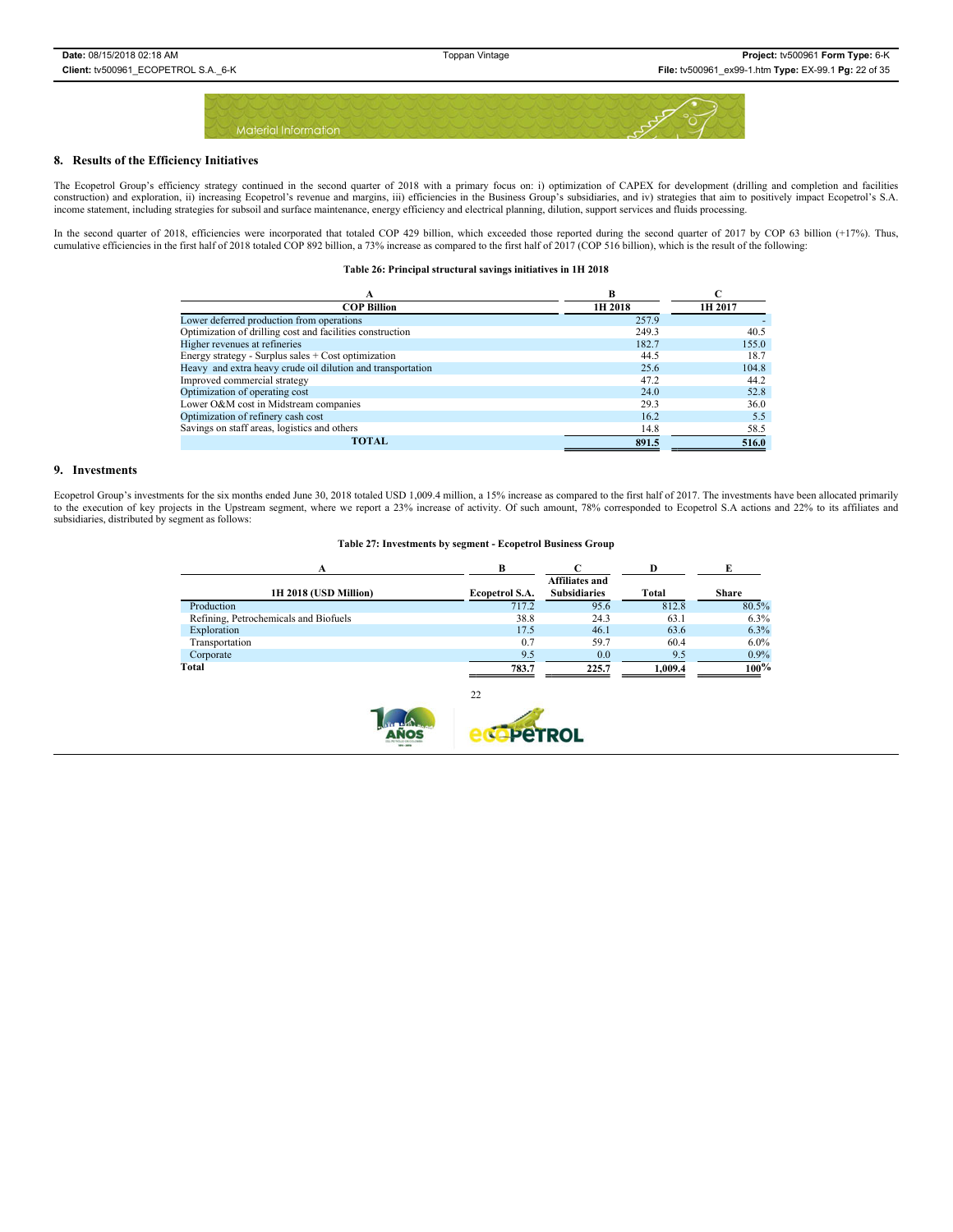

Production: (80.5%) The Ecopetrol S.A. drilling campaign focused on Stages 1 and 2 of the Castilla field, with 27 wells drilled, and Modules B2 and B3 of the Rubiales field, with 54 wells drilled. Progress was also made on the La Cira Infantas field drilling plan. Drilling activities were carried out at the subsidiaries by Ecopetrol America Inc. at K2, and by Hocol at Espinal and Guarrojo fields.

It is important to note that the first semester saw the approval of the start of the execution phase of major development projects that are key to profitable growth and the accomplishment of production and reserve goals, in assets such as Akacías, Cravo Norte, Quifa, Infantas Oriente, Palagua, Rubiales, Chichimene and Yariguí, with investments of USD 330 million in 2018 and the drilling of over 100 wells.

These include the start of execution of the incremental module that allows for reactivation of the development of the Akacías field, the fifth-largest original petroleum asset in the country, in which no investment projects have been developed since 2014.

Further, as of the close of June, some USD 30 million had been invested in pilot wells and improved recovery studies to support production sustainability at strategic assets such as Castilla and Chichimene. In this latter field, the water injection expansion phase has been initiated, in line with the asset's development plan.

Exploration: (6.3%) During the first half of 2018, our focus was the purchase of 2D seismic (60,949 km) and 3D seismic (4,283 km<sup>2</sup>) in Mexico and Brazil. Hocol also executed three hundred thirtyseven km of 2D seismic. Viability activities were advanced in the Recetor, CPO-8, VMM-6 and PUT-13 blocks, executed by Ecopetrol S.A. Completion and testing processes were also carried out in the Lorito-1 Búfalo-1 and Coyote-1 wells, as well as environmental recovery in the Caño Sur and CPO-10 blocks. We also note the investments in civil works and pre-drilling activities at the sites of wells to be drilled by Hocol: Arrecife-1, Payero-E1ST, Venganza 45H and Jicaro-1.

**Refining, Petrochemicals and Biofuels:** (6.3%) Major maintenance and operational continuity activities were carried out on the UOP II cracking unit at the Barrancabermeja refinery, as well as on compressor equipment, steam/gas turbines and tanks at the Cartagena refinery.

**Midstream:** (6.0%) Progress was made in operational continuity activities on the various oil and multipurpose pipeline systems of Cenit, as well as on the Poblanco loop integrity system. At Ocensa, pumping equipment was replaced at the El Porvenir station.

For the full year, we anticipate a level of investment in a range between USD 3 and USD 3.5 billion, an increase of 36% or 59% compared to the amount invested 2017 but lower than our initial guidance. The decrease in the level of investment is due to tree factors, mainly:

- Approximately 260 million dollars in efficiencies thanks to the controlled management of risks in the projects and lower costs of drilling and facilities, which are aligned with the strict capital discipline.
- 240 million dollars due to the displacement of some activities to 2019, among which stand exploratory study wells, to allow a longer maturation time, and the prioritization of activities such as "Near Field" exploration that would add resources in the short term. Additionally, some maintenances were rescheduled based on the results of preventive inspections carried out this year, without affecting the integrity and reliability of the operations.
- Finally, the new range of investment considers the potential impact of some environmental situations such as those that occurred in Castilla and Chichimene fields in the first quarter, and the temporary suspension of licenses ruled by the National Environmental Agency of Colombia (ANLA) for new activity in La Lizama area as a result of the environmental contingency in the Lisama 158 well.

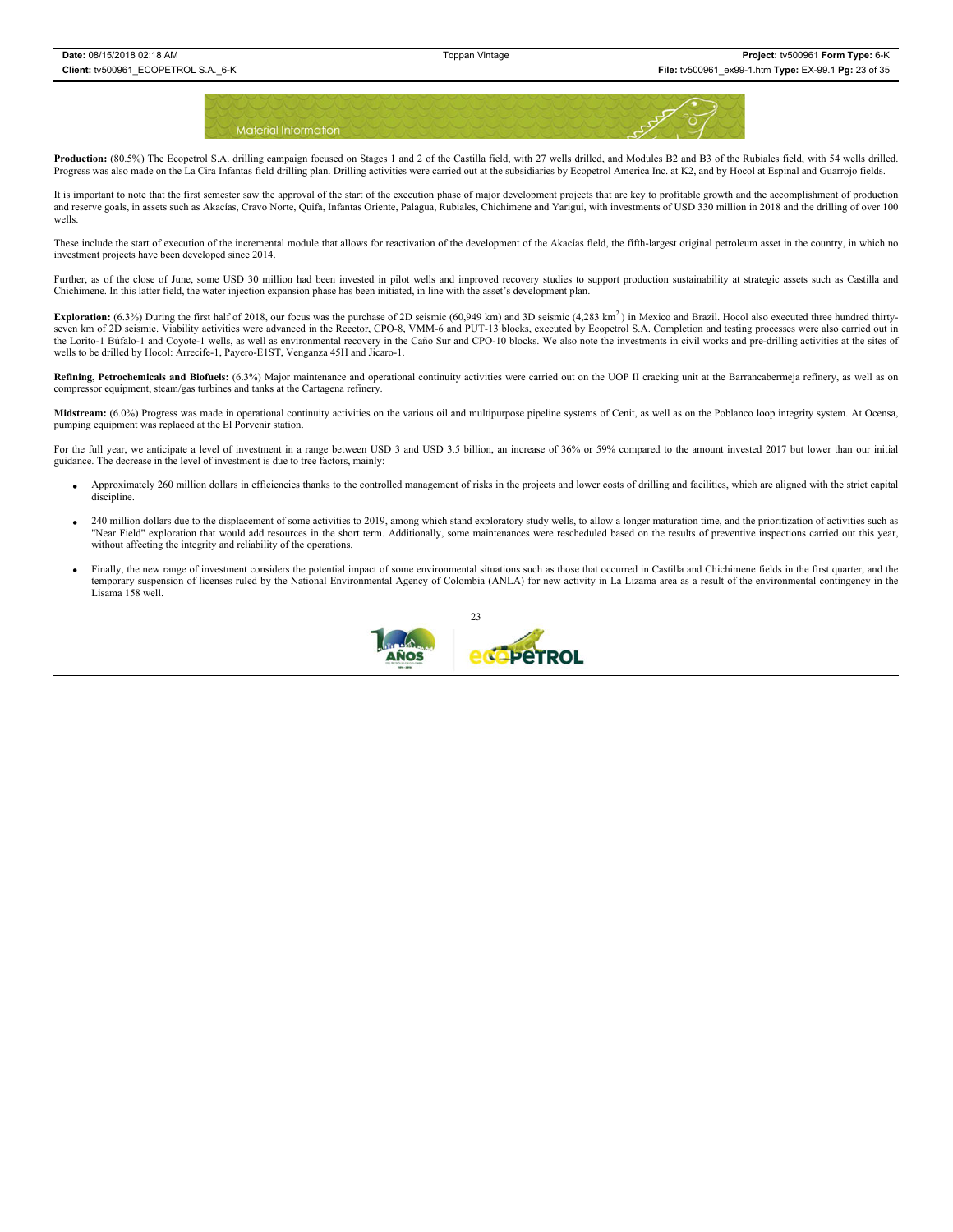### **II. Organizational Consolidation and Corporate Responsibility (Ecopetrol S.A.)**

### **1. Organizational Consolidation**

#### **Table 28: HSE (Health, Safety and the Environment) Performance**

| <b>HSE</b> Indexes*                                                                 | 20 20 18 | 2O 2017 | 1H 2018 | 1H 2017 |
|-------------------------------------------------------------------------------------|----------|---------|---------|---------|
| Total Incidents Recordable Frequency Index (Number of registrable cases per million |          |         |         |         |
| labor hours)                                                                        |          | 0.74    | 0.59    | 0.67    |
| Environmental incidents                                                             |          |         |         |         |

\* The results of the various indicators are subject to change after the close of the quarter, because some accidents and incidents are reclassified according to the final results of the investigations. Environmental incidents are spills of hydrocarbons greater than 1 barrel, with an environmental impact.

### **2. Corporate Responsibility**

#### **Social Investment**

As of June 30, 2018, funds were invested for social investment projects totaling COP 17.998 billion, distributed among the following programs: i) infrastructure (COP 5.406 billion), ii) reduction in education gaps (COP 3.445 billion), iii) institutional strengthening (COP 3.027 billion), iv) conservation, restoration and sustainable use of strategic ecosystems (COP 1.862 billion), v) sustainable production projects (COP 1.752 billion), vi) culture and recreation (COP 1.5 billion) and vii) other (COP 1.006 billion).

#### **Social Investment Plan at La Lizama Region**

Ecopetrol has implemented a comprehensive social investment plan that will benefit communities in the districts of El Pedral, La Lizama, La Fortuna and Meseta San Rafael.

With the support of entities such as the Mid Magdalena Development and Peace Program, a plan is being executed for the prioritization, formulation and management of projects of community interest,<br>and we are advancing an i of basic traditional fishing species.

With the support of the Alexander Von Humboldt Biological Resources Research Institute, we are promoting a technical-scientific alliance to ensure optimal environmental quality in regions affected by the incident at the Lisama 158 well. This alliance will supplement the recovery of the affected area in terms of water and soil resources and land biodiversity, and strengthen the protection of fauna and flora.

#### **Tax projects and Tax Reimbursement Certificate (CERT)**

Pursuant to Article 238 of Law 1819 of 2016, the National Government created the Tax Projects (OxI) mechanism, by which income tax payers may pay up to 50% of the specified tax charge on their respective return, by allocating that amount to direct investment in the execution of approved and priority projects in various communities. The tax obligation, corresponding to the amount awarded by OxI, will be satisfied as Ecopetrol delivers the projects in fulfillment of the legal requirements.

The Company will apply to this mechanism and will allocate a portion of the income tax and surcharges paid in fiscal year 2017 to the execution of five road infrastructure projects and two school expansion projects awarded by the Agency for Territorial Renovation (ART), the total investment of which is COP 94.185 billion.

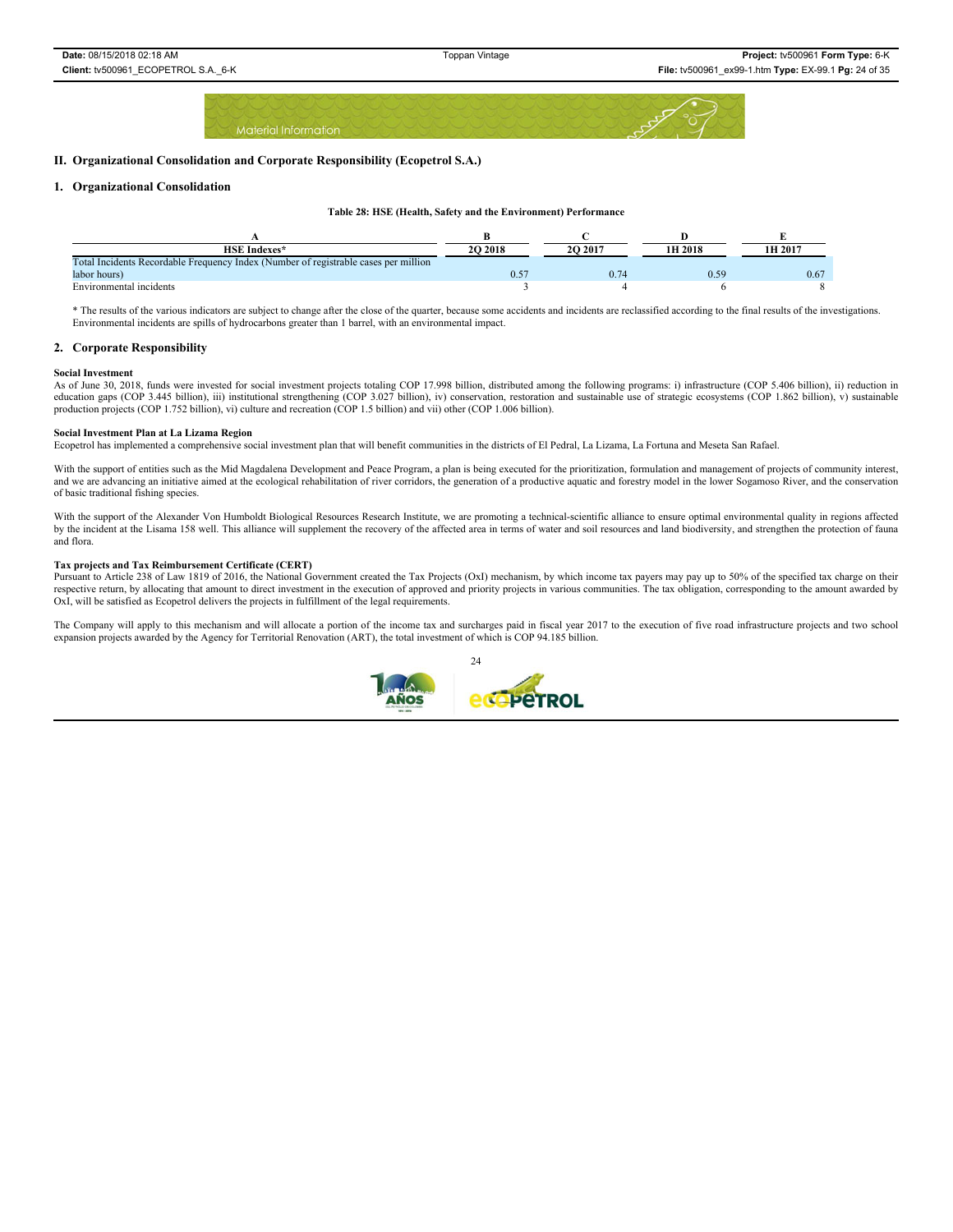

Ecopetrol is the company in the country that will allocate more resources to the execution of development projects in areas most affected by the armed conflict.

On the other hand, Article 365 of Law 1819 of 2016 also created an incentive for increasing investments in hydrocarbon exploration and exploitation, known as the Tax Reimbursement Certificate (CERT).

This incentive seeks to promote investments aimed at discovering new hydrocarbon reserves, adding proven reserves or incorporating new recoverable reserves, through exploration or activities aimed at increasing the recovery factor on dry-land basin projects. Ecopetrol S.A. has identified the principal commercial fields for applying for and obtaining the maximum CERT percentage, in full compliance with the requiremen

CERT may be used to pay domestic taxes, it is freely negotiable in the secondary securities market, and it is divisible and redeemable as of the second year after it is granted.

### **Collective Labor Agreement**

On June 28, Ecopetrol S.A. submitted the withdrawal of the current collective labor agreement with the Ministry of Labor. The agreement was signed in 2014 for a four-year (4) period and expired on June 30, 2018. The purpose of denouncing the agreement is to update the content of some of its articles to align them with the Company's transformation and growth plans.

Ecopetrol and the union organizations must negotiate a new agreement. The process includes an initial stage of direct negotiation, to begin on August 14, 2018. After that date, by law, the parties have 20 calendar days to come to an agreement. If they have not done so after that period, the stage may be extended for up to an additional 20 days. If an agreement is not reached during this stage, the Ministry of Labor will be requested to convene a Mandatory Arbitration Tribunal to settle the collective dispute, keeping in mind that the company is responsible for providing an essential public service.

#### **III.Presentations of Quarterly Results**

Ecopetrol's senior management will host two conference calls to review the results. Please find below the timing, dial-in and links to access the conferences:

| Spanish          | English          |
|------------------|------------------|
| August 15, 2018  | August 15, 2018  |
| 8:00 a.m. Bogotá | 9:30 a.m. Bogotá |
| $9:00$ a.m. NYT  | 10:30 a.m. NYT   |

The online broadcast will be available at the Ecopetrol website: www.ecopetrol.com.co

The presentation via webcast will be available at the following links:

http://event.onlineseminarsolutions.com/wcc/r/1806327-1/E934C8DEA7B6C6E444887579EE01B359

(Spanish)

http://event.onlineseminarsolutions.com/wcc/r/1806354-1/B163754F8BF385987B8E2BFC078C5A8F

(English)

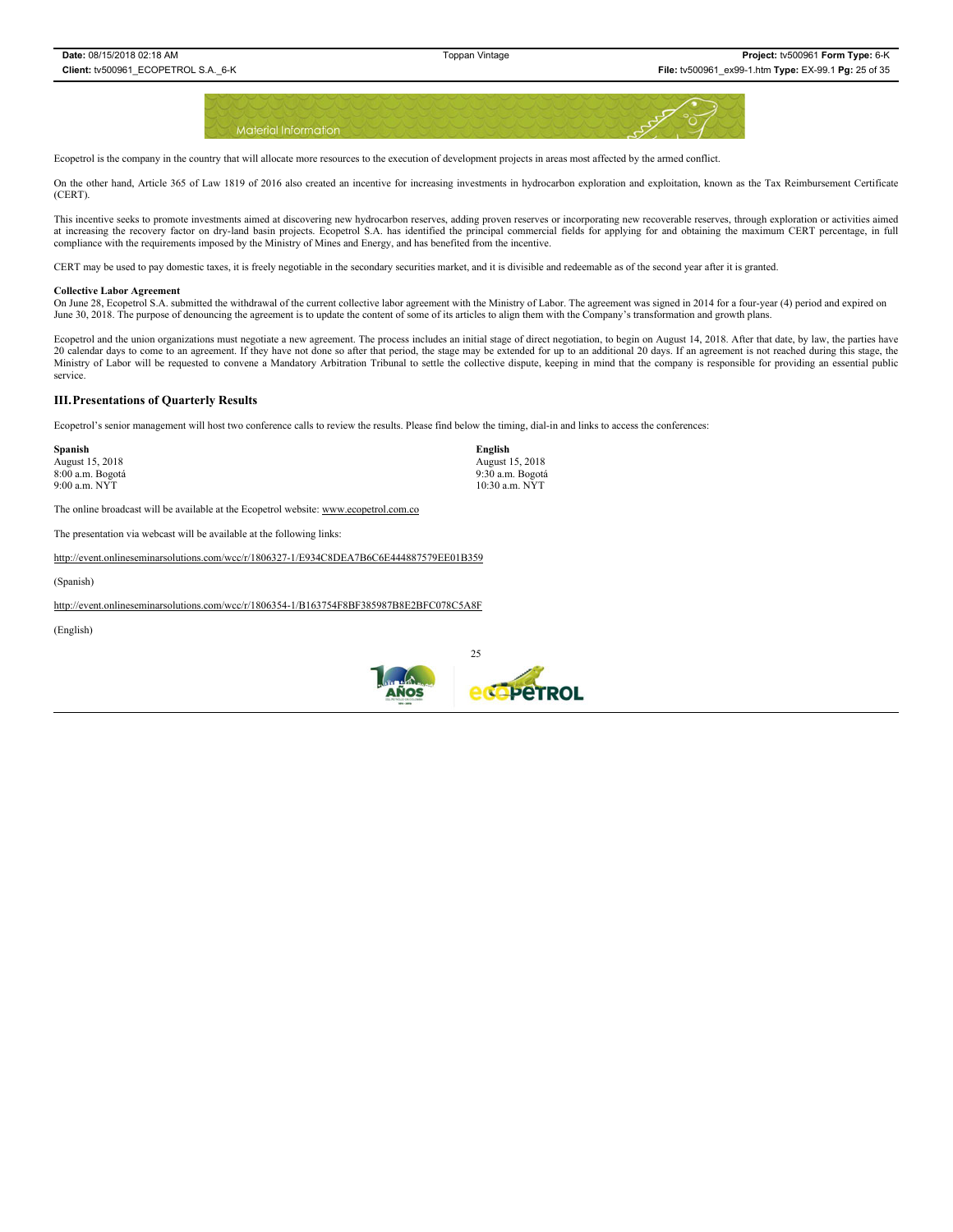

Please be sure your browser allows for normal operation of the online presentation. We recommend the latest versions of Internet Explorer, Google Chrome and Mozilla Firefox.

Excel figures will be available at the following link:

https://www.ecopetrol.com.co/wps/portal/web\_es/ecopetrol-web/investors/financial-information/quarterly-earnings

#### **Statements on future projections:**

This press release may contain statements of future projections relating to business prospects, estimates of operating and financial results, and Ecopetrol's growth prospects. These are projections, and therefore are based solely on management's expectations of the company's future and its continuous access to capital to finance the Company's sales plan. Achieving these estimates in the future depends on changes in market conditions, government regulations, competitive pressures, the performance of the Colombian economy and industry, and other factors; therefore, they are subject to change without prior notice.

#### **Contact Information:**

**Capital Markets Manager**

María Catalina Escobar Telephone: +571-234-5190 - Email: investors@ecopetrol.com.co

# **Media Relations (Colombia)**

Jorge Mauricio Tellez<br>Telephone: + 571-234-4329 - Email: mauricio.tellez@ecopetrol.com.co

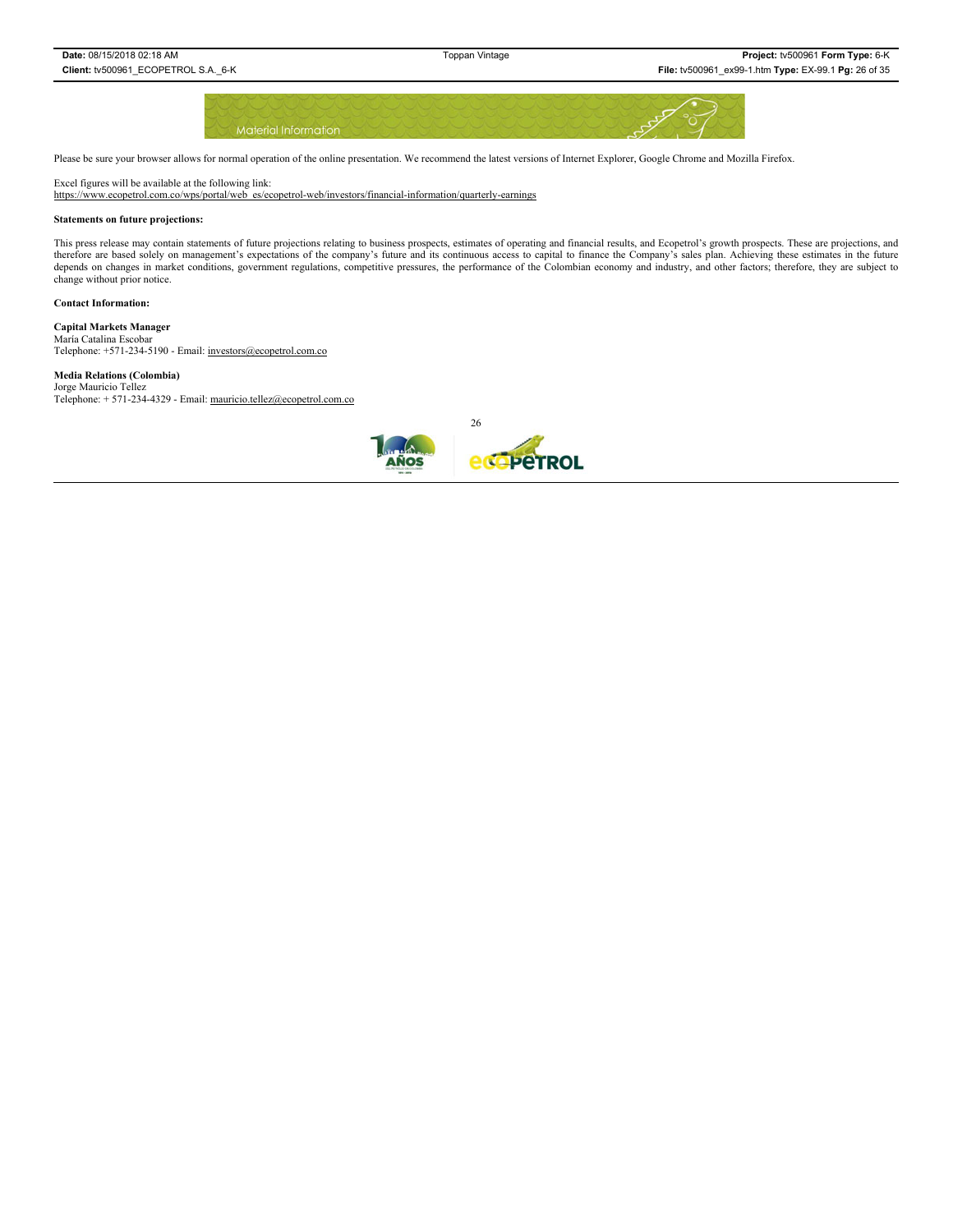**Table 1: Gross Production per Region – Ecopetrol Business Group Net Interest**

Material Information

### **IV. Ecopetrol Business Group Appendices**

A BC DGFGG **mboed 2Q 2018 2Q 2017 ∆ (%) 1H 2018 1H 2017 ∆ (%)** La Cira-Infantas 28.3 20.9 35.4% 27.8 21.7 28.1% Casabe 13.7 16.3 (16.0)% 13.8 16.4 (15.9)% Yarigui 13.8 15.4 (10.4)% 14.0 15.6 (10.3)% Other 28.3 30.7 (7.8)% 28.4 30.9 (8.1)% **Total Central Region 84.1 83.3 1.0% 84.0 84.6 84.6 1.0% 84.6 1.0%** Castilla 112.9 115.4 (2.2)% 111.0 114.6 (3.1)% Chichimene 2001 71.3 72.4 (1.5)% 67.7 70.7 (4.2)% Cupiagua 41.8 35.3 18.4% 37.5 38.2 (1.8)% Cusiana 38.9 36.1 7.8% 39.8 35.6 11.8% Other 16.0 19.6 (18.4)% 16.4 18.5 (11.4)% 16.4 18.5 (11.4)% **16.0** 19.6 (18.4)% 16.4 18.5 (11.4)% 16.4 18.5 (11.4)% 16.4 18.5 (11.4)% 16.4 **277.6** (19)% Huila Area 6.3% 3.6 3.2 12.5% 3.4 3.2 6.3%

| riuna Anca                          | J.V   | $\overline{\phantom{a}}$ | 12.000      | ⊃.⊤   | ے ۔   | 0.370       |
|-------------------------------------|-------|--------------------------|-------------|-------|-------|-------------|
| San Francisco Area                  | 6.0   | 6.3                      | $(4.8)\%$   | 6.1   | 6.4   | (4.7)%      |
| Tello Area                          | 3.5   | 4.2                      | $(16.7)\%$  | 3.7   | 4.3   | $(14.0)\%$  |
| Other                               | 11.8  | 11.9                     | (0.8)%      | 11.9  | 12.4  | $(4.0)\%$   |
| <b>Total South Region</b>           | 24.9  | 25.6                     | (2.7)%      | 25.1  | 26.3  | $(4.6)\%$   |
|                                     |       |                          |             |       |       |             |
| Rubiales                            | 118.6 | 115.0                    | 3.1%        | 116.5 | 116.8 | $(0.3)\%$   |
| Caño Sur                            | 3.3   | 1.3                      | 153.8%      | 3.0   | 1.3   | 130.8%      |
| <b>Total East Region</b>            | 121.9 | 116.3                    | 4.8%        | 119.5 | 118.1 | $1.2\%$     |
|                                     |       |                          |             |       |       |             |
| Guajira                             | 24.2  | 27.5                     | $(12.0)\%$  | 24.5  | 27.1  | $(9.6)\%$   |
| Caño Limón                          | 24.6  | 25.1                     | $(2.0)\%$   | 24.6  | 21.5  | 14.4%       |
| Piedemonte                          | 34.1  | 29.3                     | 16.4%       | 33.9  | 29.0  | 16.9%       |
| Quifa                               | 20.4  | 19.1                     | 6.8%        | 20.2  | 19.2  | 5.2%        |
| Nare                                | 12.3  | 13.4                     | $(8.2)\%$   | 12.5  | 13.8  | $(9.4)\%$   |
| Other                               | 36.1  | 37.5                     | $(3.7)\%$   | 35.8  | 38.1  | $(6.0)\%$   |
| <b>Total Associated Operations</b>  | 151.7 | 151.9                    | (0.1)%      | 151.5 | 148.7 | $1.9\%$     |
|                                     |       |                          |             |       |       |             |
| <b>Total Ecopetrol S.A.</b>         | 663.5 | 655.9                    | $1.2\%$     | 652.5 | 655.3 | (0.4)%      |
|                                     |       |                          |             |       |       |             |
| <b>Direct Operation</b>             | 513.9 | 506.5                    | 1.5%        | 503.1 | 509.4 | $(1.2)\%$   |
| <b>Associated Operation</b>         | 149.6 | 149.3                    | $0.2\%$     | 149.4 | 145.9 | 2.4%        |
|                                     |       |                          |             |       |       |             |
| Ocelote $(**)$                      | 11.7  | 13.9                     | $(15.8)\%$  | 12.1  | 14.1  | $(14.2)\%$  |
| Other                               | 14.9  | 13.7                     | 8.8%        | 15.3  | 13.1  | 16.8%       |
| <b>Total Hocol</b>                  | 26.6  | 27.6                     | $(3.6)\%$   | 27.4  | 27.2  | $0.7\%$     |
|                                     |       |                          |             |       |       |             |
| Piedemonte                          | 14.1  | 14.9                     | $(5.4)\%$   | 13.9  | 14.7  | $(5.4)\%$   |
| Tauramena/Rio Chitamena             | 0.3   | 0.2                      | 50.0%       | 0.3   | 0.2   | 50.0%       |
| Other                               | 0.0   | 0.7                      | $(100.0)\%$ | 0.0   | 1.0   | $(100.0)\%$ |
| Total Equión*                       | 14.4  | 15.8                     | (8.9)%      | 14.2  | 15.9  | (10.7)%     |
|                                     |       |                          |             |       |       |             |
| Lobitos                             | 2.9   | 2.3                      | 26.1%       | 2.9   | 2.3   | 26.1%       |
| Peña Negra                          | 1.3   | 1.7                      | $(23.5)\%$  | 1.3   | 1.6   | $(18.8)\%$  |
| Other                               | 0.7   | 1.0                      | $(30.0)\%$  | 0.7   | 1.0   | $(30.0)\%$  |
| Total Savia*                        | 4.9   | 5.0                      | $(2.0)\%$   | 4.9   | 4.9   | $0.0\%$     |
|                                     |       |                          |             |       |       |             |
| Dalmatian                           | 1.2   | 1.4                      | $(14.3)\%$  | 1.1   | 1.3   | $(15.4)\%$  |
| K <sub>2</sub>                      | 4.8   | 2.5                      | 92.0%       | 4.9   | 2.4   | 104.2%      |
| Gunflint                            | 5.4   | 8.3                      | $(34.9)\%$  | 6.3   | 7.7   | $(18.2)\%$  |
| <b>Total Ecopetrol America Inc.</b> | 11.4  | 12.2                     | (6.6)%      | 12.3  | 11.4  | 7.9%        |
|                                     |       |                          |             |       |       |             |
| <b>Total Affiliates</b>             | 57.3  | 60.6                     | (5.4)%      | 58.8  | 59.4  | (1.0)%      |
|                                     |       |                          |             |       |       |             |
|                                     |       |                          |             |       |       |             |
| <b>Total Group's Production</b>     | 721   | 717                      | $0.6\%$     | 711   | 715   | (0.5)%      |

\* Equión and Savia do not consolidate within the Ecopetrol Business Group.

\*\* Ocelote: Since Q1 2017, in the production of the Guarrojo contract, the Pintado and Guarrojo fields have been included along with Ocelote.

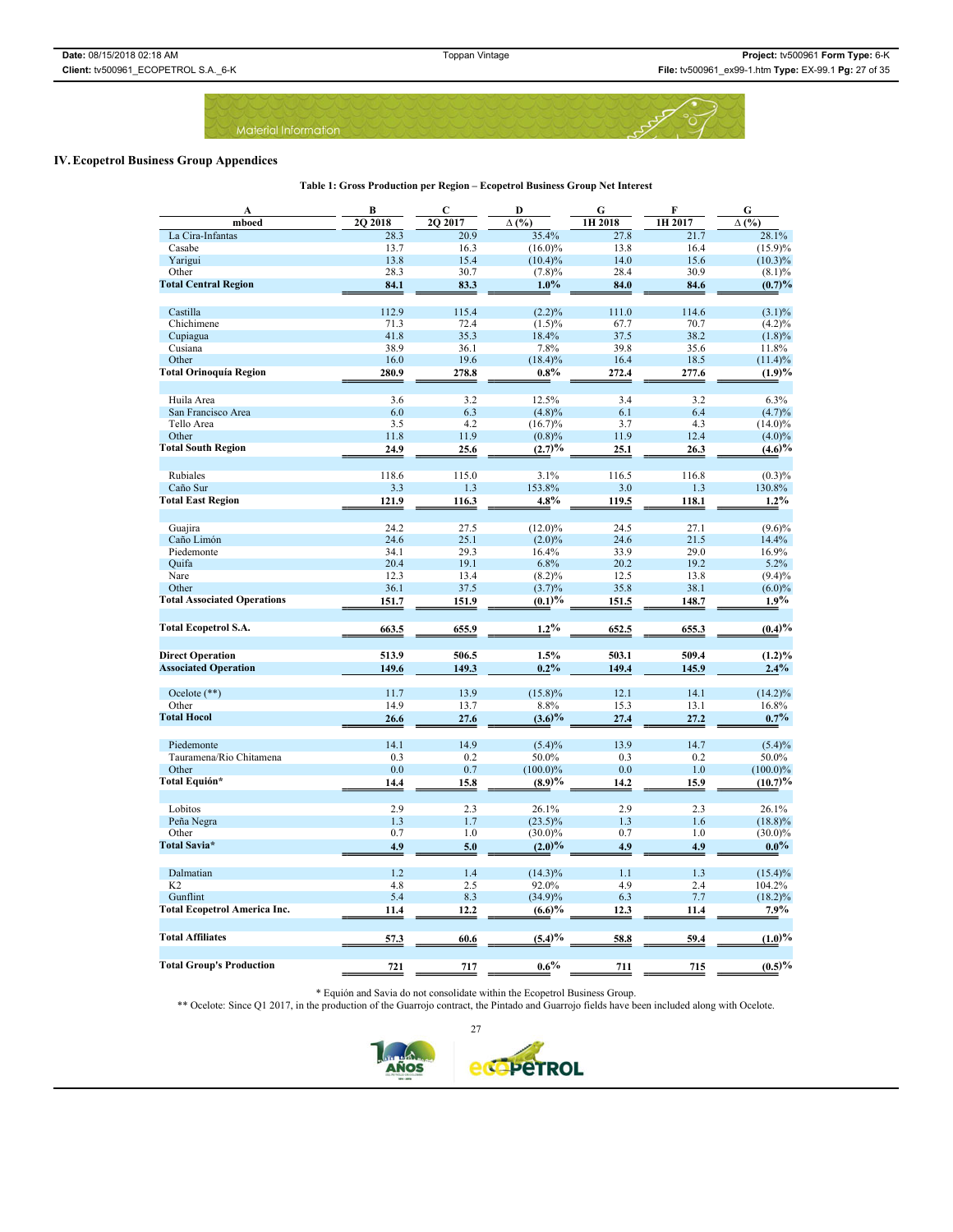#### **Table 2: Gross Production – Ecopetrol Business Group (By type of Crude)**

| mbod   | <b>2O 2018</b> | <b>2O 2017</b> | (%)       | 1H 2018 | 1H 2017 | $\Delta$ (%) |
|--------|----------------|----------------|-----------|---------|---------|--------------|
| Light  | 66.4           | 67.6           | $(1.8)\%$ | 66.0    | 67.2    | (1.8)%       |
| Medium | 172.4          | 176.3          | (2.2)%    | 173.6   | 174.7   | $(0.6)\%$    |
| Heavy  | 354.4          | 350.5          | $1.1\%$   | 346.0   | 349.9   | (1.1)%       |
| Total  | 593.2          | 594.4          | (0.2)%    | 585.6   | 591.8   | $(1.0)\%$    |

### **Table 3: Net Production\* – Ecopetrol Business Group\*\***

| mboed          | 20 20 18 | <b>2O 2017</b> | (%)     | 1H 2018 | 1H 2017 | (%)<br>$\Delta$ ( |
|----------------|----------|----------------|---------|---------|---------|-------------------|
| Crude Oil      | 509.7    | 504.9          | $0\%$   | 502.2   | 501.0   | $0.2\%$           |
| Natural Gas*** | 108.4    | 104.1          | 4.1%    | 106.5   | 104.7   | $1.7\%$           |
| <b>Total</b>   | 618.1    | 609.0          | $1.5\%$ | 608.7   | 605.7   | $0.5\%$           |

\* Net production does not include royalties and is prorated for Ecopetrol's stake in each Company.

\*\* Equión and Savia are incorporated through the equity method. \*\*\* Gas production includes white products.

| A                                               | B        | C       | D             | E              |  |  |
|-------------------------------------------------|----------|---------|---------------|----------------|--|--|
| <b>COP Billion</b>                              | 20 20 18 | 2Q 2017 | <b>1S2018</b> | <b>1S 2017</b> |  |  |
| <b>Revenue</b>                                  |          |         |               |                |  |  |
| <b>Local Sales</b>                              | 8,136    | 6,688   | 15,706        | 13,419         |  |  |
| <b>Export Sales</b>                             | 8,851    | 6,463   | 15,924        | 13,103         |  |  |
| <b>Total Revenue</b>                            | 16,987   | 13,151  | 31,630        | 26,522         |  |  |
| <b>Cost of Sales</b>                            |          |         |               |                |  |  |
| <b>Depreciation, Amortization and Depletion</b> | 1,899    | 2,101   | 3,670         | 4.123          |  |  |
| Variable cost DD&A                              | 1,282    | 1,530   | 2,443         | 2,982          |  |  |
| Fixed cost depreciation                         | 617      | 571     | 1,227         | 1,141          |  |  |
| <b>Variable Costs</b>                           | 5,819    | 5,232   | 11,019        | 10,634         |  |  |
| Imported products                               | 2,717    | 2,796   | 5,389         | 6,325          |  |  |
| Purchase of Hydrocarbons                        | 2,755    | 1,571   | 4,911         | 3,263          |  |  |
| Hydrocarbon Transportation Services             | 188      | 199     | 351           | 363            |  |  |
| Inventories and others                          | 159      | 666     | 368           | 683            |  |  |
| <b>Fixed Costs</b>                              | 2,039    | 1,893   | 3,915         | 3,614          |  |  |
| <b>Contracted Services</b>                      | 659      | 609     | 1,257         | 1,124          |  |  |
| Maintenance                                     | 522      | 504     | 935           | 956            |  |  |
| <b>Labor Costs</b>                              | 515      | 441     | 1,003         | 856            |  |  |
| Other                                           | 343      | 339     | 720           | 678            |  |  |
| <b>Total Cost of Sales</b>                      | 9,757    | 9,226   | 18,604        | 18,371         |  |  |
| <b>Gross Income</b>                             | 7,230    | 3,925   | 13,026        | 8,151          |  |  |
| <b>Operating Expenses</b>                       | 846      | 657     | 1,462         | 1,584          |  |  |
| Administration expenses                         | 729      | 580     | 1,274         | 1,480          |  |  |
| <b>Exploration and Projects expenses</b>        | 117      | 77      | 188           | 104            |  |  |
| <b>Operating Income</b>                         | 6,384    | 3,268   | 11,564        | 6,567          |  |  |
| <b>Finance result, net</b>                      | (620)    | (137)   | (1, 189)      | (1, 156)       |  |  |
| Foreign exchange, net                           | 49       | 434     | 70            | (15)           |  |  |
| Interest, net                                   | (513)    | (393)   | (1,001)       | (928)          |  |  |
| Financial Income/Loss                           | (156)    | (178)   | (258)         | (213)          |  |  |
| Share of profit of companies                    | 96       | 24      | 182           | 55             |  |  |
| Income before income tax                        | 5,860    | 3,155   | 10,557        | 5,466          |  |  |
| <b>Income Tax</b>                               | (2,094)  | (1,672) | (3,973)       | (2,910)        |  |  |
| <b>Net Income Consolidated</b>                  | 3,766    | 1,483   | 6,584         | 2,556          |  |  |
| Non-controlling interest                        | (247)    | (178)   | (450)         | (365)          |  |  |
| Net income attributable to Owners of Ecopetrol  | 3,519    | 1,305   | 6,134         | 2,191          |  |  |
|                                                 |          |         |               |                |  |  |
| <b>EBITDA</b>                                   | 8,609    | 5,632   | 15,759        | 11,445         |  |  |
| <b>EBITDA</b> Margin                            | 50.7%    | 42.8%   | 49.8%         | 43.2%          |  |  |
|                                                 |          |         |               |                |  |  |

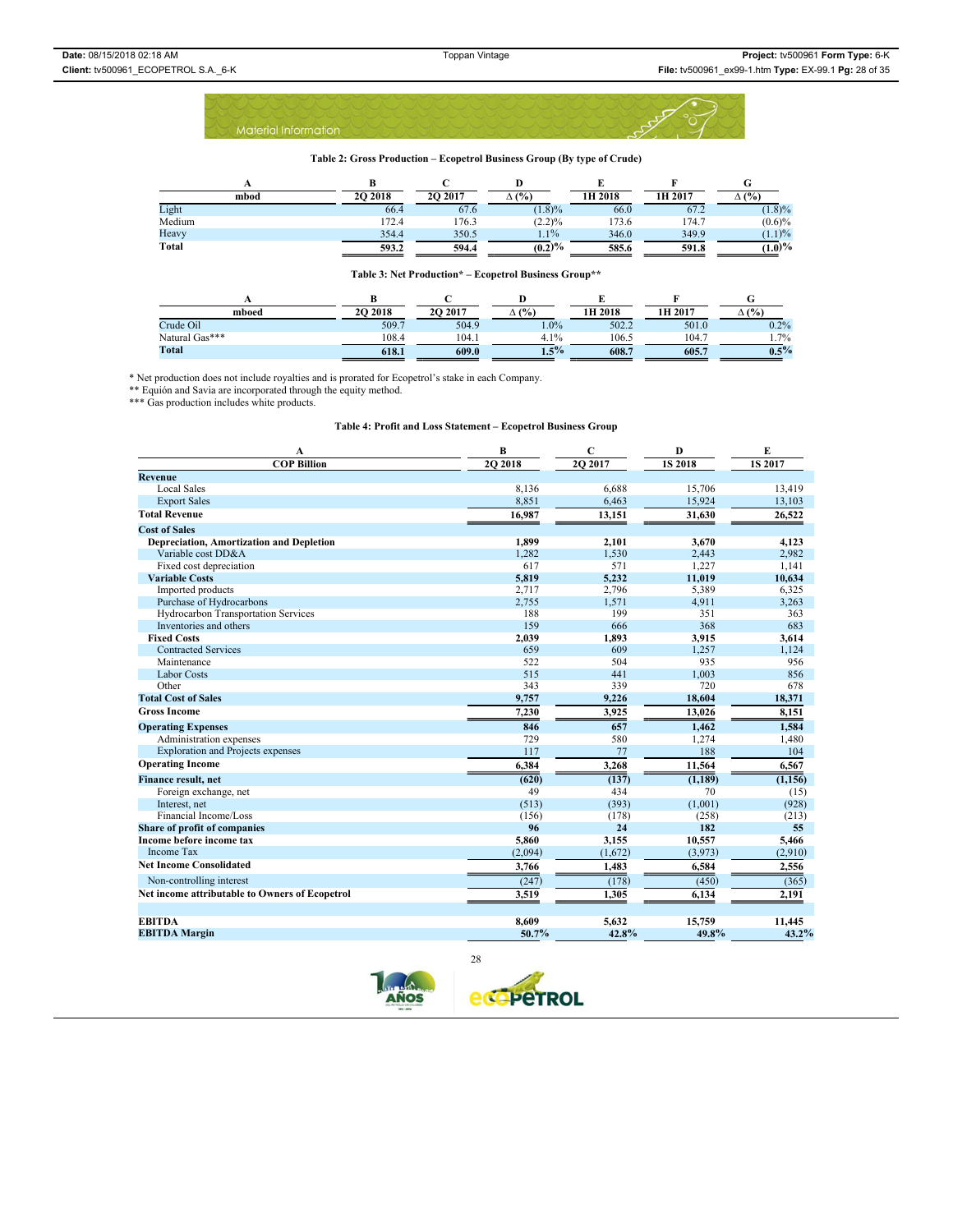### **Table 5: Statement of Financial Position / Balance Sheet – Ecopetrol Business Group**

| A                                                       | B             | $\mathbf C$      | D            |
|---------------------------------------------------------|---------------|------------------|--------------|
| <b>COP Billion</b>                                      | June 30, 2018 | March 31, 2018   | $\Delta$ (%) |
| <b>Current assets</b>                                   |               |                  |              |
| Cash and cash equivalents                               | 6,337         | 7,866            | $(19.4)\%$   |
| Trade and other receivables                             | 7,886         | 6,596            | 19.6%        |
| Inventories                                             | 5,472         | 4,929            | 11.0%        |
| Current tax assets                                      | 475           | 556              | $(14.6)\%$   |
| Other financial assets                                  | 6,263         | 4,417            | 41.8%        |
| Other assets                                            | 768           | 750              | 2.4%         |
|                                                         | 27,201        | 25,114           | $8.3\%$      |
| Non-current assets held for sale                        | 48            | $\overline{100}$ | $(52.0)\%$   |
| <b>Total current assets</b>                             | 27,249        | 25,214           | $8.1\%$      |
|                                                         |               |                  |              |
| <b>Non-current assets</b>                               |               |                  |              |
| Investments in associates and joint ventures            | 1,438         | 1.327            | 8.4%         |
| Trade and other receivables                             | 786           | 747              | 5.2%         |
| Property, plant and equipment                           | 60,257        | 59,140           | 1.9%         |
| Natural and environmental resources                     | 21,862        | 20,997           | 4.1%         |
| Intangibles                                             | 359           | 361              | $(0.6)\%$    |
| Deferred tax assets                                     | 4,711         | 4,825            | $(2.4)\%$    |
| Other financial assets                                  | 3,200         | 4,357            | $(26.6)\%$   |
| Other assets                                            | 1,721         | 1,602            | 7.4%         |
| <b>Total non-current assets</b>                         | 94,334        | 93,356           | $1.0\%$      |
| <b>Total assets</b>                                     | 121,583       | 118,570          | 2.5%         |
|                                                         |               |                  |              |
| <b>Liabilities</b>                                      |               |                  |              |
| <b>Current liabilities</b>                              |               |                  |              |
| Loans and borrowings                                    | 5,677         | 4,933            | 15.1%        |
| Trade and other payables                                | 8,579         | 9,954            | $(13.8)\%$   |
| Provision for employees benefits                        | 1,714         | 1,869            | $(8.3)\%$    |
| Current tax liabilities                                 | 1,969         | 2,823            | $(30.3)\%$   |
| Accrued liabilities and provisions                      | 538           | 562              | $(4.3)\%$    |
| Other liabilities                                       | 380           | 384              | $(1.0)\%$    |
|                                                         | 18,857        | 20,525           | (8.1)%       |
| Liabilities related to non-current assets held for sale |               |                  | $0.0\%$      |
| <b>Total current liabilities</b>                        | 18,857        | 20,525           | (8.1)%       |
|                                                         |               |                  |              |
| <b>Non-current liabilities</b>                          |               |                  |              |
| Loans and borrowings                                    | 35.652        | 36.026           | $(1.0)\%$    |
| Trade and other payables                                | 25            | 24               | 4.2%         |
| Provision for employees benefits                        | 6,655         | 6,705            | (0.7)%       |
| Deferred tax liabilities                                | 761           | 826              | (7.9)%       |
| Accrued liabilities and provisions                      | 6,861         | 6,115            | 12.2%        |
| Other liabilities                                       | 534           | 518              | 3.1%         |
| <b>Total non-current liabilities</b>                    | 50,488        | 50,214           | $0.5\%$      |
| <b>Total liabilities</b>                                |               |                  |              |
|                                                         | 69,345        | 70,739           | $(2.0)\%$    |
| Equity                                                  |               |                  |              |
| Equity attributable to owners of the Company            | 50,330        | 46,193           | 9.0%         |
| Non-controlling interests                               | 1,908         | 1,638            | 16.5%        |
| <b>Total Equity</b>                                     | 52,238        | 47,831           | 9.2%         |
|                                                         |               |                  |              |
|                                                         |               |                  | 2.5%         |
| <b>Total liabilities and equity</b><br>29               | 121,583       | 118,570          |              |

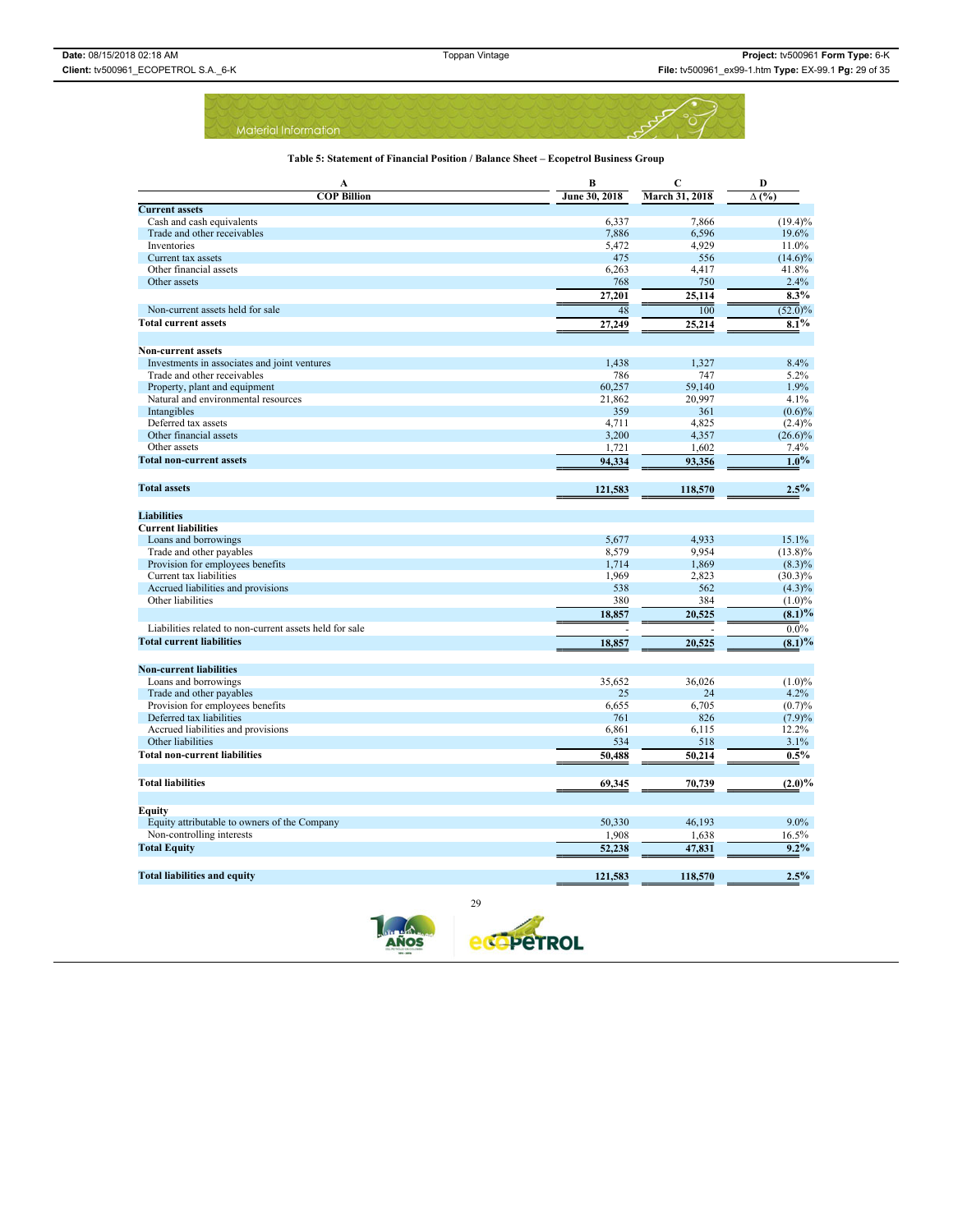

| А                                                      | R              |         | D       | E       |
|--------------------------------------------------------|----------------|---------|---------|---------|
| <b>COP Billion</b>                                     | <b>2O 2018</b> | 2O 2017 | 1H 2018 | 1H 2017 |
| Net income consolidated                                | 3.766          | 1.483   | 6.584   | 2.556   |
| Components of other comprehensive income, net of taxes |                |         |         |         |
| Accumulated foreign currency translation               | 1,299          | 952     | (507)   | 189     |
| Cash flow hedges for future exports                    | (213)          | (437)   | 298     |         |
| Hedge of a net investment in foreign operation         | (510)          | (570)   | 185     | (174)   |
| Measurement of defined benefit obligation              |                | 113     | (22)    | 194     |
| <b>Others</b>                                          | (12)           | 23      |         | 21      |
| Total other comprehensive income                       | 641            | 81      | (53)    | 232     |
| <b>Total Comprehensive income</b>                      | 4.407          | 1.564   | 6,531   | 2,788   |
| Attributable to:                                       |                |         |         |         |
| Shareholders                                           | 4,137          | 1.345   | 6.090   | 2,408   |
| Non-controlling interests                              | 270            | 219     | 441     | 380     |
| <b>Total Comprehensive income</b>                      | 4,407          | 1,564   | 6,531   | 2,788   |

### **Table 7: Cash Flow Statement – Ecopetrol Business Group**

| A                                                                 | B            | $\mathbf C$ | $\mathbf{D}$  | E              |
|-------------------------------------------------------------------|--------------|-------------|---------------|----------------|
| <b>COP Billion</b>                                                | 20 20 18     | 20 20 17    | <b>1S2018</b> | <b>1S 2017</b> |
| Cash flow provided by operating activities:                       |              |             |               |                |
| Net income attributable to Owners of Ecopetrol S.A.               | 3,519        | 1,305       | 6,134         | 2.191          |
| Adjustments to reconcile net income to cash provided by operating |              |             |               |                |
| activities:                                                       |              |             |               |                |
| Non-controlling interests                                         | 247          | 178         | 450           | 365            |
| Income tax                                                        | 2.094        | 1,672       | 3,973         | 2,910          |
| Depreciation, depletion and amortization                          | 1,917        | 2,136       | 3,708         | 4,199          |
| Foreign exchange (gain) loss                                      | (49)         | (434)       | (70)          | 15             |
| Finance costs recognised in profit or loss                        | 796          | 659         | 1,578         | 1,483          |
| Dry wells                                                         | 41           | 30          | 48            | 33             |
| Loss (gain) on disponsal of non-current assets                    | (21)         | 48          | (21)          | 33             |
| Impairment of current and non-current assets                      | (5)          | (3)         | (131)         | 54             |
| Fair value (gain) on financial assets valuation                   | 21           | (249)       | (57)          | (102)          |
| Profit in acquisition of participations in joint operations       | ä,           | ÷.          | 12            |                |
| Gain on assets for sale                                           | $\mathbf{1}$ | (167)       | $\mathbf{1}$  | (167)          |
| (Gain) loss on share of profit of associates and joint ventures   | (96)         | (24)        | (182)         | (55)           |
| Realized foreign exchange cash flow hedges                        | 109          | 119         | 234           | 253            |
| Others minor items                                                |              |             |               |                |
| Net changes in operating assets and liabilities                   | (1,060)      | (727)       | (2, 473)      | (1, 539)       |
| Income tax paid                                                   | (2,906)      | (3,048)     | (3,889)       | (3, 722)       |
| Cash provided by operating activities                             | 4,641        | 1,495       | 9,314         | 5,951          |
|                                                                   |              |             |               |                |
| Cash flows from investing activities:                             |              |             |               |                |
| Investment in property, plant and equipment                       | (666)        | (625)       | (1,110)       | (909)          |
| Investment in natural and environmental resources                 | (1,074)      | (1,100)     | (1,822)       | (1, 477)       |
| Payments for intangibles                                          | (17)         | (7)         | (20)          | (29)           |
| Sale of assets held for sale and equity instruments               |              | 154         |               | 155            |
| (Purchases) sales of other financial assets                       | (343)        | 5,836       | (2,891)       | 2,894          |
| Interest received                                                 | 74           | 86          | 158           | 192            |
| Dividends received                                                | 34           | 249         | 53            | 249            |
| Proceeds from sales of assets                                     | 52           | 9           | 94            | 37             |
| Net cash (used in) provided by investing activities               | (1,940)      | 4,602       | (5,538)       | 1,112          |
|                                                                   |              |             |               |                |
| Cash flows from financing activities:                             |              |             |               |                |
| Proceeds (repayment of) from borrowings                           | (1, 478)     | (6, 492)    | (1, 553)      | (6, 584)       |
| Interest paid                                                     | (583)        | (718)       | (1, 176)      | (1, 431)       |
| Dividends paid                                                    | (2,210)      | (1,023)     | (2, 455)      | (1, 137)       |
| Net cash used in financing activities                             | (4,271)      | (8,233)     | (5, 184)      | (9, 152)       |
|                                                                   |              |             |               |                |
| Exchange difference in cash and cash equivalents                  | 41           | 217         | (201)         | (75)           |
| Net (decrease) increase in cash and cash equivalents              | (1,529)      | (1,919)     | (1,609)       | (2,164)        |
| Cash and cash equivalents at the beginning of the period          | 7,866        | 8,165       | 7,946         | 8,410          |
| Cash and cash equivalents at the end of the period                | 6,337        | 6,246       | 6,337         | 6,246          |

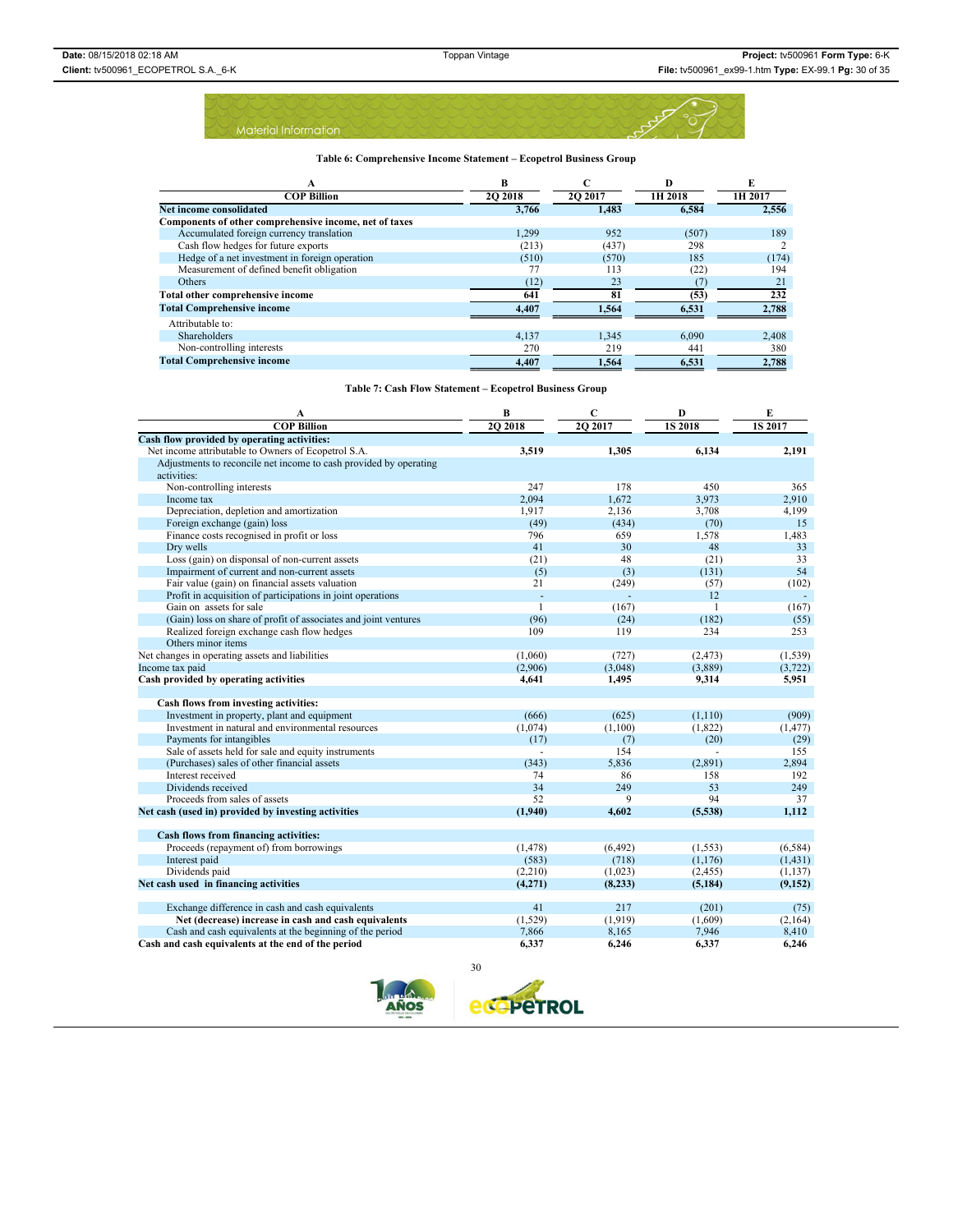#### **Table 8: EBITDA Reconciliation – Business Group**

| А                                                          | в        |                          | D       | E       |
|------------------------------------------------------------|----------|--------------------------|---------|---------|
| <b>COP Billion</b>                                         | 20 20 18 | 2O 2017                  | 1H 2018 | 1H 2017 |
| RECONCILIATION NET INCOME TO EBITDA                        |          |                          |         |         |
| Net income attributable to Ecopetrol's owners              | 3.519    | 1.305                    | 6,134   | 2,191   |
| + Depreciation, depletion and amortization                 | 1.917    | 2,136                    | 3,708   | 4,199   |
| +/- Impairment of non-current assets                       | (3)      |                          | (149)   |         |
| - Gain in acquisition of participation in joint operations |          | $\overline{\phantom{a}}$ | 12      |         |
| $+/-$ Finance results, net                                 | 620      | 137                      | 1.189   | 1.156   |
| + Income tax                                               | 2.094    | 1.672                    | 3.973   | 2,910   |
| $+$ Other taxes                                            | 215      | 199                      | 442     | 615     |
| +/-Non-controlling interest                                | 247      | 178                      | 450     | 365     |
| <b>CONSOLIDATED EBITDA</b>                                 | 8.609    | 5.632                    | 15,759  | 11.445  |

### **Table 9: EBITDA Reconciliation by Segment (1H 2018) – Business Group**

| А                                                          | R      |                              |                                 |                     |              |
|------------------------------------------------------------|--------|------------------------------|---------------------------------|---------------------|--------------|
| <b>COP Billion</b>                                         | E&P    | Refining &<br>Petrochemicals | Transportation<br>and Logistics | <b>Eliminations</b> | Consolidated |
| <b>RECONCILIATION NET INCOME TO EBITDA</b>                 |        |                              |                                 |                     |              |
| Net income attributable to Ecopetrol's owners              | 4.571  | (150)                        | 1,713                           |                     | 6,134        |
| + Depreciation, depletion and amortization                 | 2.519  | 629                          | 560                             |                     | 3,708        |
| +/- Impairment of non-current assets                       | (72)   | (77)                         | $\overline{\phantom{a}}$        |                     | (149)        |
| - Gain in acquisition of participation in joint operations | 12     |                              |                                 |                     | 12           |
| $+/-$ Finance results, net                                 | 518    | 355                          | 316                             |                     | 1,189        |
| + Income tax                                               | 2.558  | 92                           | 1.323                           |                     | 3.973        |
| $+$ Other taxes                                            | 191    | 196                          | 55                              |                     | 442          |
| $+/-$ Non-controlling interest                             | (30)   |                              | 480                             |                     | 450          |
| <b>CONSOLIDATED EBITDA</b>                                 | 10.267 | 1.045                        | 4.447                           |                     | 15,759       |

### **Table 10: EBITDA Reconciliation by Segment (2Q 2018)**

|                                                            | R     |                              |                                 |                     |              |  |  |
|------------------------------------------------------------|-------|------------------------------|---------------------------------|---------------------|--------------|--|--|
| <b>COP Billion</b>                                         | E&P   | Refining &<br>Petrochemicals | Transportation<br>and Logistics | <b>Eliminations</b> | Consolidated |  |  |
| <b>RECONCILIATION NET INCOME TO EBITDA</b>                 |       |                              |                                 |                     |              |  |  |
| Net income attributable to Ecopetrol's owners              | 3,031 | (454)                        | 942                             |                     | 3,519        |  |  |
| + Depreciation, depletion and amortization                 | 1.320 | 317                          | 280                             |                     | 1,917        |  |  |
| +/- Impairment of non-current assets                       |       | $^{(4)}$                     |                                 |                     | (3)          |  |  |
| - Gain in acquisition of participation in joint operations |       | $\overline{\phantom{a}}$     |                                 |                     |              |  |  |
| $+/-$ Finance results, net                                 | (73)  | 649                          | 44                              |                     | 620          |  |  |
| + Income tax                                               | 1.592 | (183)                        | 685                             |                     | 2.094        |  |  |
| $+$ Other taxes                                            | 108   | 78                           | 29                              |                     | 215          |  |  |
| $+/-$ Non-controlling interest                             | (30)  |                              | 277                             |                     | 247          |  |  |
| <b>CONSOLIDATED EBITDA</b>                                 | 5.949 | 403                          | 2,257                           |                     | 8,609        |  |  |

### **Table 11: Long-term debt – Ecopetrol Business Group\***

|              | А       | В                   |                                                           |        |
|--------------|---------|---------------------|-----------------------------------------------------------|--------|
|              | Company | <b>U.S. Dollars</b> | Denominated in Denominated in<br>Colombian Pesos Total ** |        |
| Ecopetrol    |         | 11.454              | 1,056                                                     | 12,510 |
| Bicentenario |         |                     | 438                                                       | 438    |
| ODL          |         |                     | 183                                                       | 183    |
| Bioenergy    |         | ۰                   | 152                                                       | 152    |
| Ocensa       |         | 500                 | ٠                                                         | 500    |
|              | Total   | 11.954              | 1.829                                                     | 13.783 |

\* Nominal value of debt as of June 30, 2018, not including accrual of interest. \*\* Figures expressed in millions of dollars equivalent to the Exchange Rate as of June 30, 2018.

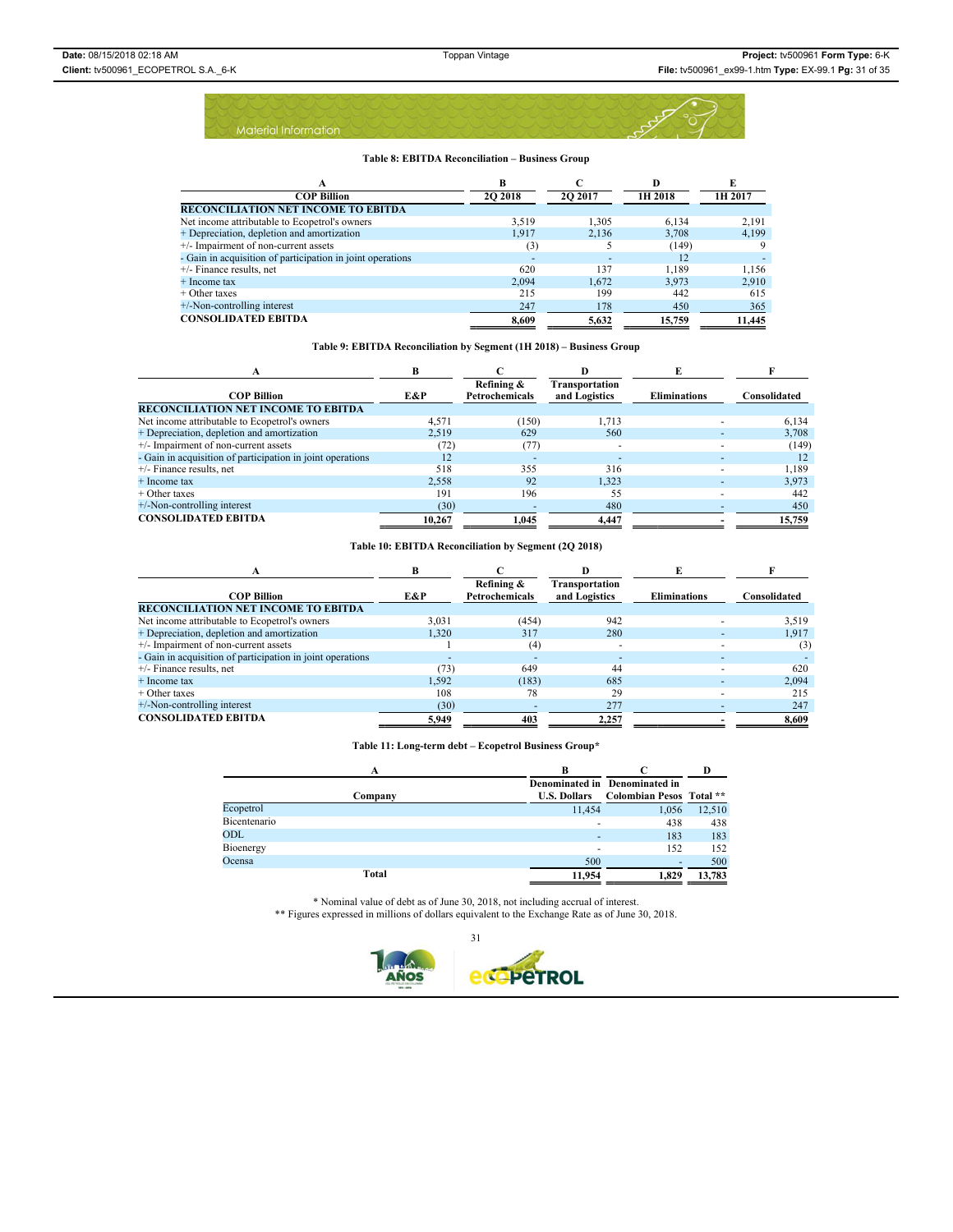

**Table 12: Income Statement**

# **V. Appendices: Results of Ecopetrol S.A. principal Subordinates**

Following are the Income Statements and Statements of Financial Position of Ecopetrol S.A. (parent company) and the most representative subordinate companies of each segment.

### **1. Ecopetrol S.A.:**

|                              | B              | C        | Ð        | E       |
|------------------------------|----------------|----------|----------|---------|
| A<br><b>COP Billion</b>      | <b>2O 2018</b> | 20 20 17 | 1H 2018  | 1H 2017 |
| <b>Local Sales</b>           | 8,335          | 5,766    | 15,565   | 11,384  |
| <b>Export Sales</b>          | 7,143          | 5,174    | 12,656   | 10,256  |
| <b>Total Sales</b>           | 15,478         | 10,940   | 28,221   | 21,640  |
| Variable Costs               | 8,044          | 6,343    | 14,699   | 12,489  |
| <b>Fixed Costs</b>           | 2,587          | 2,254    | 5,064    | 4,314   |
| <b>Cost of Sales</b>         | 10,631         | 8,597    | 19,763   | 16,803  |
| <b>Gross Profits</b>         | 4,847          | 2,343    | 8,458    | 4,837   |
| <b>Operating Expenses</b>    | 428            | 351      | 812      | 926     |
| <b>Operating Income</b>      | 4,419          | 1,992    | 7,646    | 3,911   |
| Financial Income (Loss)      | (577)          | 159      | (920)    | (767)   |
| Share of profit of companies | 1,027          | 165      | 1,878    | 535     |
| Income before income tax     | 4,869          | 2,316    | 8,604    | 3,679   |
| <b>Income Tax</b>            | (1, 350)       | (1,011)  | (2, 470) | (1,489) |
| Net Income                   | 3,519          | 1,305    | 6,134    | 2,190   |
|                              |                |          |          |         |
| EBITDA                       | 5,906          | 3,568    | 10,392   | 7,158   |
| <b>EBITDA Margin</b>         | 38.2%          | 32.6%    | 36.8%    | 33.1%   |
|                              |                |          |          |         |

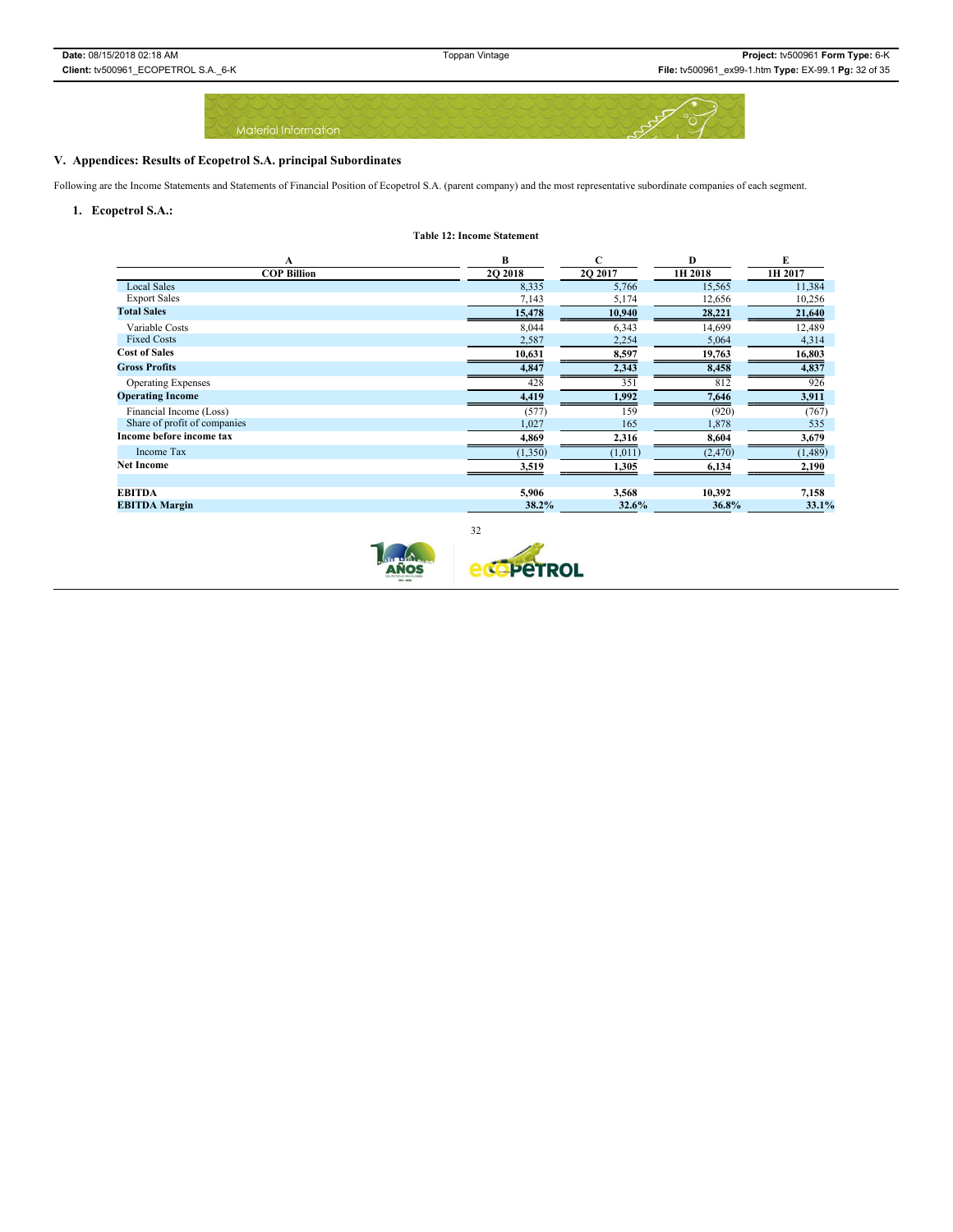|  |                      |  |  |  |  |  |  |  |  | the property of the state of the control of the state of the state of the state of the state of the state of the |  |  |  |  |  |  |  |
|--|----------------------|--|--|--|--|--|--|--|--|------------------------------------------------------------------------------------------------------------------|--|--|--|--|--|--|--|
|  | Material Information |  |  |  |  |  |  |  |  |                                                                                                                  |  |  |  |  |  |  |  |
|  |                      |  |  |  |  |  |  |  |  |                                                                                                                  |  |  |  |  |  |  |  |

### **Table 13: Statement of Financial Position – Balance Sheet**

| A                                            | B             | $\mathbf C$           | D            |
|----------------------------------------------|---------------|-----------------------|--------------|
| <b>COP Billion</b>                           | June 30, 2018 | <b>March 31, 2018</b> | $\Delta$ (%) |
| <b>Current assets</b>                        |               |                       |              |
| Cash and cash equivalents                    | 4,493         | 4,098                 | 9.6%         |
| Trade and other receivables                  | 7,580         | 9,550                 | $(20.6)\%$   |
| Inventories                                  | 3,779         | 3,510                 | 7.7%         |
| Current tax assets                           | 136           | 424                   | (67.9)%      |
| Financial assets held for sale               |               |                       | $0.0\%$      |
| Other financial assets                       | 9,408         | 5,869                 | 60.3%        |
| Other assets                                 | 659           | 701                   | $(6.0)\%$    |
|                                              | 26.055        | 24.152                | 7.9%         |
| Non-current assets held for sale             | 23            | 23                    | $0.0\%$      |
| <b>Total current assets</b>                  | 26,078        | 24,175                | 7.9%         |
|                                              |               |                       |              |
| <b>Non-current assets</b>                    |               |                       |              |
| Investments in associates and joint ventures | 41,111        | 38,750                | 6.1%         |
| Trade and other receivables                  | 645           | 676                   | $(4.6)\%$    |
| Property, plant and equipment                | 19,968        | 19,896                | 0.4%         |
| Natural and environmental resources          | 17,849        | 17,107                | 4.3%         |
| Intangibles                                  | 225           | 228                   | $(1.3)\%$    |
| Deferred tax assets                          | 2,280         | 2,400                 | $(5.0)\%$    |
| Other financial assets                       | 2,677         | 3,863                 | $(30.7)\%$   |
| Other non-current assets                     | 923           | 808                   | 14.2%        |
| <b>Total non-current assets</b>              | 85,678        | 83,728                | 2.3%         |
|                                              |               |                       |              |
| <b>Total assets</b>                          | 111,756       | 107,903               | $3.6\%$      |
| <b>Liabilities</b>                           |               |                       |              |
| <b>Current liabilities</b>                   |               |                       |              |
| Loans and borrowings                         | 4,651         | 4,009                 | 16.0%        |
| Trade and other payables                     | 8,194         | 9,467                 | $(13.4)\%$   |
| Provision for employees benefits             | 1,674         | 1,822                 | $(8.1)\%$    |
| Current tax liabilities                      | 1,578         | 1,386                 | 13.9%        |
| Accrued liabilities and provisions           | 320           | 331                   | $(3.3)\%$    |
| Other liabilities                            | 255           | 283                   | $(9.9)\%$    |
| <b>Total current liabilities</b>             | 16,672        | 17,298                | $(3.6)\%$    |
|                                              |               |                       |              |
| <b>Non-current liabilities</b>               |               |                       |              |
| Loans and borrowings                         | 32,295        | 32,611                | $(1.0)\%$    |
| Provision for employees benefits             | 6,655         | 6,705                 | (0.7)%       |
| Deferred tax liabilities                     | 145           | 145                   | $0.0\%$      |
| Accrued liabilities and provisions           | 5,645         | 4,939                 | 14.3%        |
| Other long-term liabilities                  | 15            | 13                    | 15.4%        |
| <b>Total non-current liabilities</b>         | 44,755        | 44,413                | $0.8\%$      |
|                                              |               |                       |              |
| <b>Total liabilities</b>                     | 61,427        | 61,711                | (0.5)%       |
|                                              |               |                       |              |
| Equity                                       |               |                       |              |
| Equity attributable to owners of the Company | 50,329        | 46,192                | $9.0\%$      |
| <b>Total Equity</b>                          | 50,329        | 46,192                | $9.0\%$      |
|                                              |               |                       |              |
| <b>Total liabilities and equity</b>          | 111,756       | 107,903               | $3.6\%$      |





33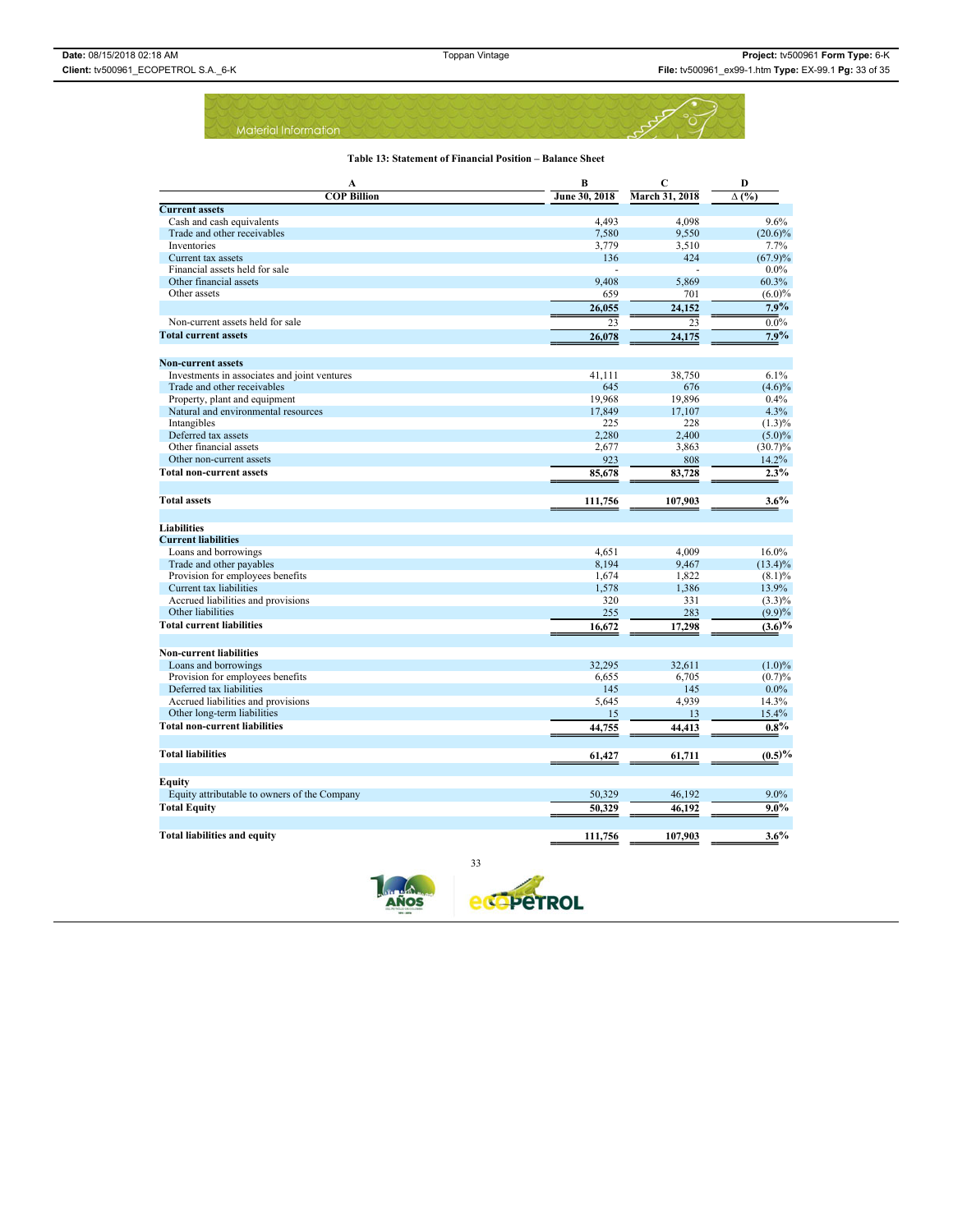|  |  |  |                      |  |  |  |  |  |  | <b>Contract Contract Contract Contract</b> |  |  |  |  |  |  |  |  |  |
|--|--|--|----------------------|--|--|--|--|--|--|--------------------------------------------|--|--|--|--|--|--|--|--|--|
|  |  |  |                      |  |  |  |  |  |  |                                            |  |  |  |  |  |  |  |  |  |
|  |  |  |                      |  |  |  |  |  |  |                                            |  |  |  |  |  |  |  |  |  |
|  |  |  | Material Information |  |  |  |  |  |  |                                            |  |  |  |  |  |  |  |  |  |
|  |  |  |                      |  |  |  |  |  |  |                                            |  |  |  |  |  |  |  |  |  |

# **2. Principal companies consolidating within the Ecopetrol Business Group**

|  |  | Table 14: Essentia (Propilco) – sales volumes |  |
|--|--|-----------------------------------------------|--|
|--|--|-----------------------------------------------|--|

| <b>Sales Volume (tons)</b> | 20 2018 | 20 20 17 | $\Delta$ (%) | 1H 2018 | 1H 2017 | $\Delta$ (%) |
|----------------------------|---------|----------|--------------|---------|---------|--------------|
| Polypropylene              | 113.613 | 102.936  | 10.4%        | 218,086 | 211.609 | 3.1%         |
| Masterbatch*               | 6.651   | 6,178    | 7.7%         | 14.300  | 12.306  | 16.2%        |
| Polyethylene               | 7.963   | 8.123    | (2.0)%       | 14.997  | 15.858  | (5.4)%       |
| Total                      | 128.227 | 117.237  | $9.4\%$      | 247.383 | 239,773 | $3.2\%$      |

\*Consolidated figures for Esenttia-Comai

**Table 15: Cartagena Refinery – sales volumes**

| Volume (mboed)<br><b>Sales</b> | 20 20 18 | 20 20 17 | (%)<br>Δ, | 1H 2018              | 1H 2017       | $\Delta$ (%) |
|--------------------------------|----------|----------|-----------|----------------------|---------------|--------------|
| Local                          | 99.4     | 88.6     | 12.2%     | 94.7                 | 70<br>۔ ۔ ۔ ا | 30.6%        |
| International                  | 63.      | 61.      | 2.4%      | $\sim$ $\sim$<br>62. | 67.4          | (7.7)%       |
| Total                          | 162.6    | 150.3    | 8.2%      | 156.9                | 139.9         | $12.2\%$     |